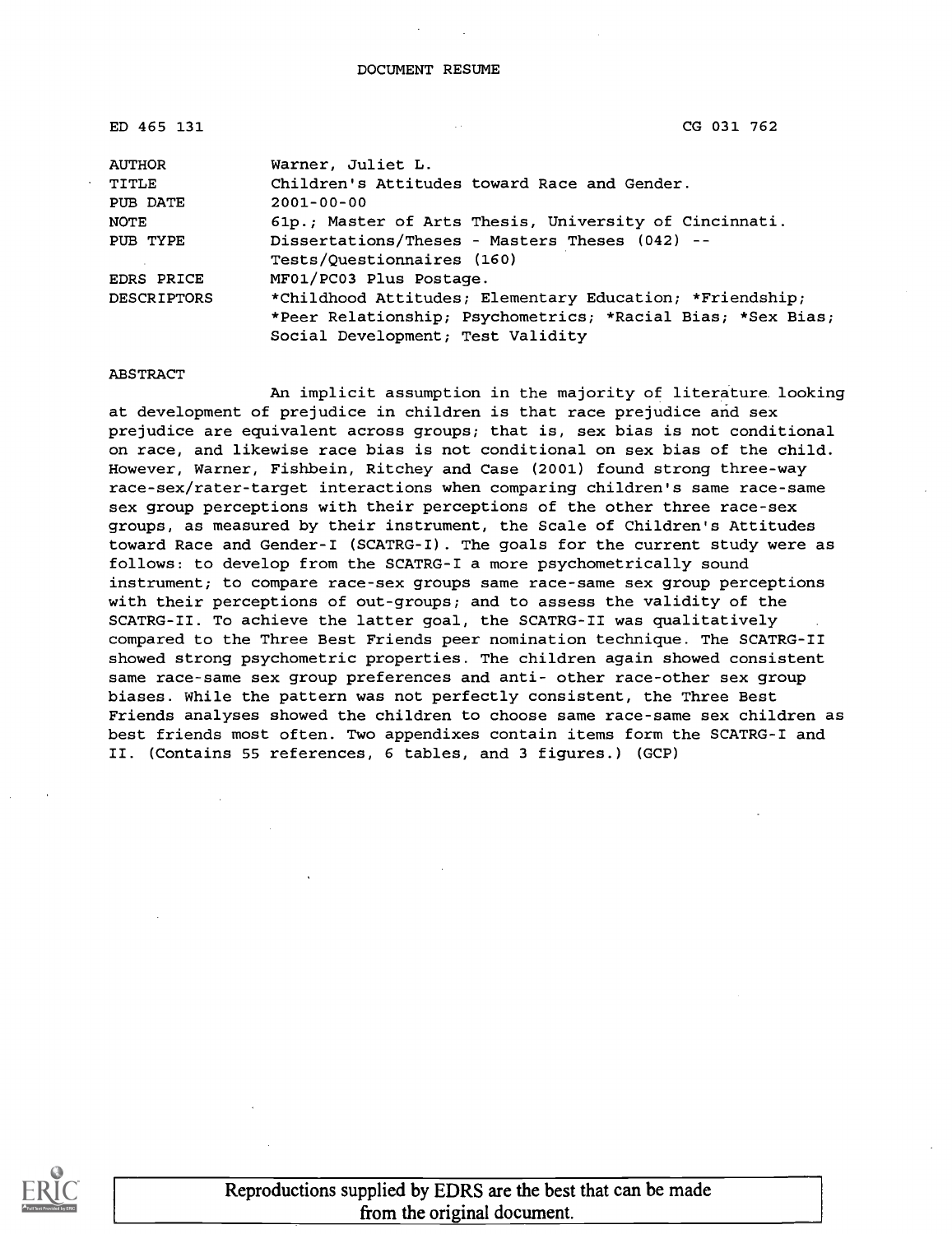# ED 465 131

## CHILDREN'S ATTITUDES TOWARD RACE AND GENDER

A thesis submitted to

Division of Research and Advanced Studies Of the University of Cincinnati

> in partial fulfillment of the requirements for the degree of

> > MASTER OF ARTS

In the Department of Psychology of the College of Arts and Sciences

2001

by

Juliet L. Warner

B.A., University of Wisconsin-Milwaukee, 1998

P. Neal Ritchey, Ph.D.

U.S. DEPARTMENT OF EDUCATION<br>Office of Educational Research and Improvement<br>EDUCATIONAL RESOURCES INFORMATION CENTER (ERIC)

0 This document has been reproduced as received from the person or organization originating it.

0 Minor changes have been made to improve reproduction quality.

CZO Points of view or opinions stated in this document do not necessarily represent 0 official OERI position or policy. \_ <sup>2</sup>

# Committee: Harold D. Fishbein, Ph.D. BEST COPY AVAILABLE

PERMISSION TO REPRODUCE AND DISSEMINATE THIS MATERIAL HAS BEEN GRANTED BY

TO THE EDUCATIONAL RESOURCES INFORMATION CENTER (ERIC)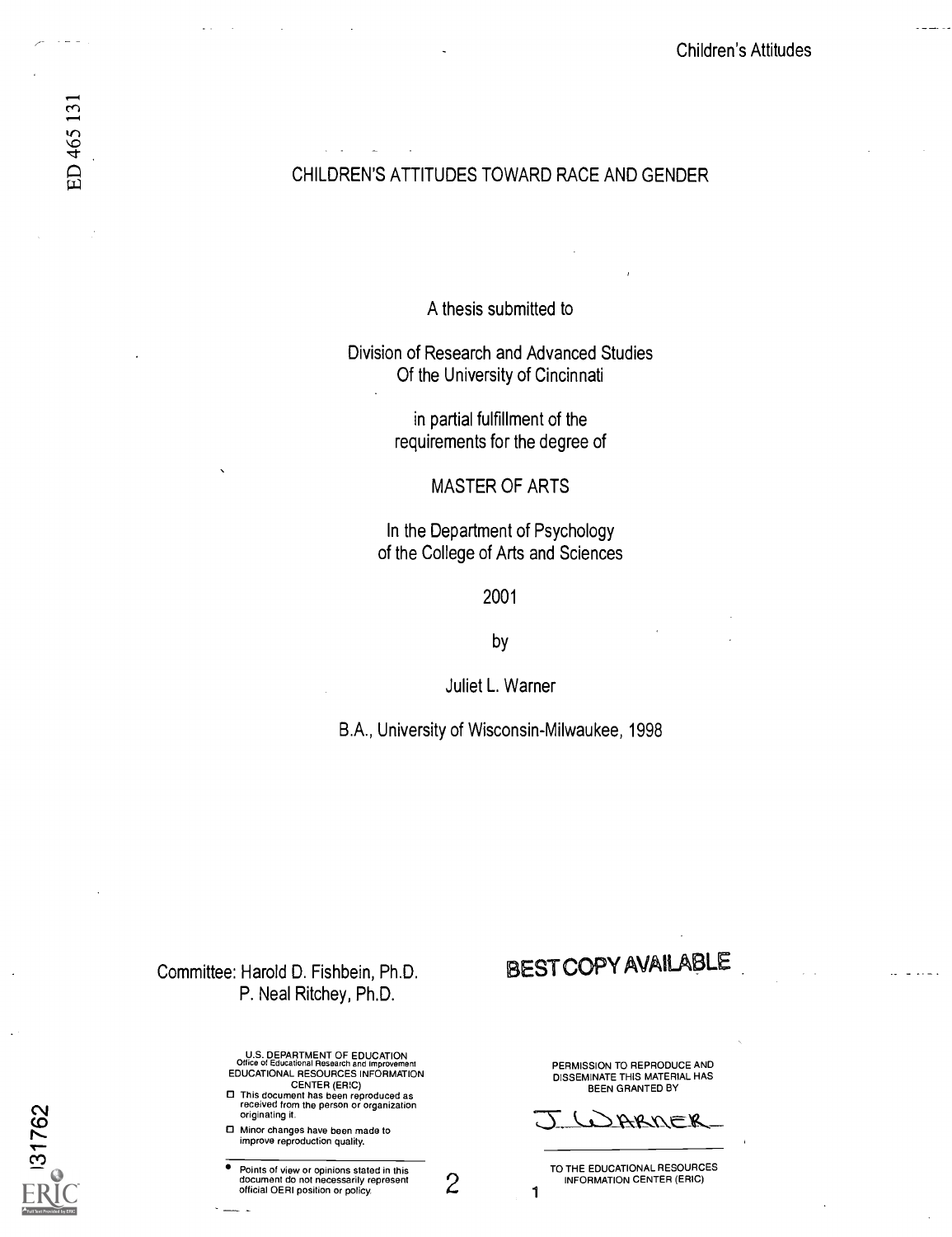#### **Abstract**

Recent literature looking at development of prejudice in children has focused in part on both race and sex biases (Fishbein, 1996). An implicit assumption in the majority of this literature is that race prejudice and sex prejudice are equivalent across groups; that is, sex bias is not conditional on race, and likewise race bias is not conditional on sex bias of the child. However, Warner, Fishbein, Ritchey and Case (2001) found strong three-way race-sex/rater-target interactions when comparing children's same race-same sex group perceptions with their perceptions of the other three race-sex groups (i.e. Black/White girls/boys), as measured by their instrument SCATRG-I. These results partially supported the findings of earlier race-sex discrimination studies (Fishbein & !mai, 1993; Singleton & Asher, 1977). The goals for the current study were as follows: to develop from the SCATGR-I a more psychometrically sound instrument; to compare race-sex groups' same race-same sex group perceptions with their perceptions of out-groups in an attempt to replicate the SCATRG-I three-way interaction findings; and, finally, to assess the validity the SCATRG-11. To achieve the latter goal, the SCATRG-I I was qualitatively compared to the often-used Three Best Friends peer nomination technique. All goals were met. The SCATRG-Il showed strong psychometric properties. The children again showed consistent same race-same sex group preferences and anti- other race-other sex group biases. While the pattern was not perfectly consistent, the Three Best Friends analyses showed the children to choose same race-same sex children as best friends far most often. Least frequent best friend choices did not fit any particular pattern. Differences in results may be due to differences between the two techniques including: continuous Likert rating versus force-choice count measures, differences between prejudice and discrimination as constructs, and the measurement of attitudes toward general groups versus behaviors toward identified peers.

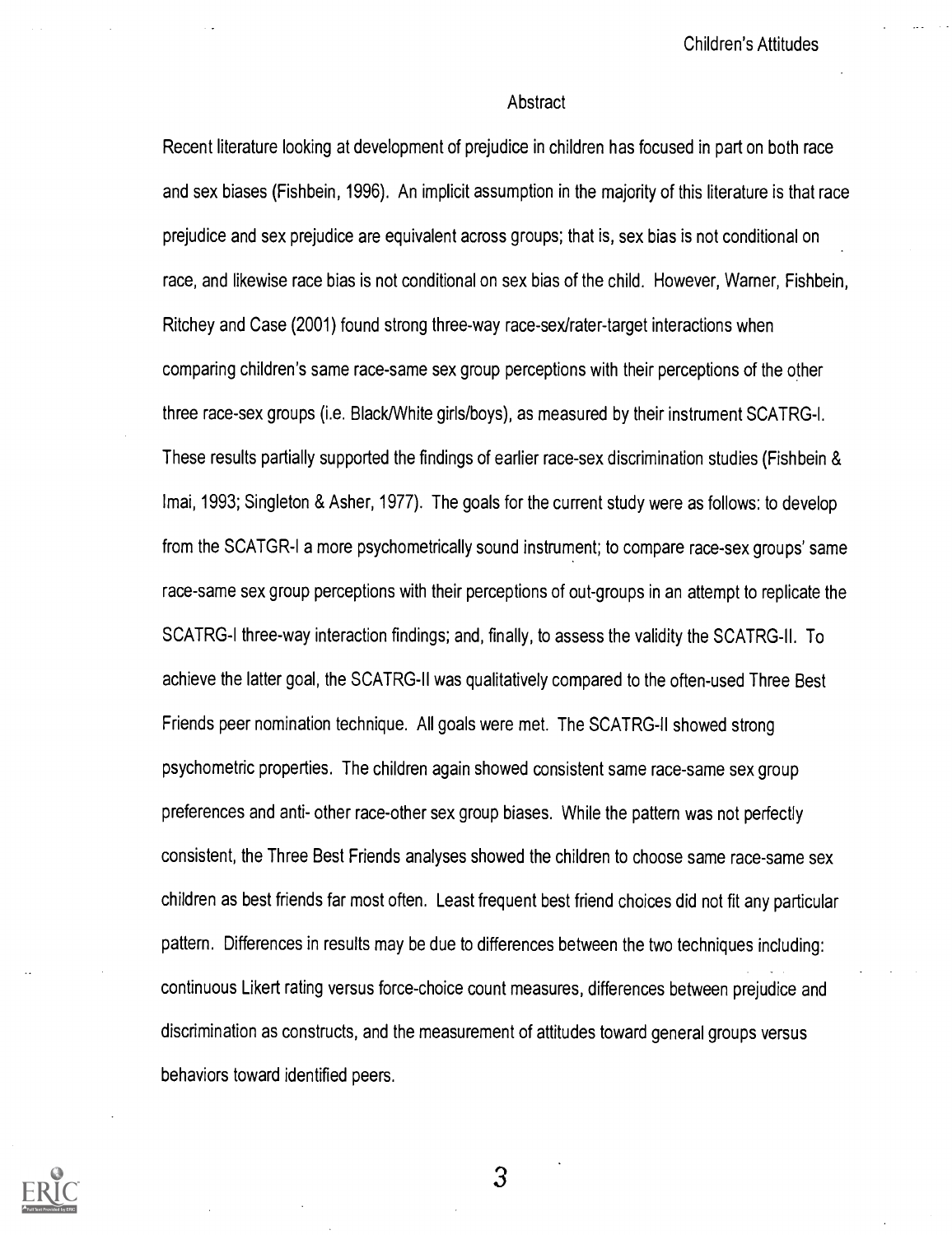#### Acknowledgements

I would like to extend my gratitude to my two committee members, Drs. Fishbein and Ritchey, for their contributions to this project; I am very proud of my 'obra maestra' and am thankful to have benefited from their expertise. Special thanks to Dr. Jim Deddens of the Mathematics Department, who offered supplemental statistical support and much appreciated encouragement. A final thanks is dedicated to: the Assistant Director of Education for the school district I studied- a fantastic woman who graciously entrusted me with 370 of her students, the 18 teachers whose classrooms I visited, and especially the kids, who made this study worth doing.

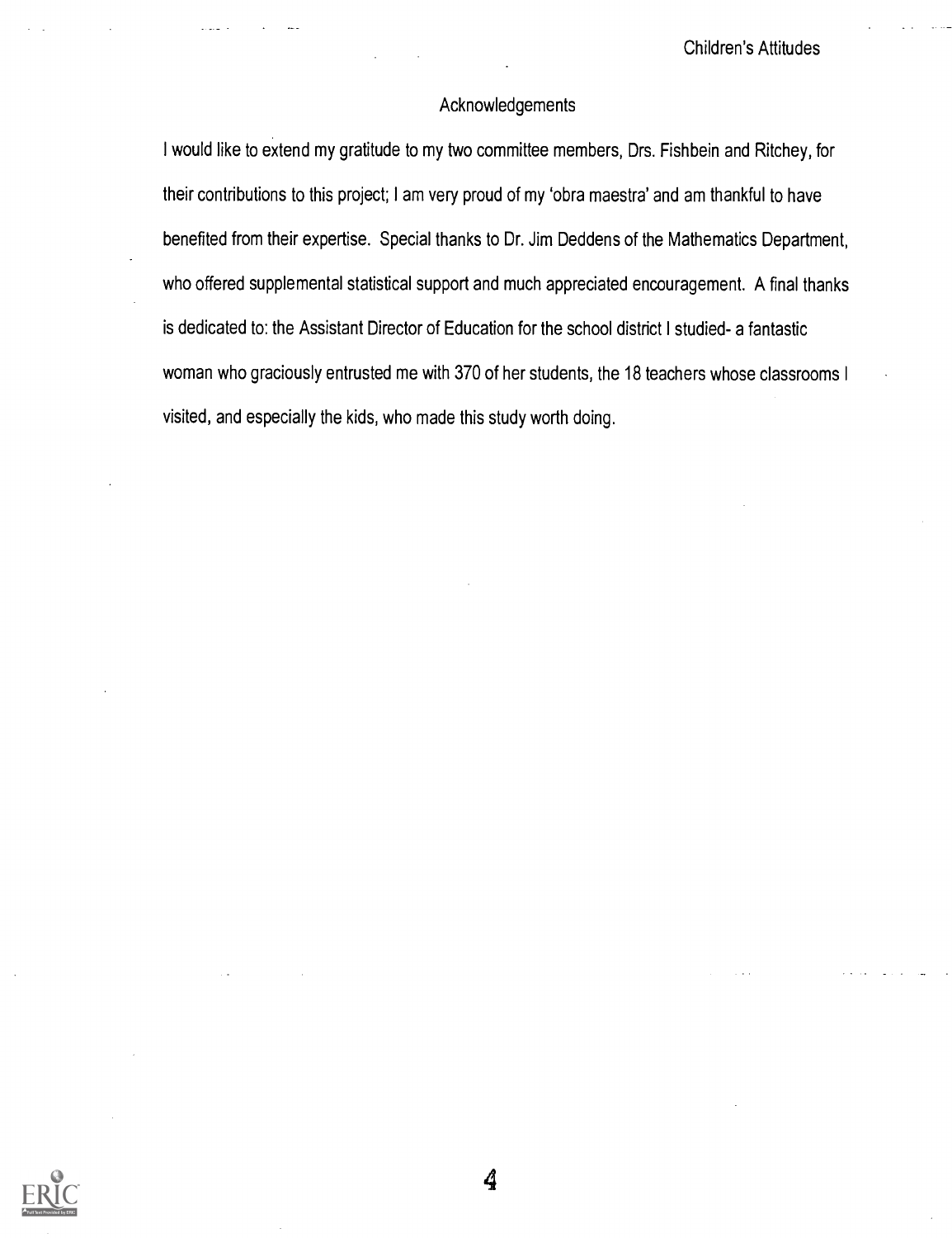$\ddotsc$ 

# Table of Contents



 $\overline{\phantom{a}}$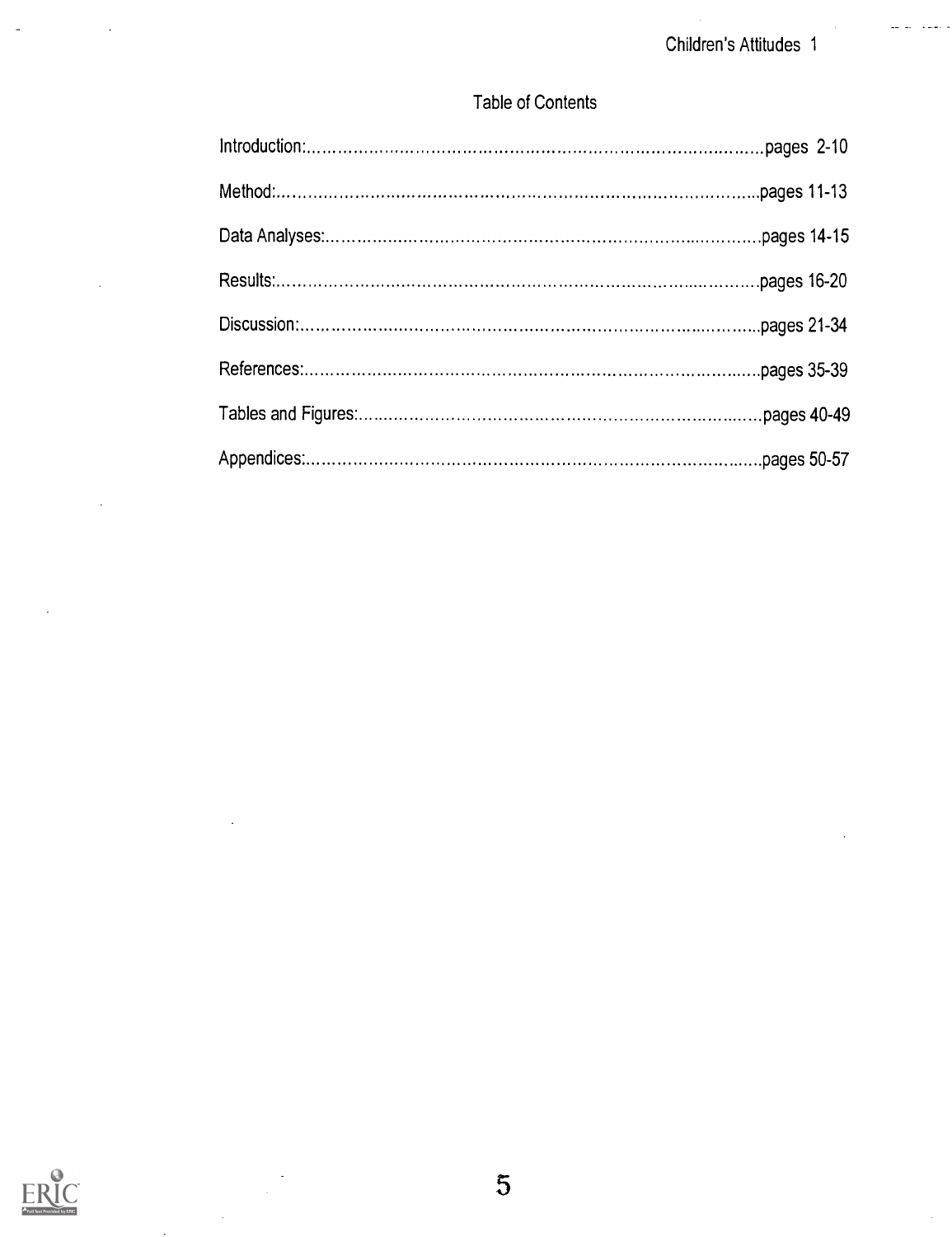#### Children's Attitudes Toward Race and Gender

Logic intuits, likely due to the influence of Freud, that the racial and gender prejudices found among adults are largely the fruit of seeds planted in childhood. Thus, the study of children's attitudes toward race and gender is integral to the study of prejudice. Recent literature looking at the development of prejudiced attitudes in children has focused in part on both race and sex biases (Fishbein, 1996). An implicit assumption in the majority of this research, however, is that race prejudice and sex prejudice are equivalent across groups; that is, sex bias is not conditional on race, and race bias is not conditional on sex, of the target-child or rater-child.

Generally speaking, studies investigating prejudice abound. This area of study gained attention by Kenneth Clark's seminal work, as compiled and eventually published in 1963. Clark, along with his wife Mamie Phipps Clark, began researching prejudice and racial awareness in children in the 1930s using dolls to represent the White and Black races (criticisms of this method are discussed below). Clark found the presence of racial awareness in children as young as four years old and a strong pro-White bias in the majority of the Black children he studied; his 1950 report was quite influential in the 1954 Brown v. Board of Education decision to desegregate American schools (1963). Desegregation sparked major research interest in the area of race prejudice and further explorations of children's attitudes toward out-groups revealed that racial biases tend to stabilize between eight and 12 years of age (Aboud, 1988; Williams & Morland, 1976).

Researchers looking at development of racial prejudice found that Black four year olds often showed no preference between Black and White pictures, or that they preferred White. The pro-White bias was found to strengthen until age six or seven, at which time Black children showed a tendency to develop a preference for the Black pictures. This was found to decline again

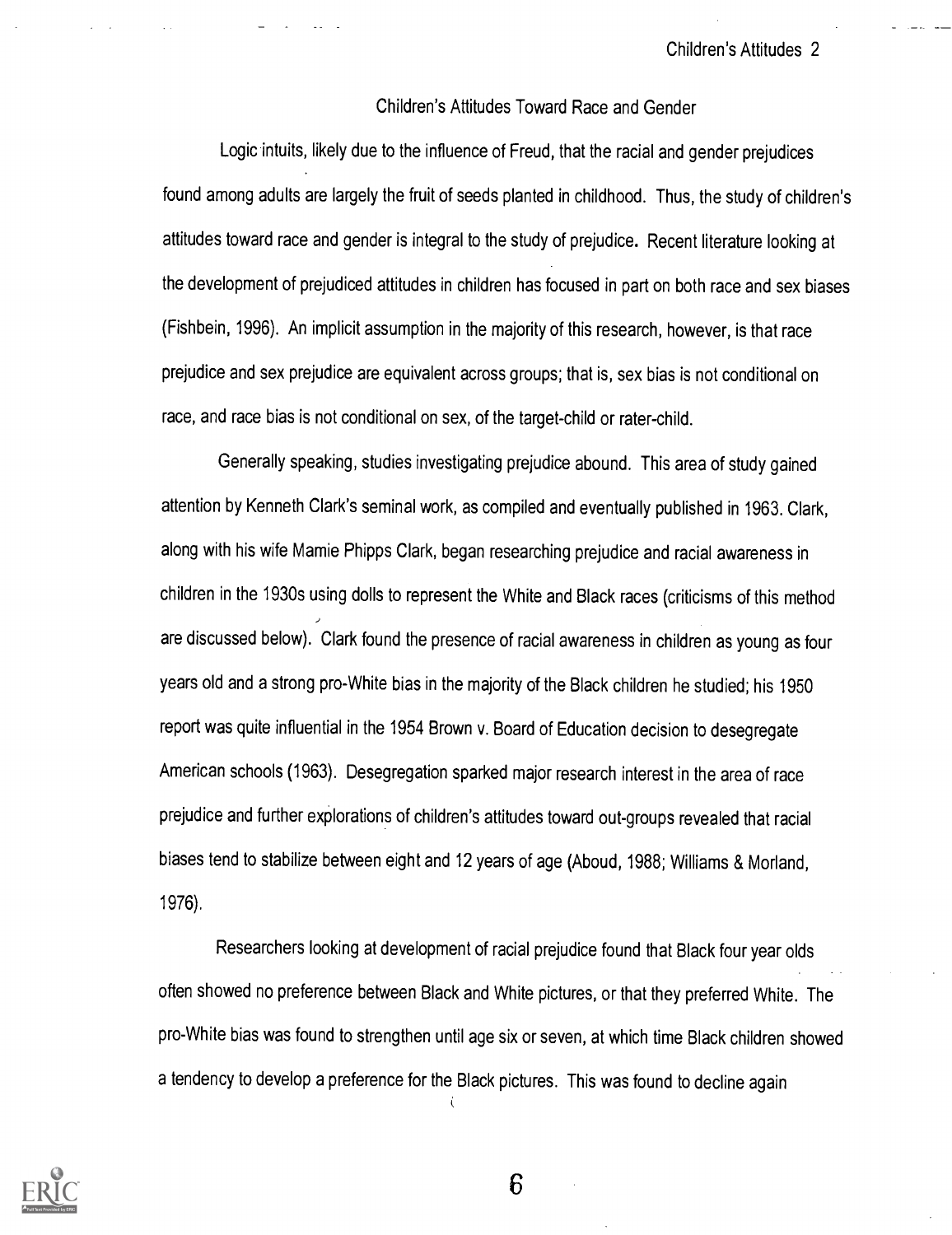between eight and ten years old. The pattern for White children was quite stable: at all ages, White children prefer Whites (Fishbein, 1996).

The Preschool Racial Attitudes Measure II, or PRAM II (Williams & Morland, 1976), was the instrument used to quantify children's attitudes in most of the studies post 1960 (Fishbein, 1996). In this picture-based measure, children are asked to choose which of the two children pictured (one is light-skinned and one dark, thus representing White and Black races) is ugly, naughty, nice, etc. Children who consistently assign the negative traits to the dark-skinned child and positive to the light are assumed to have pro-White and anti-Black biases. However, Fishbein argues that knowing that a child prefers pictures of White children over Black does not necessitate Black rejection; instead attitudes toward Black children may be neutral. Methodological problems stemming from this point will be further discussed below.

Other researchers began to look to gender for group differences and a strong same sex attitudinal preference has been consistently found in children as young as preschool age (Emmerich & Shepard, 1984; Maccoby, 1990) and in elementary school aged children (Zalk & Katz, 1978). Bussey and Bandura (1984) found three year olds to show a preference for imitating same sex models, rather than other sex; this preference was especially pronounced for boys. Studies have even shown children's same sex preference to be reinforced by the children themselves, with each sex monitoring its own members (Fagot, 1985). While these and many other studies have greatly advanced our understanding of prejudice, the current pool of literature is limited in that, with one exception, the studies have all treated race and sex prejudices as separate, non-interacting phenomena.

The Scale of Children's Attitudes Toward Race and Gender-I, or SCATRG-I (Warner, Fishbein, Ritchey & Case, 2001), was a four-point Likert scale that attempted to elicit children's attitudes toward Black girls, Black boys, White girls, and White boys ('attitudes toward' and

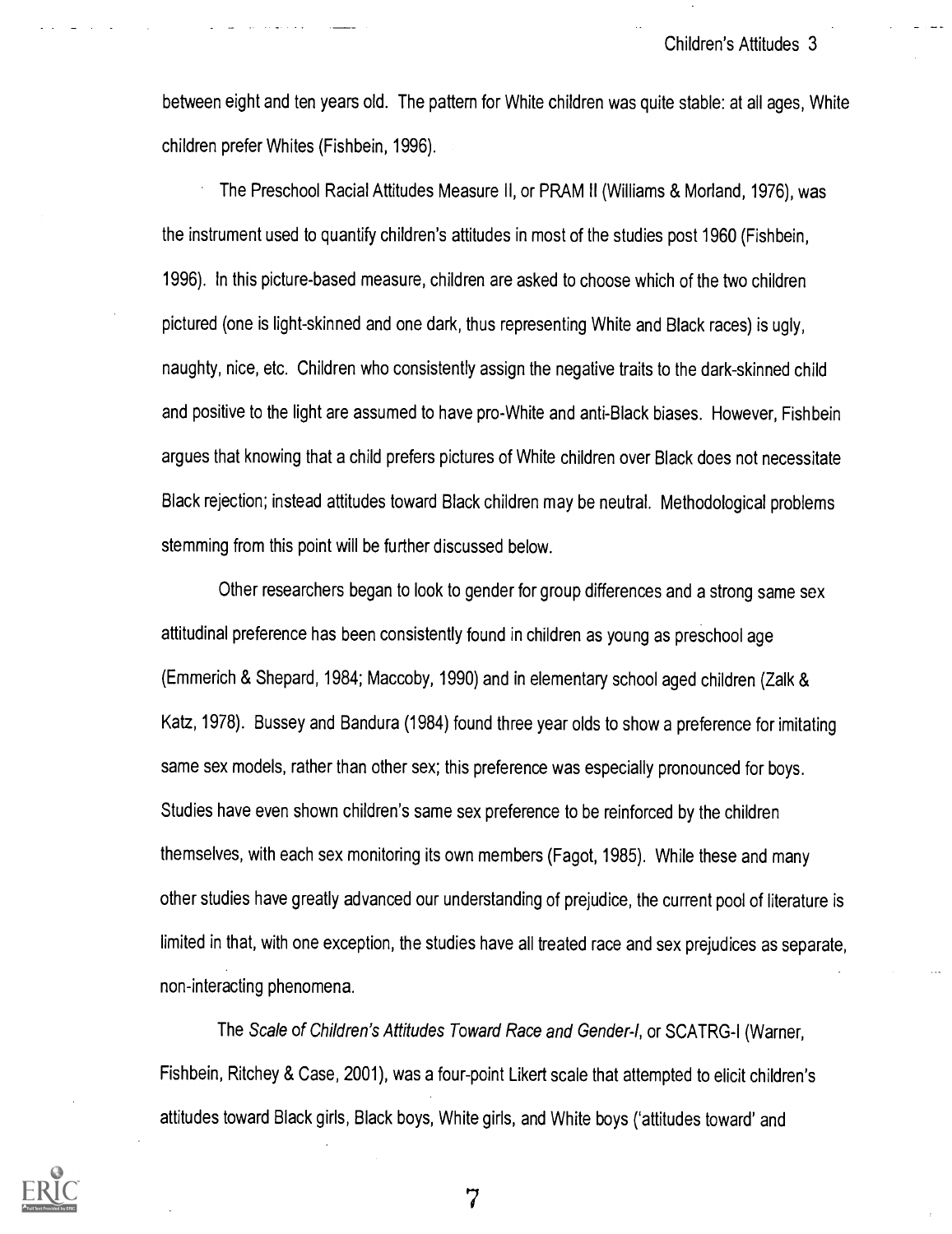'perceptions of will be used interchangeably throughout this paper). The SCATRG-I was a unique instrument in that it examined attitudes toward race and gender simultaneously. Moreover, the scale was also unique in that it was paper and pencil based and could be group-administered to children of elementary school age. Other measures of children's attitudes toward out-groups such as the PRAM II (Williams & Morland, 1976) and MRA, or Multi-response Racial Attitudes, measure (Doyle & Aboud, 1995) focus solely on race and are picture/doll based, and thus are not conducive to group administration. These techniques have also been criticized for their forced-choice tactics. Like Fishbein (1996), Singleton and Asher (1977) argued that forcing a rater-child to choose which single target-child they like better, is nicer, cleaner, naughtier, etc., does not necessarily afford inference of their attitudes toward the other choice(s); thus, apparent bias may actually be inflated. They suggested that, while their own findings of a weak race bias relative to that found in prior studies might have been due to the positive effects of desegregation, it could also have been attributed to their use of non-forced choice techniques. Moreover, studies using continuous measures report that, while children tended to rate their own group most positively, their leastpreferred groups received neutral ratings, not negative (Aboud and Mitchell, 1977). The fact that Clark's (1963) seminal work was based on the use of these techniques may indeed be a weakness.

SCATRG-I items were designed to focus on both academic ability and classroom social skills, as well as social distance preferences. These particular foci were chosen because they are highly relevant to the school environment, which is the most salient and pervasive extra-familial social aspect common to children's lives, and also one of the main environments in which children's social behaviors and attitudes toward out-groups have been studied. Elementary school aged children in particular were chosen because, as already mentioned, development of racial attitudes is believed to level off between eight and 12 years of age (Aboud, 1988; Williams &

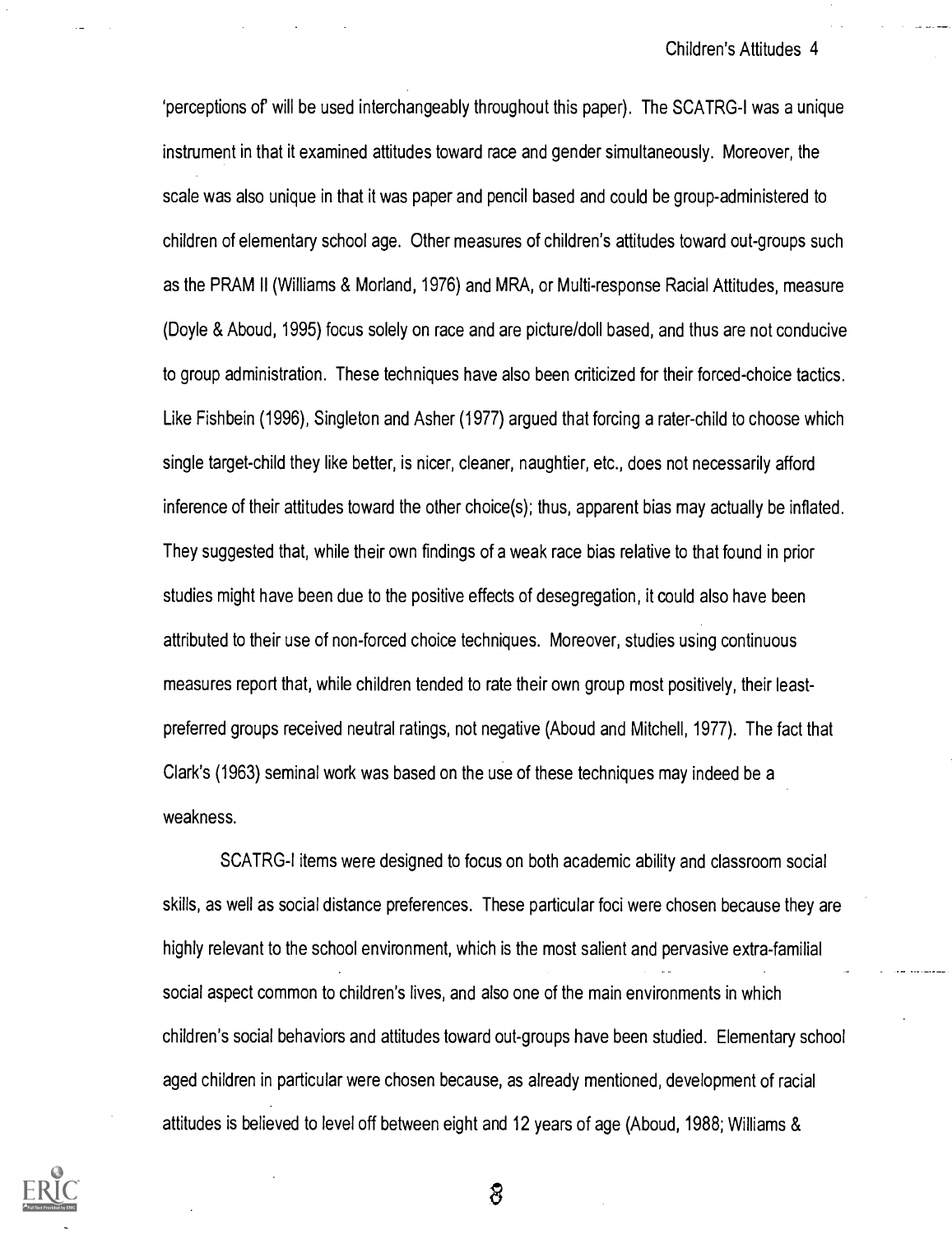Morland, 1976); therefore, an instrument measuring this age group's attitudes is pivotal to an understanding of the development of prejudice.

In what sense do these attitudes reflect prejudice? Prejudice has been characterized as having three essential dimensions: cognitive (i.e., beliefs), affective, and behavioral predispositions (Ehrlich, 1973); Yoder called this the "typical triumvirate of psychological conceptualization" in the context of sexism (1999). Paralleling this definition, the initial choice of the academic and classroom behavioral skills factors was meant to capture the cognitive, or belief, dimension of prejudice, while the social distance factor was meant to reflect the behavioral dimension (Fishbein, 1996). Due to schools' general reluctance to broach the topic of racism for fear of causing conflict, especially in the aftermath of this city's recent race riots, it was not feasible to use items tapping into the affective dimension.

The SCATRG-I items (Warner et al., 2001) loaded on two factors, with 16 items total loading on a Classroom Skills factor (four per race-sex group), and eight items total on a Social Distance factor (two per race-sex group; see Appendix A). As a result of creating four subscales in which each race-sex group (Black girls, White girls, Black boys, White boys) served as target for a set of otherwise identical items, it needed to be determined that each subscale was being responded to similarly, and thus presumably measuring the same phenomenon, regardless of target group. The statistical concept is called invariance. To test the scale's invariance, Warner et al. applied the standards used to corroborate the assumption that scales translated into another language measure the same factor or construct as the original (Steenkamp & Baumgartner, 1998). The goal was to develop a set of items that taps into the same factors for each race-sex group to thus equivalently measure children's attitudes toward these groups.

The psychometric properties were found to afford comparison of children's same racesame sex group perceptions to their perceptions of the other three race-sex groups, as well as

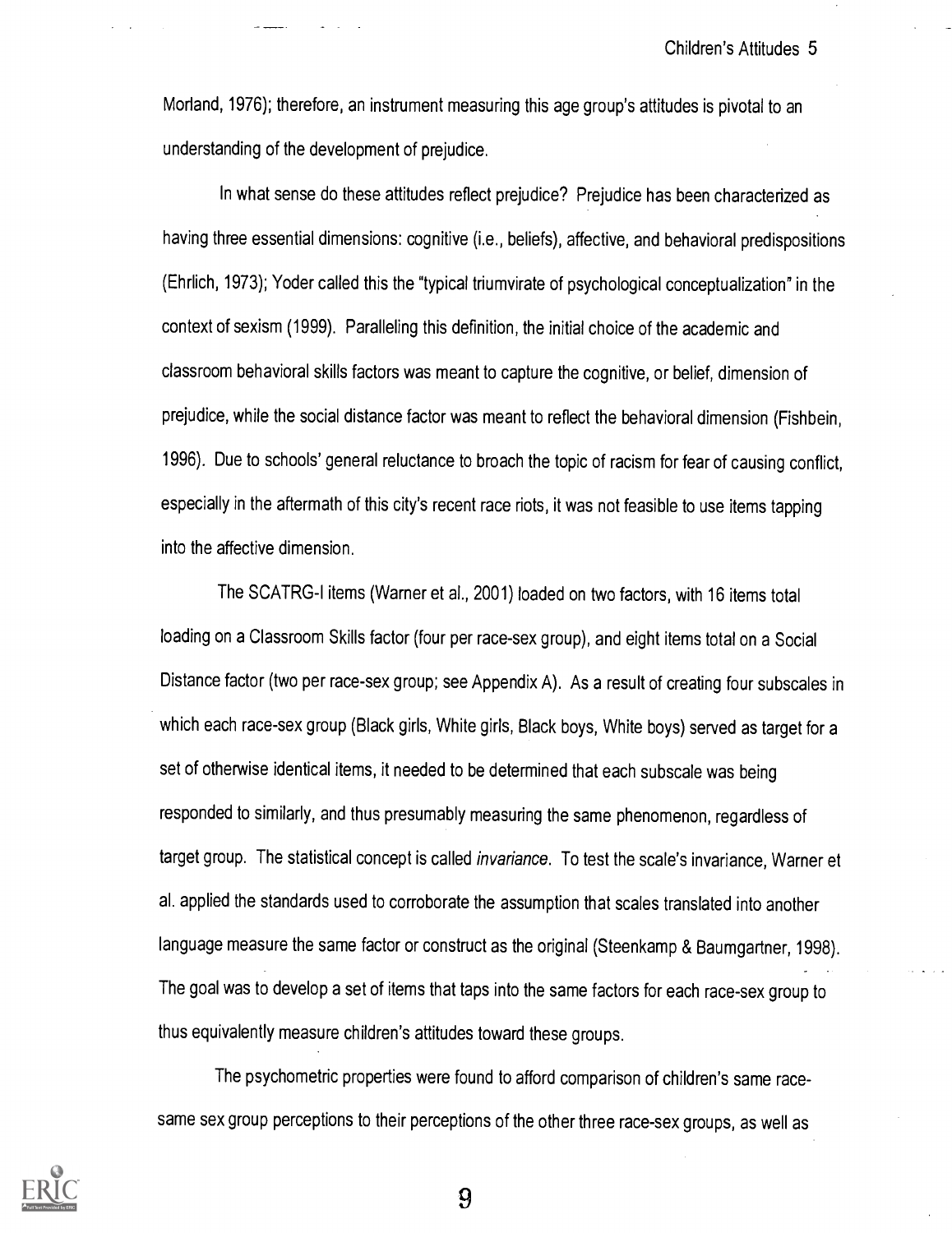comparison of how each group was rated and how each group rated the other three groups. For Classroom Skills, a Repeated Measures ANOVA revealed no significant within or between subjects effects, i.e. the groups were not ranked differently overall, and did not rank each other differently overall. The data showed that the four race-sex groups' attitudes toward themselves and each other were consistently positive. However, analysis of Classroom Skills did reveal a significant interaction (p < .001). Group means indicated that each group rated itself most favorably, with same race members as second highest (e.g., Black boys ranked Black girls second most positively). For all groups except Black boys (who ranked White boys least positively), the other race-other sex group was ranked least positively.

For Social Distance, the Repeated Measures ANOVA also revealed a significant interaction. Again, each group ranked itself most favorably and the other race-other sex group least favorably, this time without exception. However, unlike Classroom Skills, the children ranked as their second highest choice same sex groups, as opposed to same race groups, with the exception of Black girls who ranked White girls and Black boys second highest.

In addition to the scale administration, teacher student interactions were observed in order to assess the occurrence of differential teacher behavior as a function of the race and sex of the students. This was done to determine whether teachers' differential treatment of students had any relationship to the children's attitudes toward each other (i.e. did the children's ratings reflect the student-teacher interactional patterns?). Analyses showed that the vast majority of teacher attention, both positive and negative, was directed at Black boys (36.3%), with the smallest proportion (primarily positive) given to White girls (17.5%); White boys and Black girls received about as much attention as would be expected were there no effect of student race and sex.

These results show that teachers spent a disproportionately large amount of time interacting with Black boys, and a disproportionately small amount of time with White girls. As the

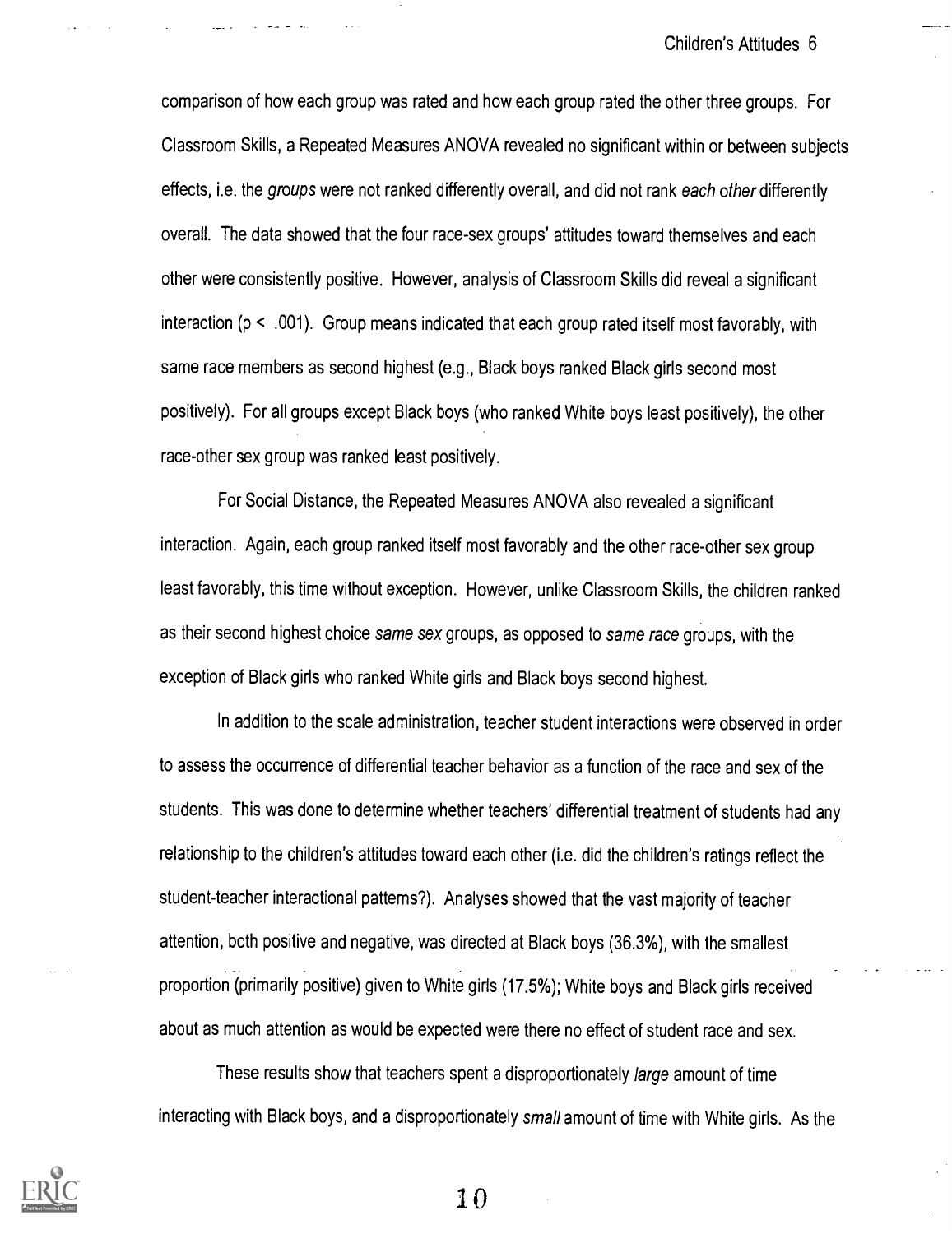results of the scale analyses showed children's ratings to be essentially equivalent across race-sex groups, there does not appear to be much of a relationship between the two variables. Clearly, teachers' behavior had little, if any, bearing on the children's attitudes (i.e. the children did not rate Black boys and White girls differently than the other children). The clarity of such findings lends support for the usefulness of children's attitude scales in studying prejudice, as it appears to be fairly independent of such factors as teacher differential treatment of students.

To the best of my knowledge, Warner et al's (2001) simultaneous approach to studying children's prejudice was novel. The *discrimination*<sup>1</sup> literature, however, has also examined bias in four main race-sex groups (Black girls, Black boys, White girls, White boys) and has shown that simply considering race and sex independently of one another may obscure the true picture. For example, Fishbein and lmai (1993) considered simultaneously the role of race and sex when observing playground and classroom interactions of preschool children. Their data revealed an overall same sex peer preference, which is strongly supported in both the prejudice and discrimination literatures (Fishbein, 1996). However, a race-sex interaction was also found; girls preferred same race girls and least preferred White boys. Boys on the other hand, preferred White boys, but did show a same race preference when it came to girls. The authors suggest that differences in perceived race-sex group physical and social attractiveness and dominance may all have contributed to these findings.

Similarly, Singleton and Asher (1977) observed third grade children's interactions in their classrooms. They too found that same sex preferences dominated, and that girls showed a significantly stronger same race preference than did the boys, whose preferences by race did not differ from chance. They noted that the majority of observed cross-race interactions were positive. 1 Prejudice is thought to be separate from and partially unrelated to discrimination, as distinguished by its emphasis on attitudes rather than behaviors (Fishbein, 1996).



ii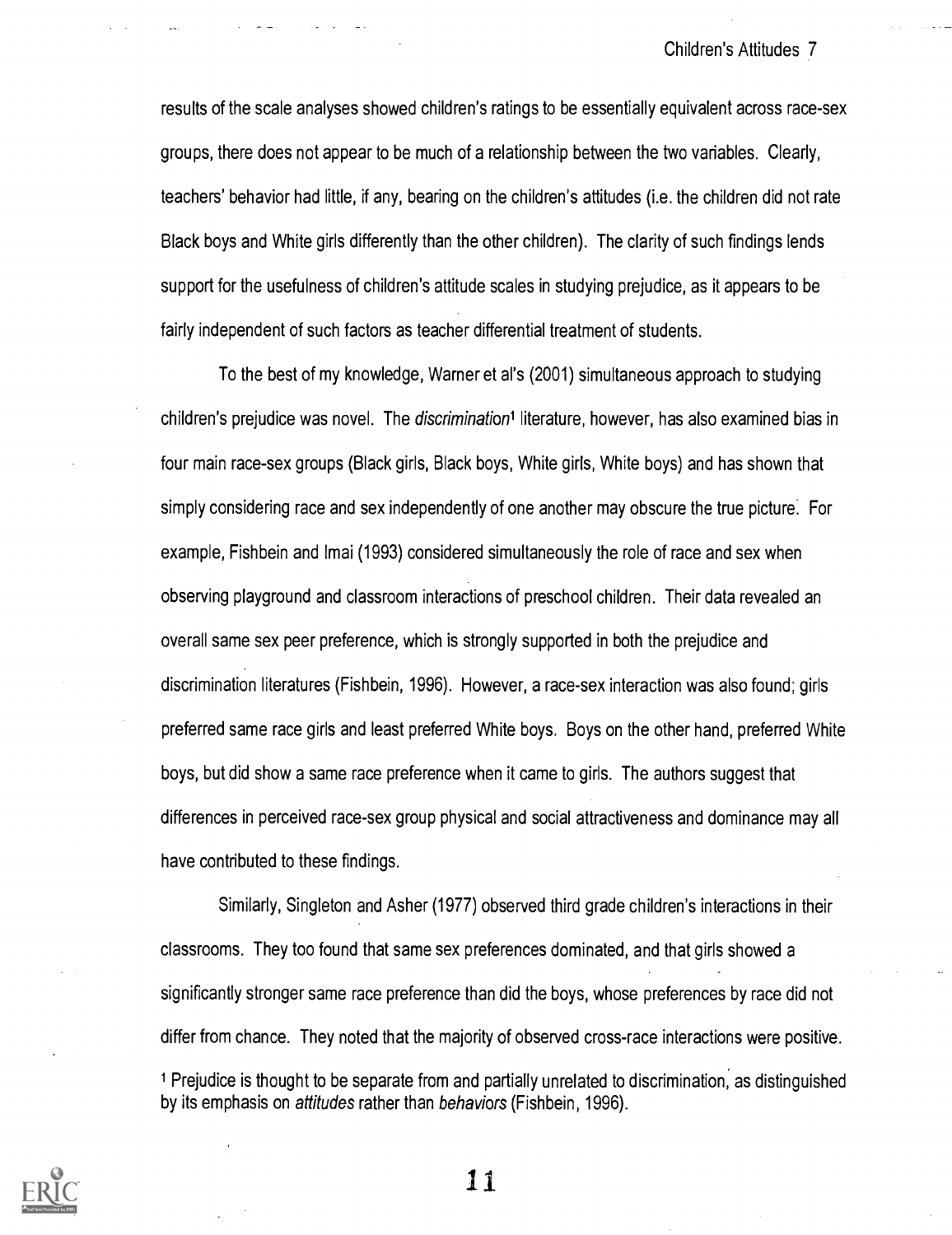Ratings of desire to both work and play with peers again revealed an overall same sex preference. Same race preferences emerged as well, although less significantly. Also, Black girls' ratings showed less sex bias than those of White girls and Black and White boys. The authors further noted that, although children's same race preference was significant, it actually accounted for very little statistical variation, especially relative to their same sex preference.

These results align generally with those of Warner et al. (2001) in that they support a need to examine race and sex biases simultaneously. A more specific comparison does not align as neatly, however, as Singleton and Asher (1977) and Fishbein and lmai (1993) reported that the same sex preference of their sample was much stronger than same race. While this was true for Warner et al's Social Distance factor, the opposite pattern appeared for the Classroom Skills factor, with children rating same race second most favorably. This seems logical, as Social Distance is thought to measure a predisposition for behavioral discrimination, the object of Singleton and Asher's and Fishbein and Imai's studies, while Classroom Skills was a belief-based attitudinal factor. Furthermore, Wamer et al. did not find Black girls' sex bias to be different from that of the other three groups. Nonetheless, the overall interactive nature of all of these results indicates that examining the role of race and sex in children's prejudice separately may be misleading.

The primary purpose of the present study was to further develop the SCATRG-I (Warner et al., 2001). The goal was to create items loading on three factors, Academic Ability, Classroom Social Skills and Social Distance, with at least four items per factor. Replication of the Warner et al's three-way race-sex/rater-target interaction, using an elaborated version of the scale, would lend strong support for the hypothesis that researchers must consider both race and sex of both rater and target children.

The second purpose of this study was to compare the attitudes of each of the four racesex groups. First, children's same race-same sex group perceptions were compared to their

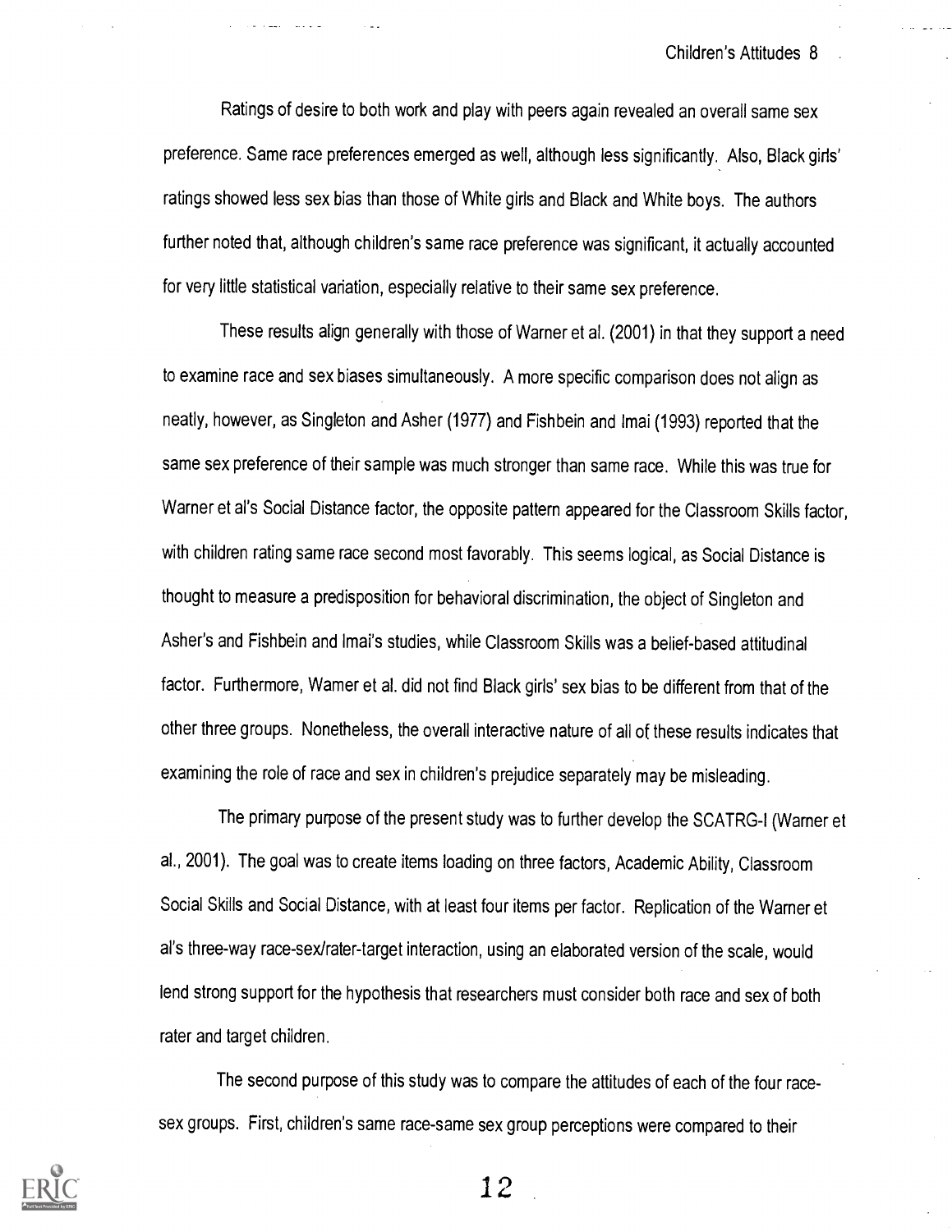perceptions of the other three race-sex groups; this was possible because in the SCATRG-I and -II, items are rated four times (once for each target group). Second, attitudes toward each target group were compared (i.e. how each group was rated overall). These two comparisons were made to test the historically found phenomenon of a strong White race preference, even for Black children (Clark, 1963; Fishbein, 1996). Third, each group's perceptions of the other three race-sex groups were compared (i.e. how each group rated the other three groups overall). This was done to test the finding that Black girls rate other groups more positively than do other children (Singleton & Asher, 1977), which, again, could possibly be due to the use of forced-choice techniques. It was acknowledged in advance that, in the event of a significant interaction, interpretation of the latter two comparisons necessarily becomes questionable.

With regard to the second purpose of this study, the following hypotheses are offered. To the extent that prejudice and discrimination are related, one might expect that patterns similar to those found in the discrimination literature would arise in studies examining prejudiced attitudes. A meta-analysis of 60 studies examining the relationship between prejudice and discrimination (Schutz and Six, 1996) showed a correlation of only .286. In light of the discrimination literature and the results of the first study (Warner et al., 2001), one is left to question if this small relationship is due to the distinct natures of prejudice and discrimination, or rather to a lack of more fine-grained analyses that consider race and sex simultaneously. Scale results supporting the findings of discrimination research would further indicate a need to consider the interaction between race and sex when measuring prejudice, as neglecting to do this may have obscured the nature of prejudice, and consequently the relationship between discrimination and prejudice.

With this and the results of studies of elementary school aged children such as those by Singleton and Asher (1977) and Warner et al. (2001) in mind, it was predicted that the SCATRG-II would reveal race-sex interactions as well. While Singleton and Asher's results suggest that girls

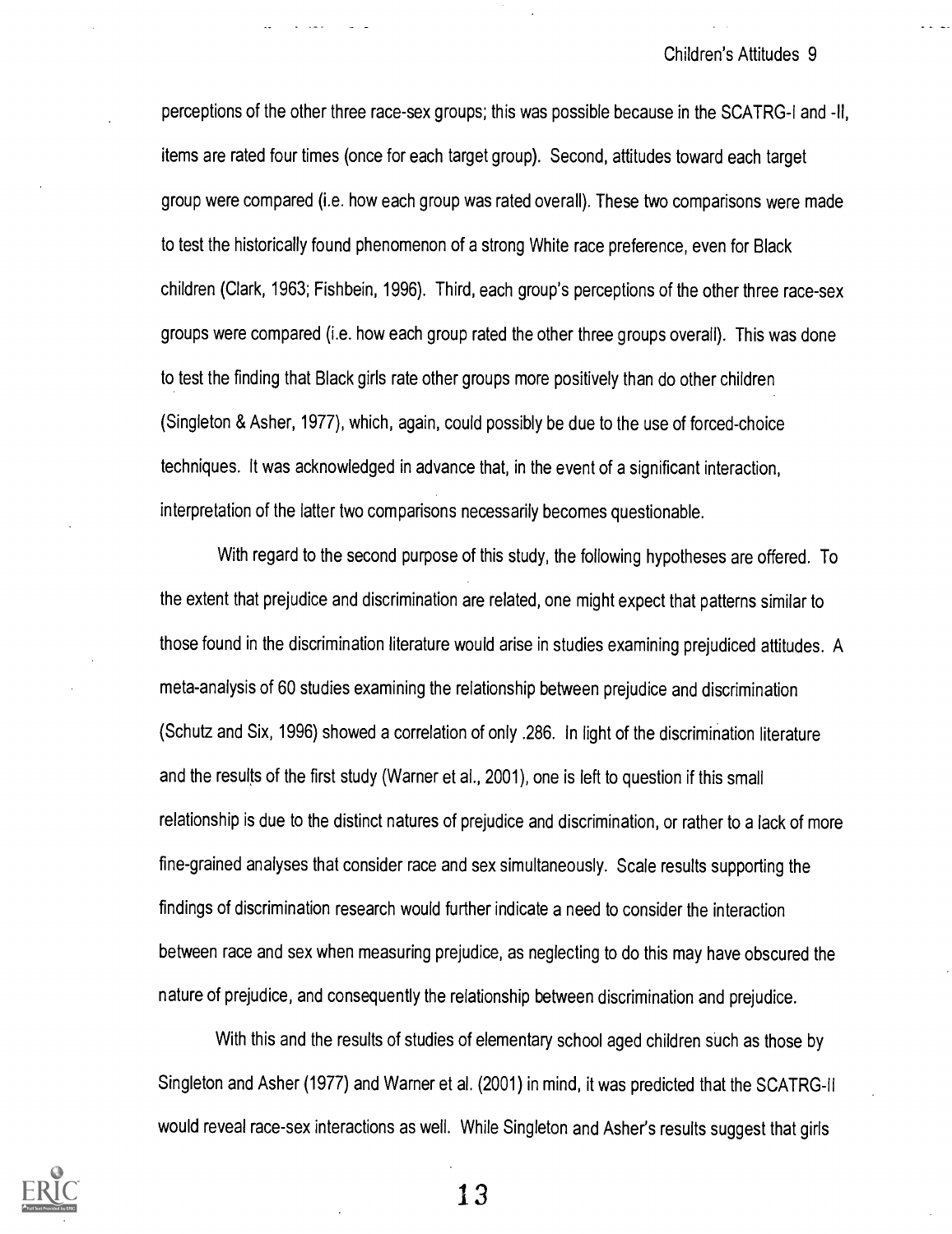will show a preference for children of their own race and sex, with same race boys as their second choice, and that boys would prefer same sex peers, but not necessarily same race, the Warner et al. results indicated a more complicated picture. Therefore, the investigator expected to find an interaction that depends not only on the race and sex of both target and rater, but on dimension of prejudice (Social Distance: behavioral, or Academic Ability and Classroom Social Skills: cognitive) as well.

The third purpose of this study was to compare children's attitudes as measured by the SCATRG-II and the established and often used Three Best Friends peer rating technique (Criswell, 1937, 1939; Moreno, 1934), Properties of this measure have been reviewed in detail elsewhere; according to Bukowski and Hoza, "previous research has shown this to be a stable measure of peer acceptance" (1989). The Three Best Friends technique is a discrimination measure, in that it reflects behavioral choices (whom the child chooses as her best friend and presumably interacts with most) of identified individuals. This comparison was hoped to afford a better understanding of the relationship between prejudice and discrimination that is currently so unclear. Analyses of the Three Best Friends data were hypothesized to reveal an interactional pattern similar to that of the SCATRG-II, with children choosing members of their own race-sex group as best friends most frequently, and members of the other race-other sex group least. Furthermore, it was expected that children would choose same sex best friends second most frequently.

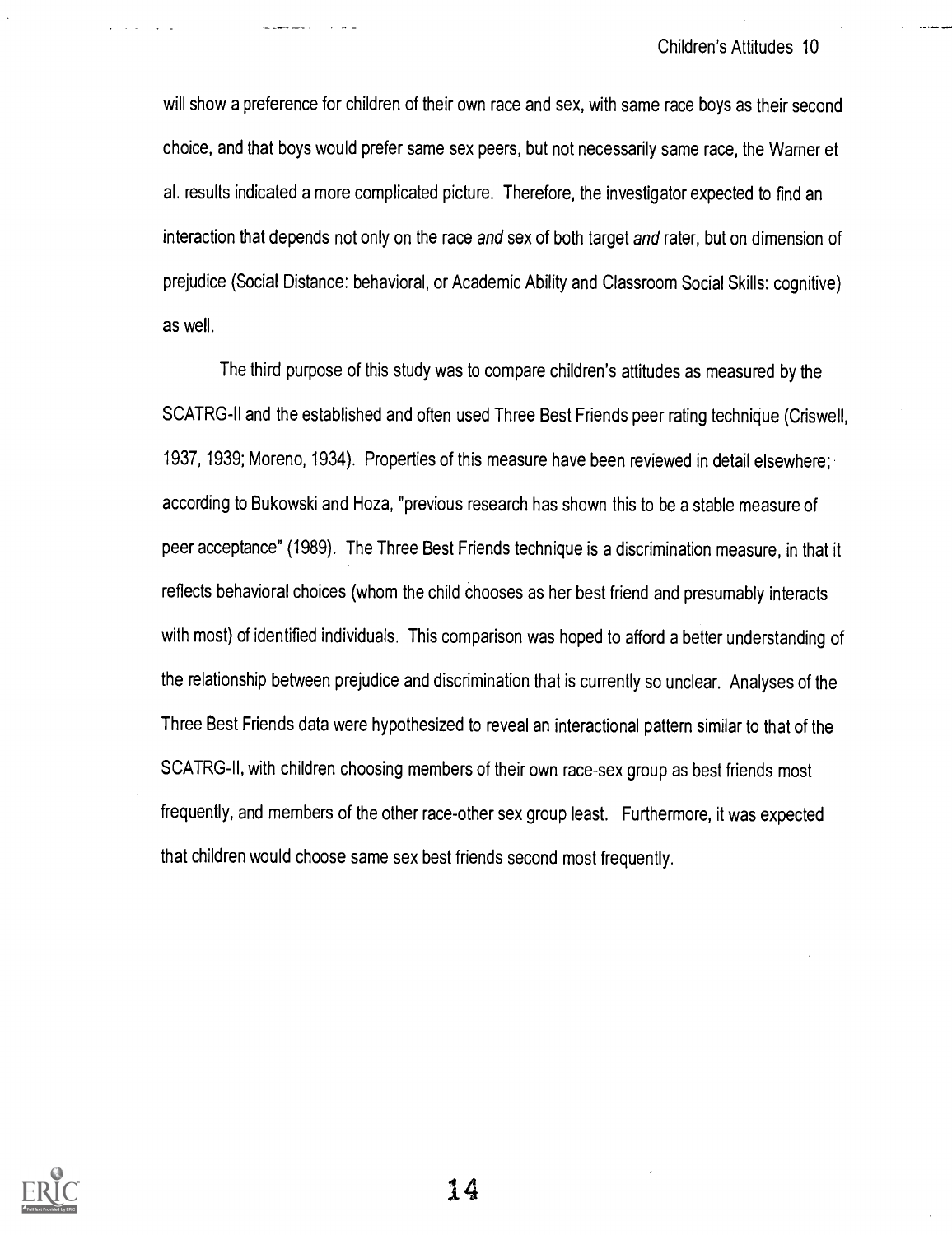#### **Method**

#### **Participants**

247 third and fourth grade children participated. Teachers sent home parental consent forms to participate in the attitude scale administration on multiple occasions; participating children were given a token gift of a brightly colored brain-shaped eraser. The final consent rate was 65%. The children came from three schools in a district with a median 1999 family income of \$24,184.

The initial sample was comprised of 50 Black boys, 60 Black girls, 54 White boys, 66 White girls, and 17 "other race" girls and boys. Because the number of "other" race children was too small for statistical comparison, the data from the classification of "other" race were eliminated for purposes of statistical analysis. Therefore, data from 230 participants were analyzed.

The children ranged in age from 8 to 12 years, with 20 (8.7%), 103 (44.8%), 93 (40.4%), 13 (5.7%), and 1 (.4%) of the children being eight, nine, ten, eleven and twelve years old, respectively. One hundred twenty-two children (53%) were in third grade and 108 (47%) were in fourth. As the schools' populations were mixed approximately evenly between boys and girls, and Blacks and Whites, it appears that the rate of consent return was approximately even in its distribution across the race-sex groups.

#### Procedure

The children completed the attitude scale (see Appendix 2) in their classrooms or the school library. The teachers were not present during administration, as they attended to the nonparticipating children. The principle investigator read directions and items aloud to each group and repeated both as necessary. To ensure that the children understood how to use the rating system, the investigator presented two neutral sample items to fully illustrate how the. system was to be used, and reminded the children how to record each possible response periodically throughout the administrations. The children were directed to keep their eyes on their own papers and refrain

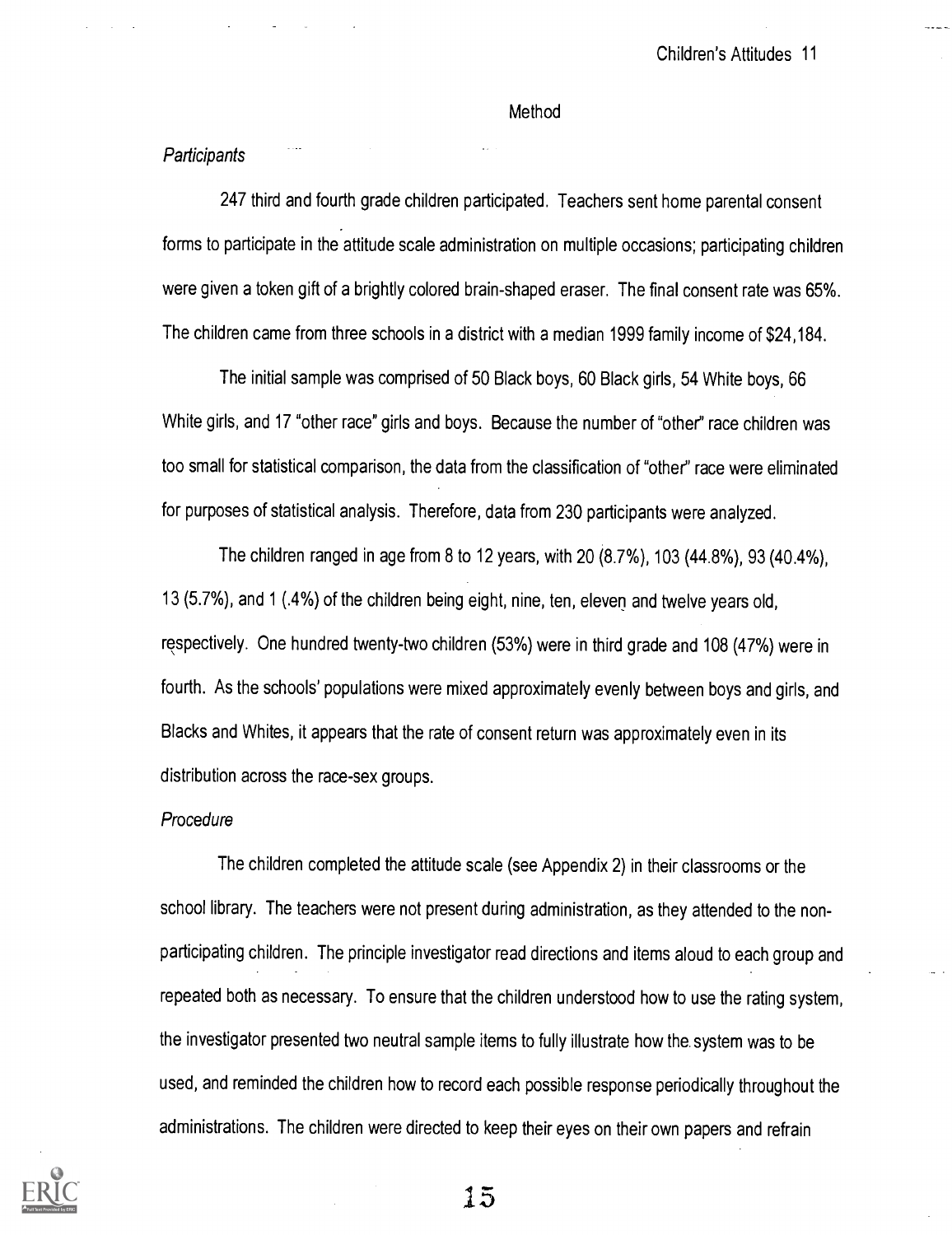from making comments in order to afford each other privacy to answer honestly. For children showing concern that their peers would look at their responses, hard cover books were provided for use as dividers to enhance privacy and therefore ease any hesitation to answer honestly. The investigator answered questions about the items and the purpose of the scale at the end of administration.

#### Scale of Children's Attitudes Toward Race and Gender

The SCATRG-II originally included 84 four point Likert items (21 identical items for each race-sex group); 20 were carried over from the initial version (Warner, et al., 2001; see Appendix B). Items for the scale were written in an attempt to tap into beliefs about Black girls' (BG), White \_girls' (WG), Black boys' (BB) and White boys' (WB) academic abilities, classroom social skills, and social distance preferences. The Academic Ability factor is interpreted to reflect perceptions of target groups' academic abilities: "Black girls are just as good in math as other kids", while the Classroom Social Skills factor reflects perceptions of social skills that are especially relevant to functioning in the classroom environment: "White boys are not as helpful to the teacher as other kids." The Social Distance factor is a measure of the degree of comfort (or lack thereof) children have in interacting with out-group members, as judged by degree of "social distance" inherent in each interaction: "I do not like sitting with White girls at lunchtime as much as with other kids."

As in the first study (Warner et al., 2001), these foci were emphasized because of their relevance to the school environment, which again is the most salient and pervasive extra-familial social aspect common to children's lives and one of the primary environments in which children are studied. Because the SCATRG-I did not neatly segment into these three factors, special attention was paid to developing items more likely to do so in the revised version.

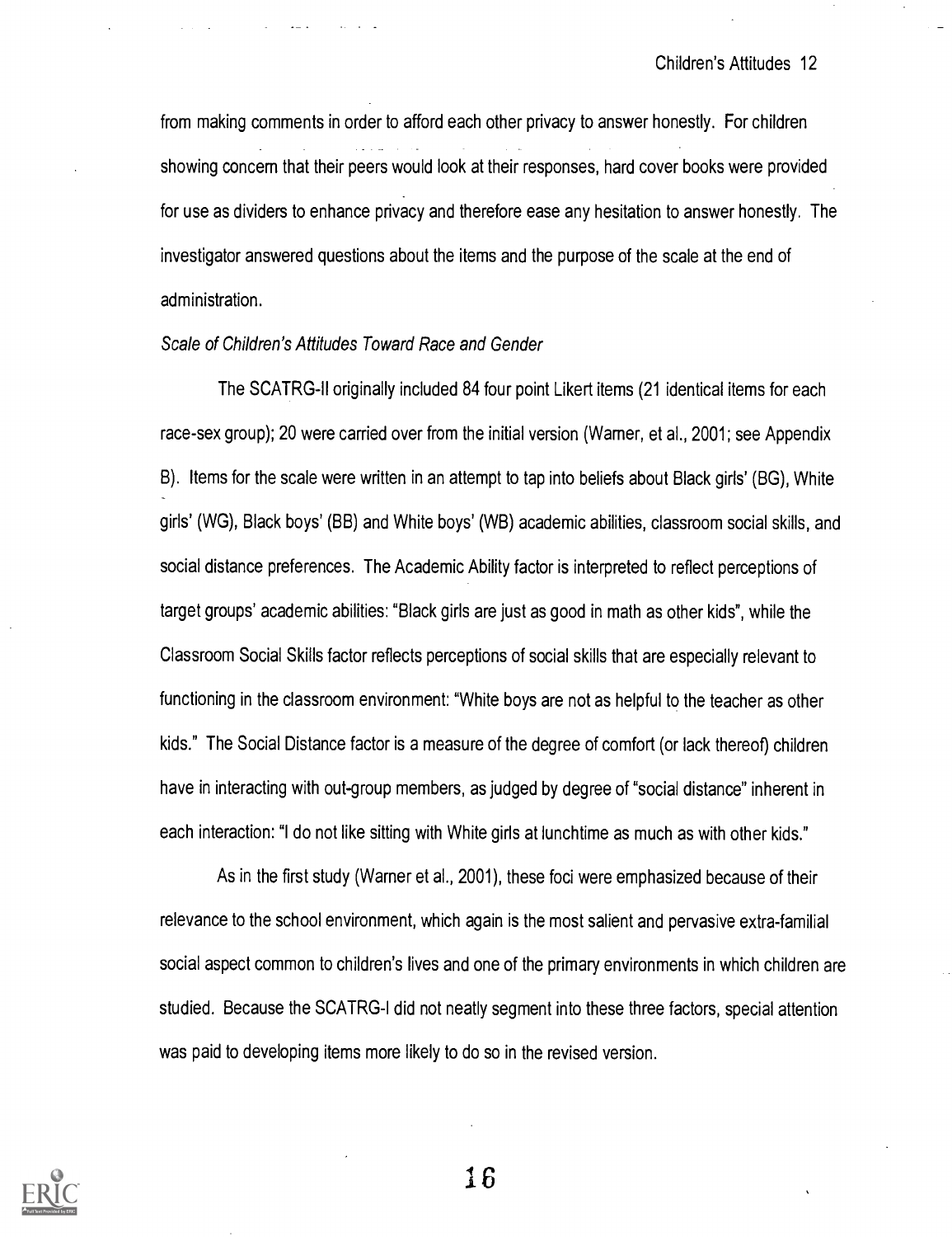## Three Best Friends Technique

-

In addition to the SCATRG-II, each participant received a copy of her classroom roster. The children used their rosters to complete the Three Best Friends measure. To do so, they were instructed to circle the names of their three best classroom friends. When the children asked if they could choose more or less than three best friends, they were encouraged to please do their best to choose exactly three. When children asked if they could choose themselves, they were told to do so if they really considered themselves one of their best friends.

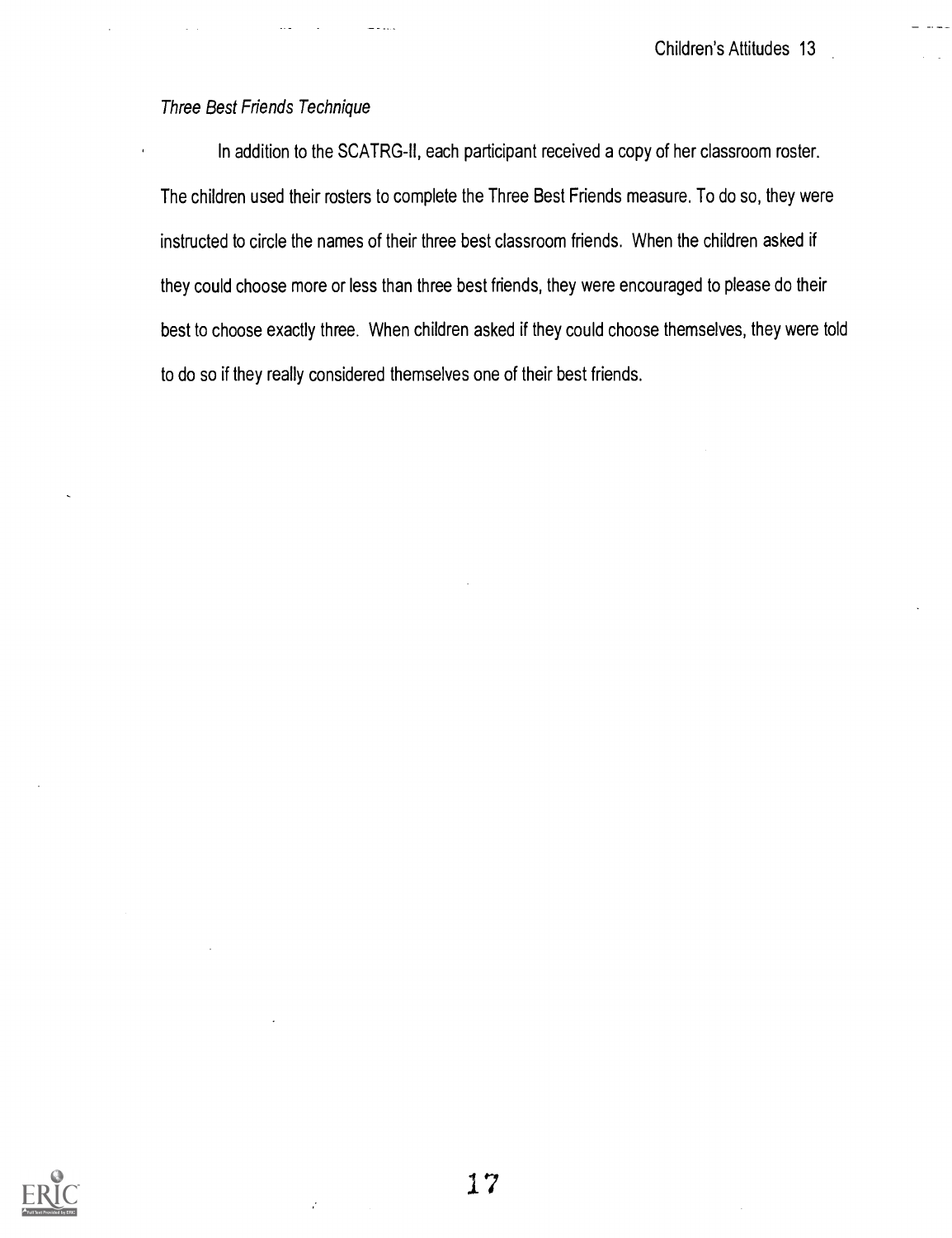#### Data Analysis

#### Scale Properties

The scaling efforts proceeded in two phases. In phase one, the objective was preliminary selection of the items that most strongly measured the constructs. I worked separately with items for each of the three factor scales, but pooled the data across target groups. Using confirmatory factor analysis, items for each factor scale were found to load on two highly correlated factors. With each set of scale items, positively worded items loaded on one factor and negatively worded items loaded on a second factor. Following Herche and Engelland (1996), it was decided, and corroborated with additional analyses, that the items for each scale reflected a single substantive factor representing acquiescence response bias; thus, measurement errors among the positively worded items were correlated. Items were tested for fit to a model supporting a similar data configuration. The fit was such that two items per target group per factor were eliminated. Phase one concluded with five items per target group per factor. These models became the foci of phase two, where it was asked if the items had the same meaning irrespective of the target group to which each applied.

In phase two, the factor scales were refined by exploring the invariance across the four race-sex target groupings. For each of the three attitudes, I examined whether the same items loaded on the factor (configural invariance), the invariance across groups of the item variances and means, the unstandardized factor loadings (metric invariance), the intercepts associated with the factor loadings (scalar invariance), the item error terms, the standardized loadings (invariant reliability coefficients), the factor variances and covariances, and the differences in means among factors. According to Steenkamp and Baumgartner's (1998) model, a scale must display configural, at least partial metric, and at least partial scalar invariance among groups to permit a meaningful contrast of means. In other words, a scale must show that its items load on the

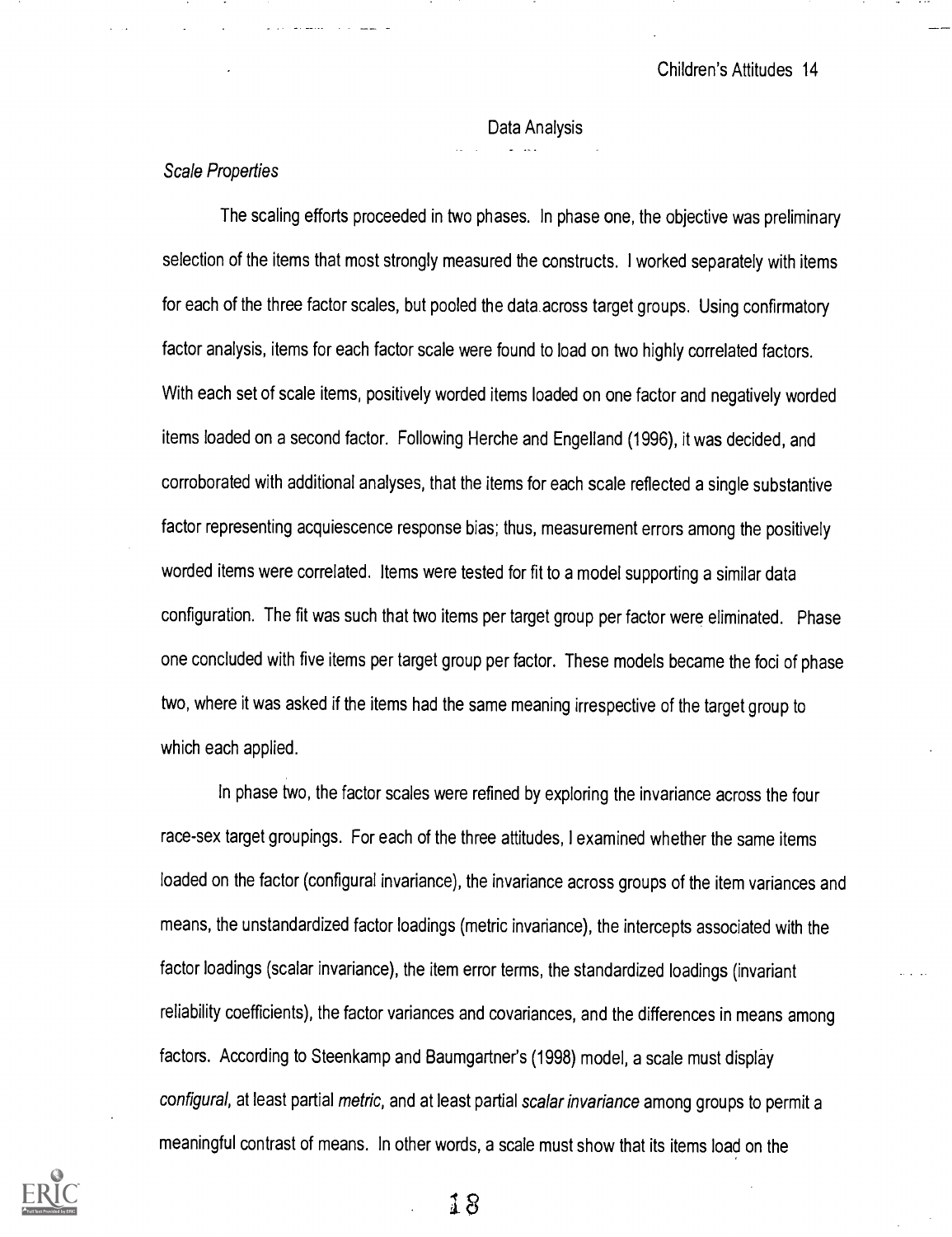appropriate factors (configural), a one unit change in the mean scale score (i.e., latent variable) corresponds with equivalent units of change for each item (metric), and that the items share common zero points (scalar).

#### Children's Attitudes

Three factor scales for each target group were formed by summing the SCATRG-Il item scores and dividing by the number of items in the factor. SAS Proc Mixed analyses tested whether the groups rated themselves and the other race-sex groups the same or differently on each factor (i.e. how each group rated itself compared to the others). This procedure also allowed examination of all possible within and between group comparisons, adjusting for unequal group sizes and dependence of repeated measures data by estimating fixed (race-sex groups) and random (subjects) effects parameters.

To analyze the Three Best Friends data, the number of best friends by race and sex was tabulated for each child, creating scores for the four categories, i.e. how many of their three best friends were Black girls, Black boys, White girls and White boys. A one between (race-sex of chooser), one within (race-sex of best friend choices) Repeated Measures ANOVA was run to test differences in who Black girls, Black boys, White girls and White boys tended to nominate as best friends, i.e. to which race-sex group the best friends belonged.

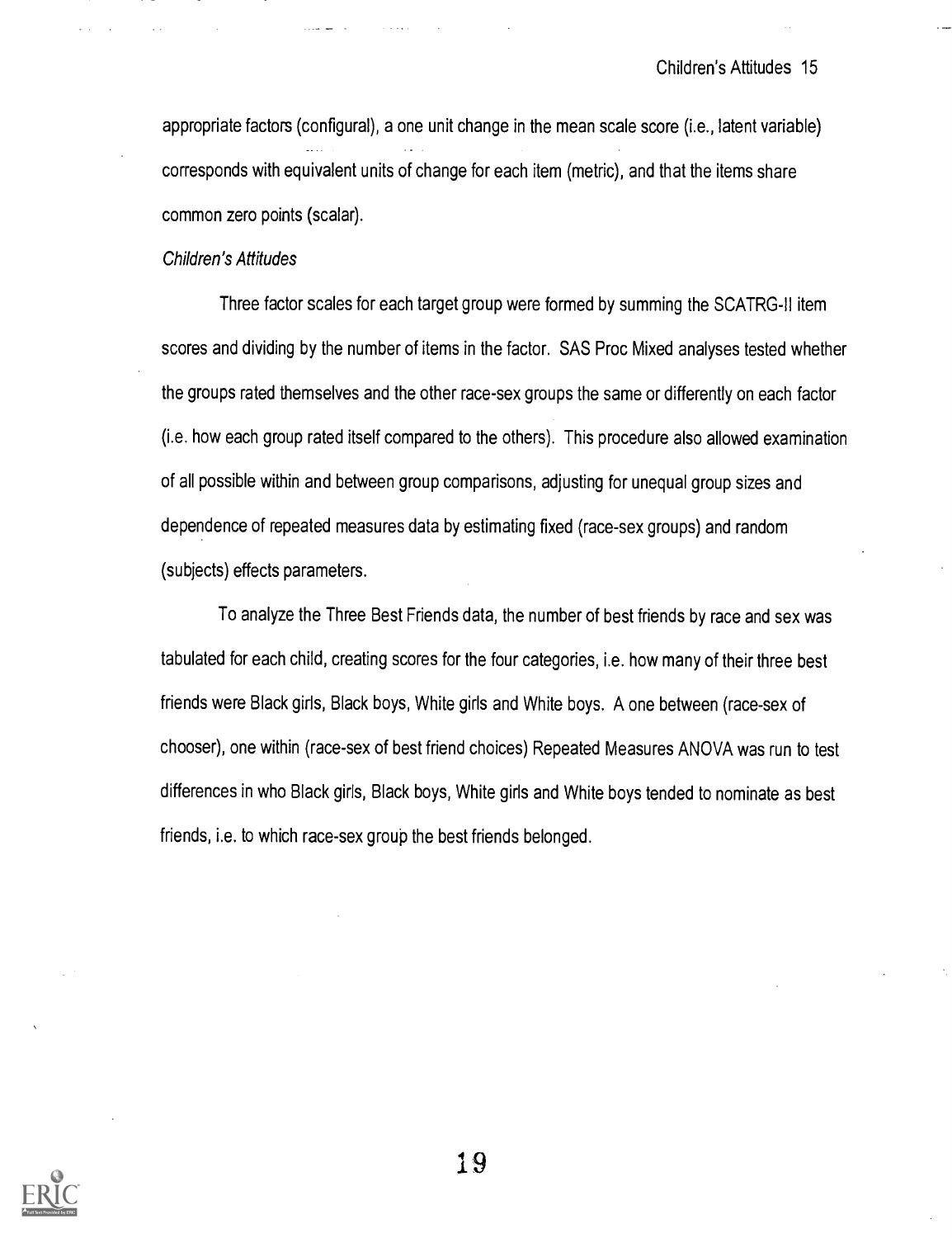#### **Results**

#### Scale Properties

Cronbach's alphas were .79, .76, and .58 for Academic Ability, Classroom Social Skills and Social Distance respectively (it is worth noting that the latter scale had the smallest number of items). See Table 1 for standardized and unstandardized factor loadings. With regard to subscale invariance, I found that the psychometric properties of the SCATRG-II corroborated the view that the items reflect the same three dimensions of prejudice independent of the target group to which the items refer. The race-sex subscales were found to have at least configural, partial metric and partial scalar invariance, the standard adopted by Steenkamp and Baumgartner (1998). Final model fit indices for Academic Ability were:  $\chi^2$  = 36; p = .4688; with a Goodness of Fit Index (GFI) of .989. Final Classroom Social Skills fit indices were:  $\chi^2$  = 37.7; p = .1895; and GFI = .981. Lastly, final Social Distance fit indices were:  $\chi^2$  = 38.57; p = .0693; and GFI .992.

Table 2 provides a description of each factor and its associated items. Notably, the corresponding items for Academic Ability were parallel across groups where Black girls, White girls, and Black boys were the target groups. For example, each of the three target groups' math ability items had the same variance as its counterpart in the other groups and the same amount of variance accounted for by the factor. Thus, each target groups' items were equally reliable indicators of academic ability. Items that are parallel far exceed the base-level requirement sufficient to assert that the items are measuring the same concept for each group.

While the items for the Classroom Social Skills scale have sufficient invariance to allow comparison of factor subscale means across target groups, no item was completely parallel across all four groups. The item "raise hands" was parallel where Black girls and Black boys were the targets. The items "follows directions" and "helpful to teacher" were parallel where Black girls,

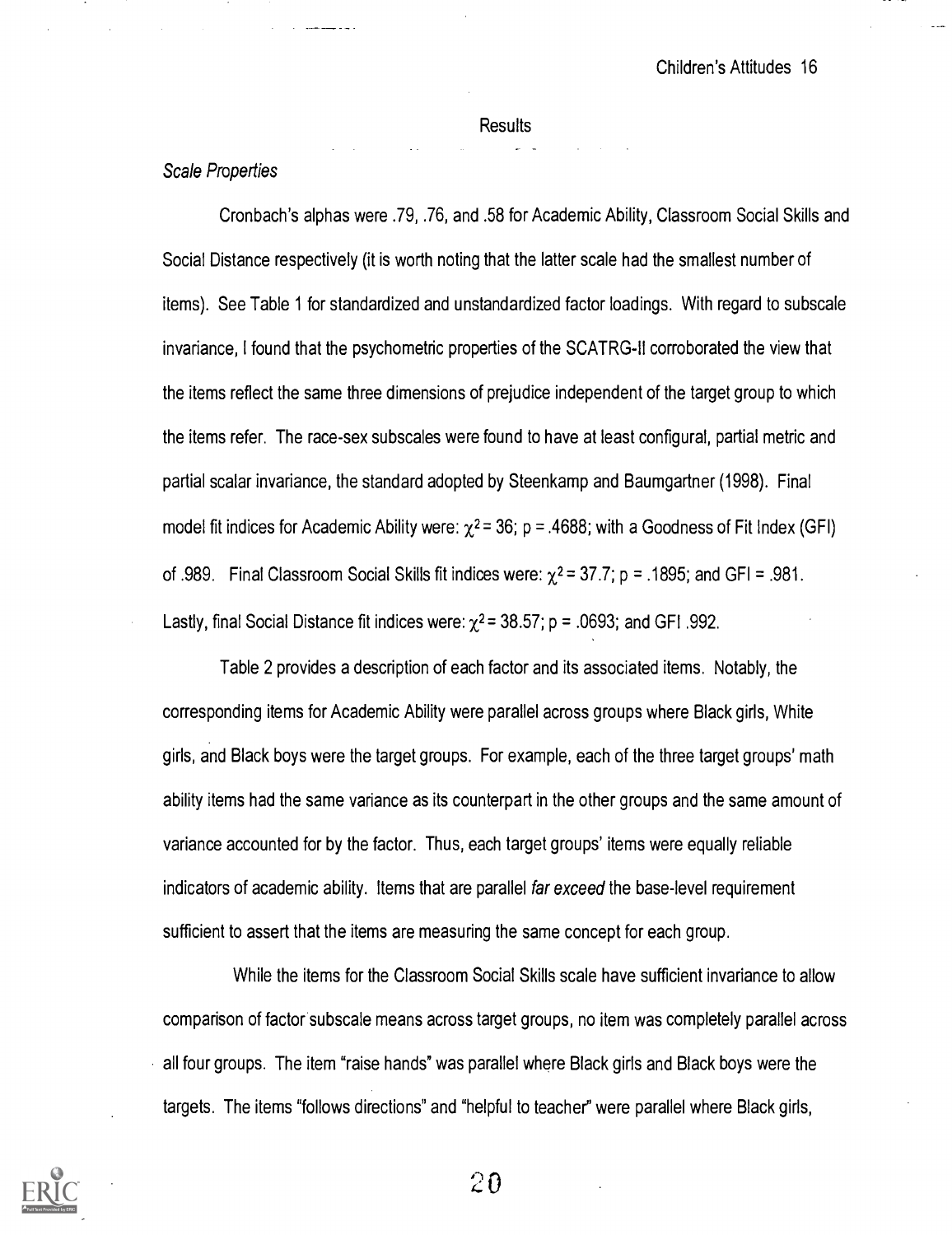Black boys, and White boys were targets. The item "getting out of seat" was parallel where Black and White boys were targets.

For Social Distance, the item "sit with at lunch" was parallel across all four target groups. The item "invite to home" was parallel for the White and Black girl target groups. These results indicate that the three factors can be confidently measured with the same items regardless of the target group, as the race-sex subscale items demonstrated invariance above and beyond the level of partial scalar invariance.

#### Children's Attitudes

 $\lambda$ 

Scale of Children's Attitudes Toward Race and Gender-ll. Proc Mixed analyses revealed several significant differences with regard to how Black girls, Black boys, White girls, and White boys rated the four race-sex groups. Because of the large number of comparisons made, a p < .001 (48 tests divided by .05) criterion was adopted to determine significant differences between groups. While the differences were not all significant at  $p < .001$ , interesting, parallel patterns emerged.

To begin with, all three factors showed highly significant interaction effects (p < .001). All four race-sex groups rated their own group most positively across the three factors without exception. Furthermore, 10 of 12 groups rated the other race-other sex group least positively for all three factors; a test using binomial probabilities indicated that there is just a .0009 probability of finding these results due to chance. Interestingly, generally consistent patterns regarding second and third highest ratings emerged as well. Overall, the four race-sex groups tended to rate same race children second most favorably and same sex children third. This held true for 9 of 12 comparisons. Clearly, the pervasiveness of the general patterns was such that chance occurrence was not a reasonable explanation. The exceptions, as detailed below, were more likely explained by sampling variability than by a lack of relationship.

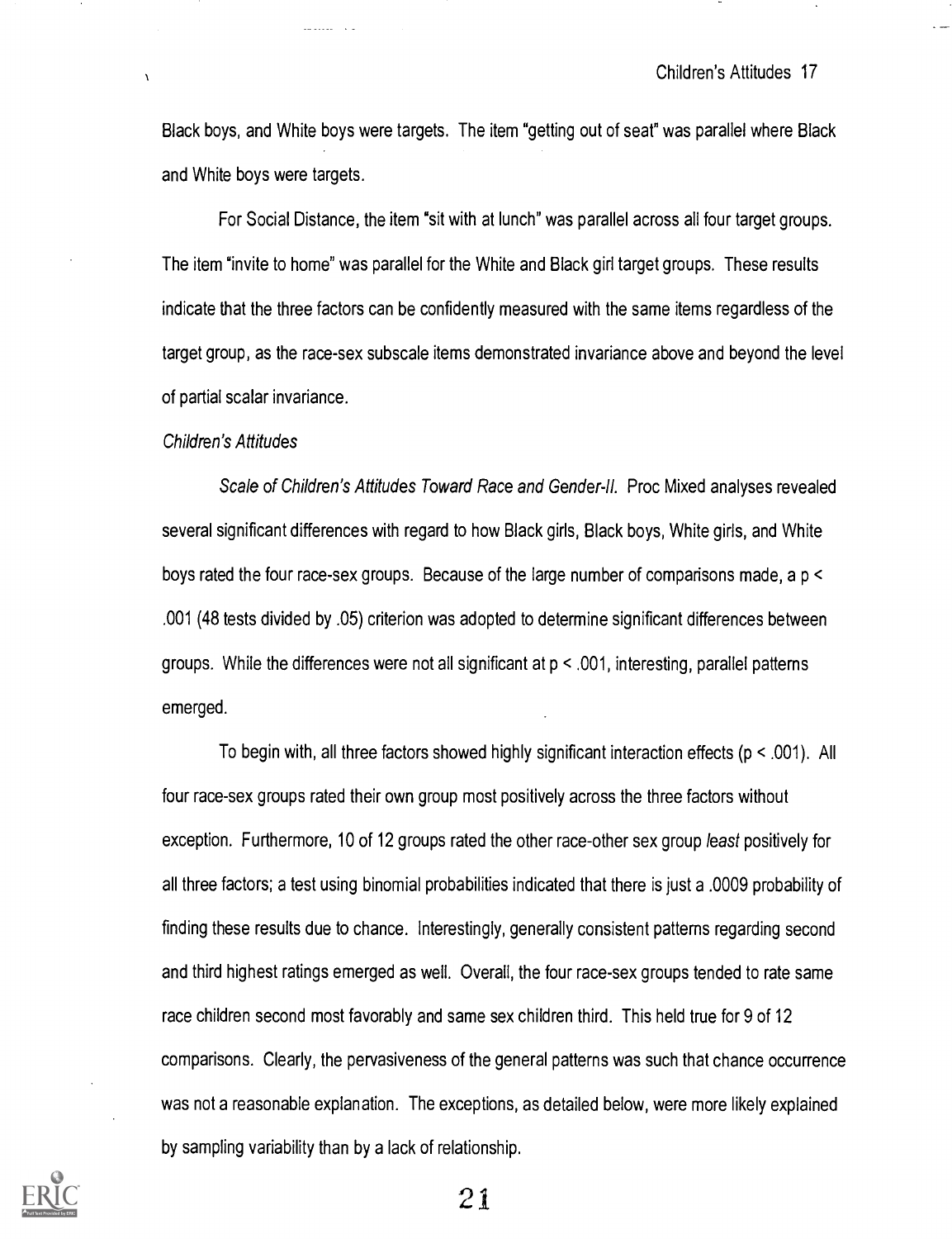More specifically, for Academic Ability (for means, see Table 3), the between subjects effect (i.e. the four groups rated others differently overall) approached significance (p < .07). Tukey comparisons showed there to be a notable difference between only two of the groups. Specifically, Black boys tended to rate others less positively overall than did White girls (3.22 versus 3.49;  $p =$ .05). However, as noted earlier, interpretation of this effect is necessarily questionable in light of the strong interaction effect.

المتحافظ والمستحقق والمتار

 $\Delta \sim 10$ 

With regard to race-sex group same race-same sex group perceptions versus perceptions of other race-other sex groups' Academic Ability, there was a strong trend for Black girls to rate themselves (3.5) more positively than White boys (3.23;  $p = .002$ ). Black boys rated themselves (3.6) significantly higher than they rated White girls (3.08), although they rated White boys (2.88) least favorably, which was the exception to the general pattern of rating the other race-other sex group lowest. White girls rated themselves (3.7) more positively than they did Black boys (3.39), and White boys rated White boys (3.69) more positively than they did Black girls (3.18). The latter three differences were significant at p < .001. With regard to the pattern of children rating same race children second most favorably and same sex third, White girls were the only group who instead rated same sex children second most positively and same race third.

For Classroom Social Skills (for means, see Table 4), the interaction effect was also significant at p < .001. Again, Black girls rated themselves (3.48) more positively than they did White boys (3.09). Black boys also rated themselves (3.3) significantly higher than White boys (2.96); this was the second exception to the overall pattern, with Black boys rating the otherraceother sex group (White girls) second least favorably instead of least favorably, as on Academic Ability. White girls rated themselves (3.66) more positively than they rated Black boys (3.09) and White boys rated themselves (3.61) more positively than they rated Black girls (2.94).

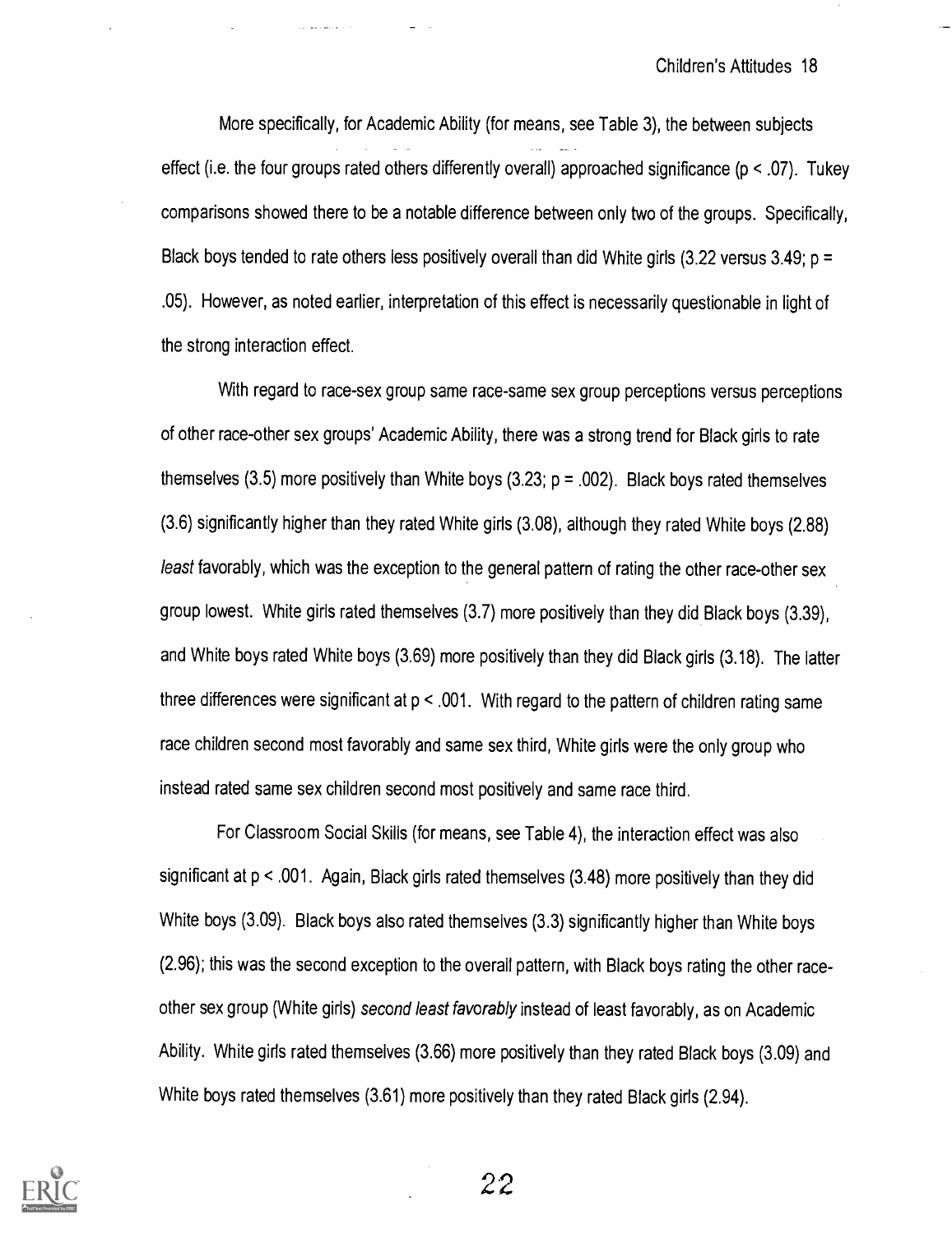For Social Distance (for means, see Table 5), again the interaction effect was significant ( $p$  < .001). While the difference was not significant at  $p$  < .001, Black girls rated themselves (3.51) most favorably and White boys (3.17) least ( $p = .007$ ). Black boys rated themselves (3.41) higher than they rated White girls (2.95). White girls rated Black boys (2.91) less positively than they rated themselves (3.55) and White boys rated themselves (3.58) more positively than they did Black girls (2.81). The latter three differences were all significant at  $p < .001$ . Exceptions to the general pattern of second and third highest ratings for this factor were the ratings of White girls and White boys, who both rated same sex children second highest and same race third.

Worth noting is the problem of Type II error inherent in adopting such a stringent p value. While the overall race-sex interaction was the main focus of this study, and this was indeed supported at a p < .001 level, several other group differences were significant at the general p < .05 level. In spite of the exclusion of these smaller differences from significance, the data are sufficiently summarized by the strong interaction effects and significantly consistent pattern of biases.

Three Best Friends data. A Repeated Measures ANOVA compared the children's three best friend choices across the four race-sex groups, revealing some interesting differences as well. The interaction between race-sex of chooser and race-sex of chosen was highly significant (p < .001; see Table 6). Paired sample t-tests showed several differences between the four race-sex groups with regard to whom (i.e. race-sex of best friend choices) each group tended to nominate as best friends. Because of the number of comparisons performed, a p value of .002 (the usual p level of .05 divided by 24 tests) was adopted to determine significance.

While the differences were not all significant at  $p < 0.002$ , some patterns parallel to those seen in the scale analyses emerged. To begin with, all four race-sex groups chose same racesame sex best friends most frequently; a partial exception to this rule was for White boys, who

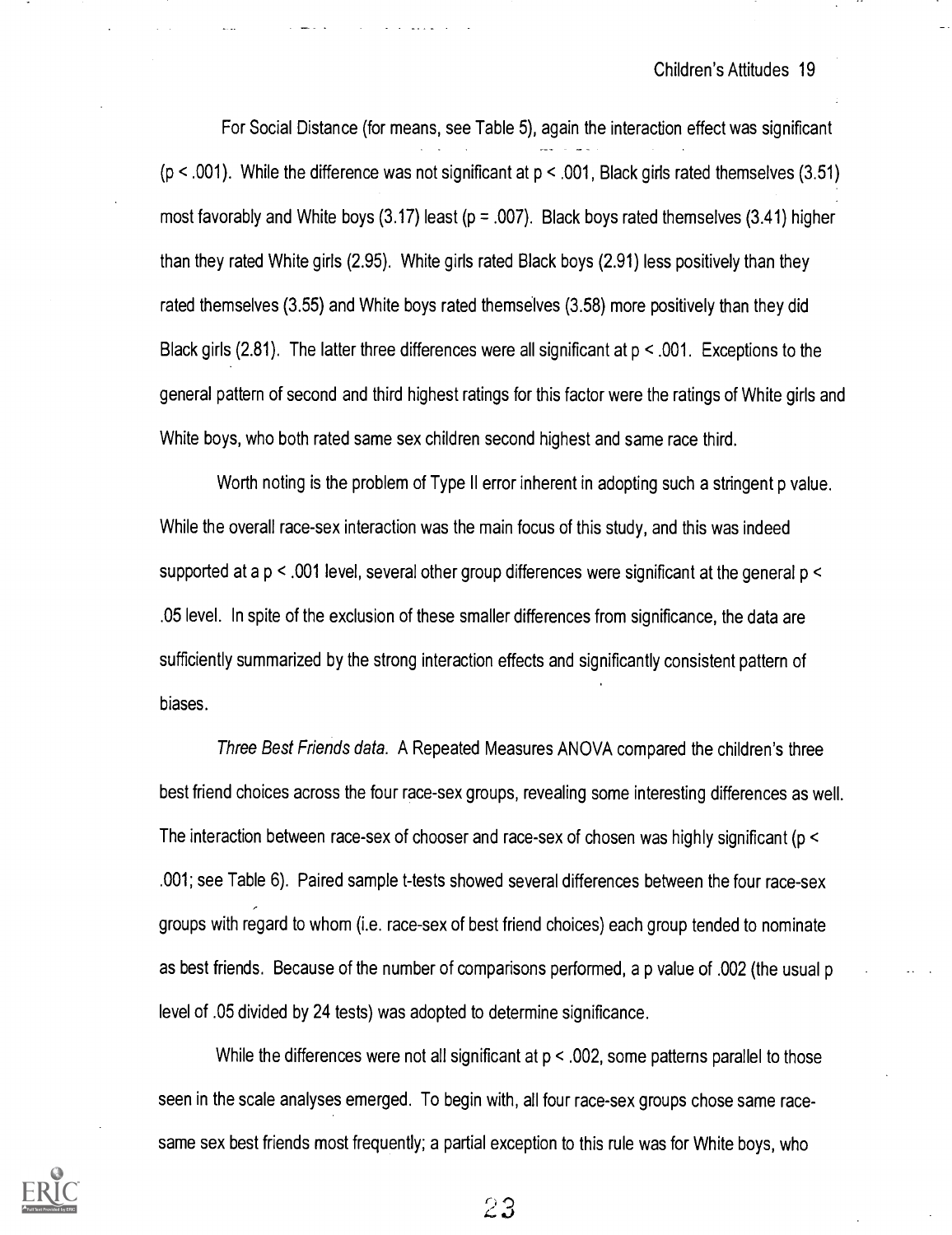chose themselves and Black boys with identical frequencies. With regard to other race-other sex best friendships, only Black girls and White boys followed the pattern of SCATRG-II, choosing each other least frequently. Black boys actually chose Black girls least frequently, and White girls chose White boys least frequently. While these differences are nominal, they demonstrate a departure from the clear attitudinal tendencies of the children. Interestingly, all four groups chose same sex children second most frequently, which directly opposes the tendency of the children to rate same race children second most favorably, as measured by the SCATRG-II.

More specifically, Black girls nominated themselves as best friends more often than they chose Black or White boys (p < .001); Black girls also chose White girls more often than either Black or White boys (p < .002 and .001 respectively). While it did not meet the p < .003 criteria, it is worth noting that Black girls chose themselves as best friends more often than they did White girls at p < .037. Black boys chose their own race-sex group as best friends significantly more often than they chose other children (all at p < .001), as did White girls (all at p < .001). Lastly, White boys chose both themselves and Black boys as best friends with equal frequency; both of these choices occurred significantly more frequently than nominations of either Black girls (both at  $p < .001$ ) or White girls (both at  $p < .01$ ).



24

 $\gamma_{\rm eff} \sim 3$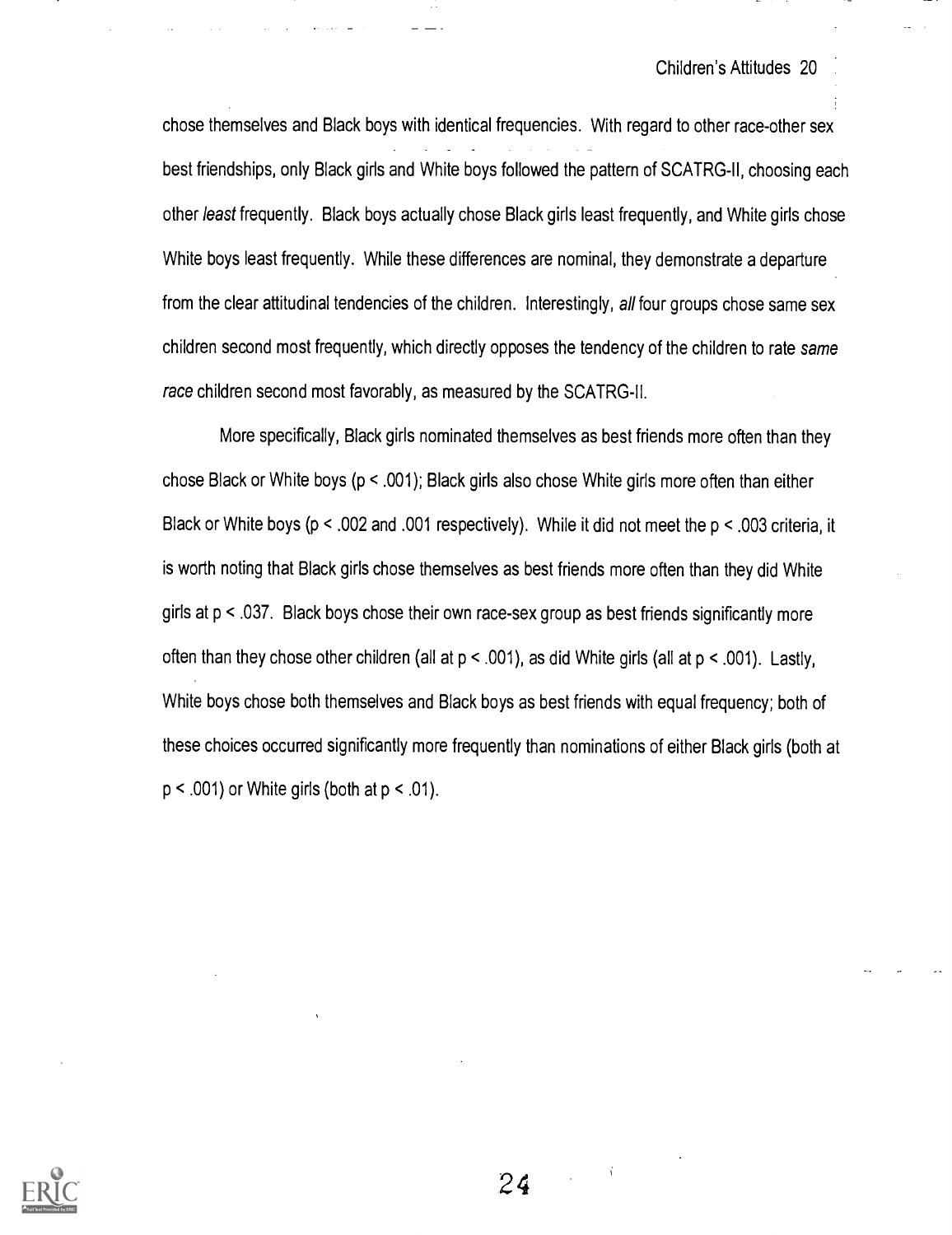#### **Discussion**

#### Scale Properties

Analyses showed that the scale was invariant to target group. Therefore, attitudes toward each target group can be measured and compared by nearly or completely parallel items. When an item is parallel to its counterparts across groups, the item's values can be compared across groups. Parallel items are good candidates for future researchers requiring a shortened version of the SCATRG-II.

SCATRG-I1 appears to be a solid instrument. This is particularly important considering the general lack of children's attitude measures that offer the type of flexibility built into the SCATRG-II. Because it is paper and pencil based, can be group administered to elementary school aged children, and assesses attitudes toward race and sex simultaneously, the SCATRG-Il affords a richness to children's attitude data that in turn affords a fuller understanding of children's race-sex biases. For example, in the SCATRG-I study, Warner et al. (2001) found that teacher behavior does not seem to influence children's attitudes toward out-groups. This lack of relationship between children's attitudes and the observations of teacher differential behavior illustrates how instruments like SCATRG-I1 add pieces to the prejudice puzzle that researchers may not otherwise know are missing.

Moreover, while an adequate Cronbach's alpha is the usual marker applied to defend a scale's applicability, this not a sufficient marker when the scale contains multiple counterpart subscales; in this case, subscale invariance must be considered. When trying to simultaneously measure attitudes toward multiple target groups (e.g. attitudes toward Black girls, White girls, Black boys and White boys), these attitudes are generally assumed to be consistent independent of target group (e.g. items regarding Black girls' academic ability carry the same meaning as the counterpart items for White boys). Items that are systematically responded to differently because

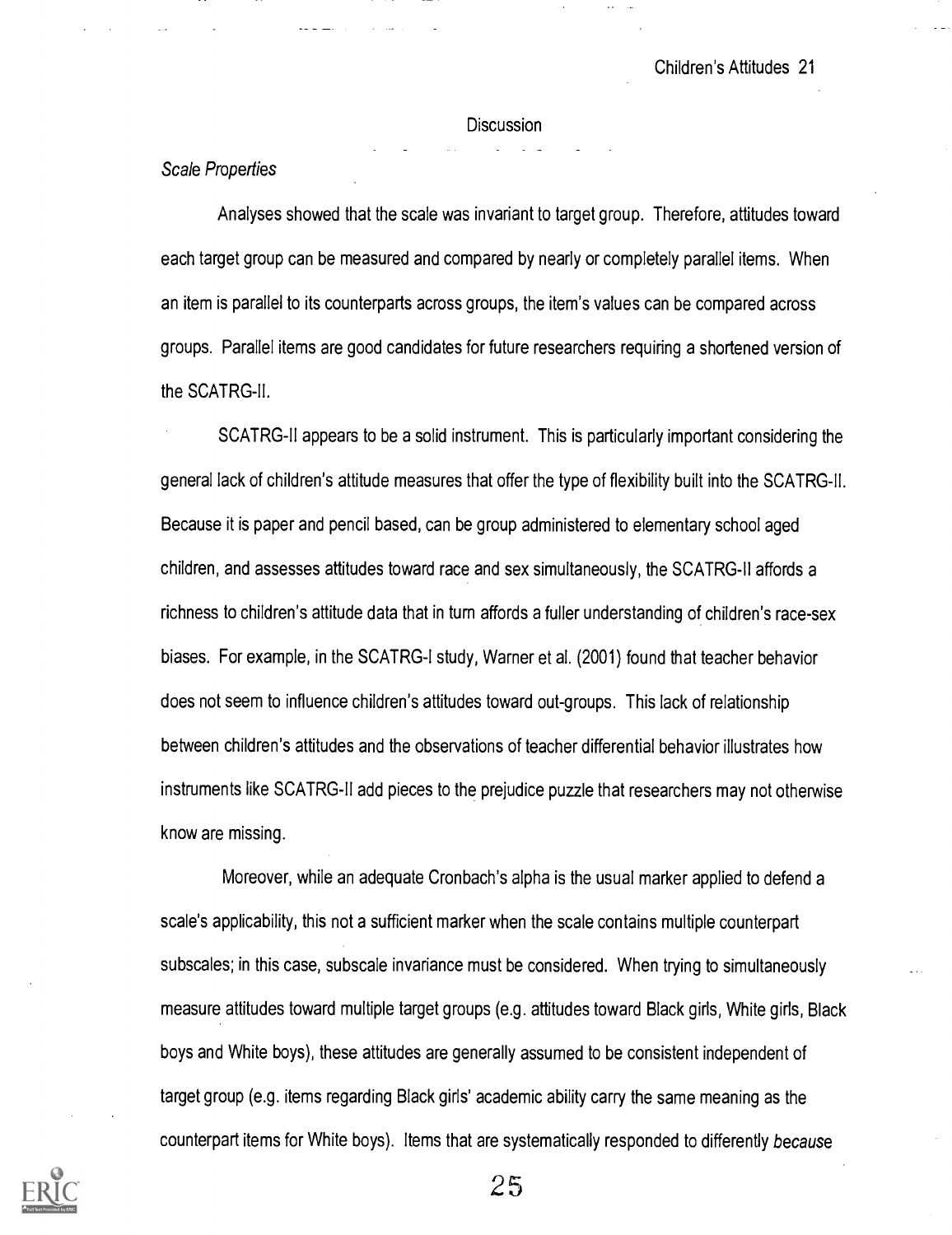of their target group are not reliable across groups (e.g. if items from the Black girl Academic Ability subscale are interpreted differently than White boy Academic Ability items). The reliability of the 84 original items showed Cronbach's alphas to range by factor from .74 to .91, which most researchers would have considered to be very good in a unidimensional scale. However, the tests of invariance showed that all of the original items did not allow parallel measurement of attitudes toward each target group (i.e. the items were being responded to differently, based on target group, and thus seemingly represented different constructs). If the Cronbach's alphas were relied upon as the indicator of scale utility, which may be adequate for unidimensional scales, many spurious conclusions could have resulted because of the multidimensionality of the SCATRG-II.

In addition to meeting the goal of acceptable subscale invariance, the goal of creating items that would load onto three factors (Academic Ability, Classroom Social Skills, and Social Distance) was met, unlike the SCATRG-I (Warner et al., 2001), which only had two factors (Classroom Skills and Social Distance). The Social Distance factor is a well-established measure of out-group bias, as originally proposed by Bogardus (1968), and is thus a strong base from which to approach the study of attitudes. The Academic Ability and Classroom Social Skills factors, as supported by the current data, are an important improvement over the SCATRG-I; again, the SCATRG-I factor of Classroom Skills represented a mixture of items related to both academic ability and classroom behavior, but Warner et al. were not able to establish separate factors. An attitude scale that distinguishes between the two types of skills, academic and social-behavioral, is particularly important in light of gender socialization theorists such as Bem (1981) who have found differences in how girls and boys are socialized to both behave and pursue academics by parents, peers, media and teachers (Sadker & Sadker, 1'994; Yoder, 1999).

More specifically, studies such as those done by Sadker and Sadker (1984) and Warner et al. (2001), have found large differences in how girls and boys were treated by teachers with regard

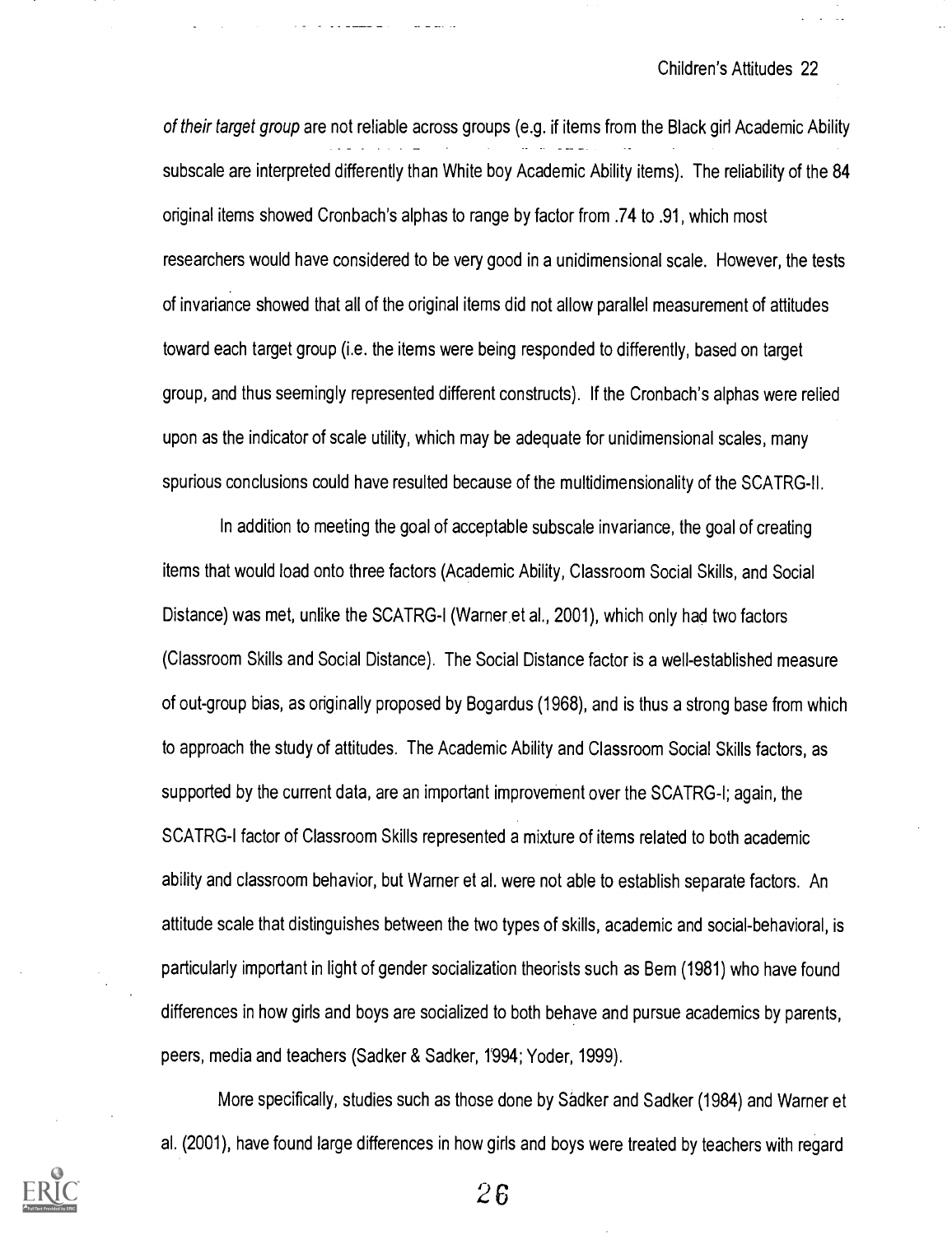to both academics and behavior. While the Warner et al. study did not find support for teacher influences on student attitudes toward out-groups, this was due to the children rating the race-sex groups positively overall. However, if the sample had been more prejudiced, the SCATRG-I data would have been more variable. In that case, direct comparison of children's attitudes with teachers' differential treatment of students based on both categories of academic ability and classroom social skills would have been warranted. Nonetheless, this comparison could not have been made because the SCATRG-I did not have separate factors. Because the SCATRG-II does have separate academic ability and classroom social skills factors, such comparisons are now feasible for future research.

#### Children's Attitudes

SCATRG-II. Analyses of the children's tendencies in rating the four race-sex groups revealed patterns that were highly consistent across the three factors. Specifically, Black and White girls and White boys rated their own race-sex groups most favorably and the other raceother sex groups least favorably on all three factors without exception. In the case of Black boys, this was true for Social Distance, but not Academic Ability or Classroom Social Skills. These results do not support the findings of a pro-White bias in Black children (Clark, 1963; Fishbein, 1996), although Clark did note the development of pro-Black attitudes in Black children at age six or seven that were found to decline again between eight and ten years old (the age group of the present study). There are some similarities between these findings and those of Singleton and Asher (1977), who also found a same race-same sex preference in their study, although the preference was only found for girls; boys preferred same sex, but showed no race preferences. These results align with those of Warner et al. (2001), with both studies finding the strong same race-same sex preference and anti- other race-other sex bias, although the SCATRG-I1 results showed a more consistent same race over same sex preference than SCATRG-I. While the

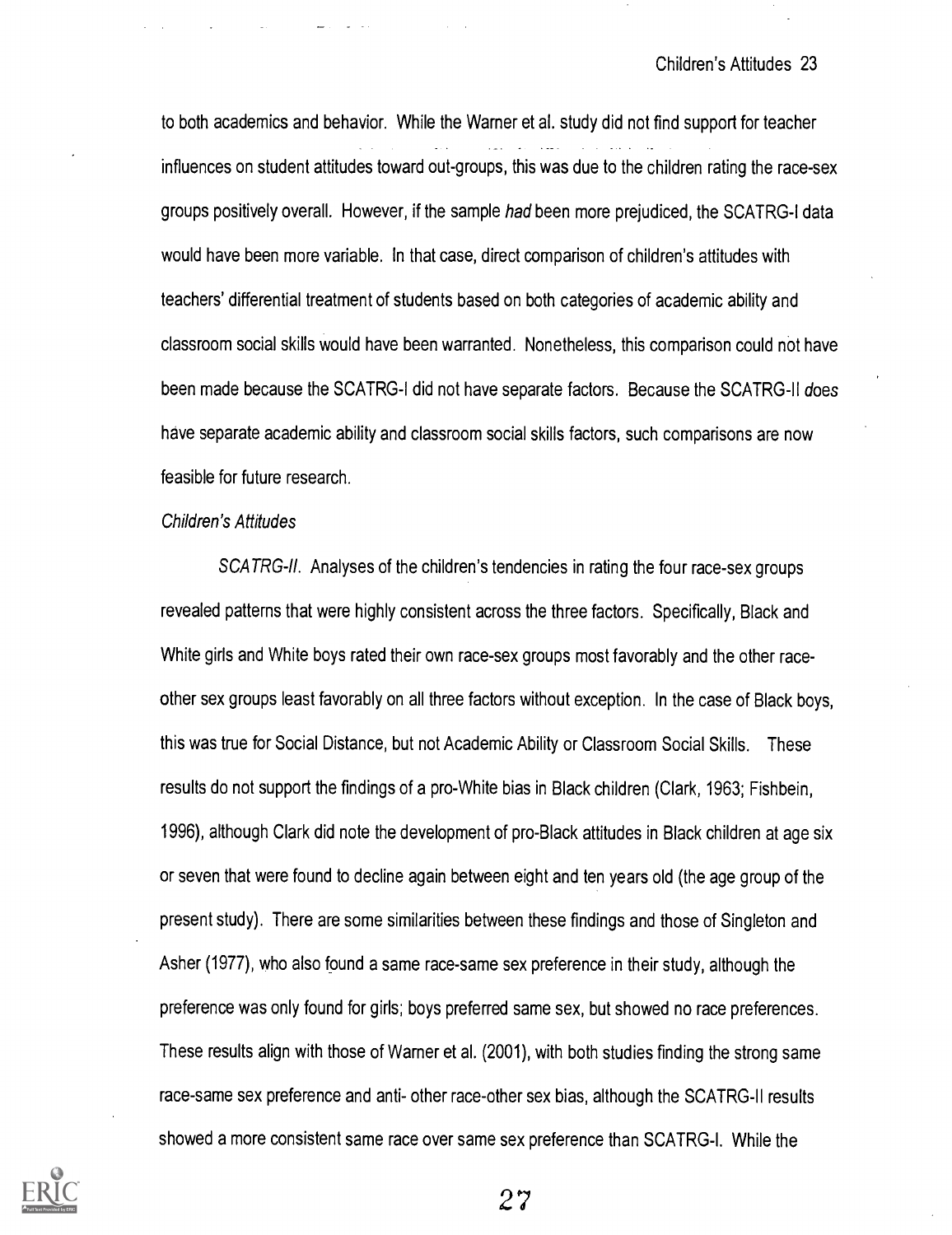differences between most and least favorable ratings were not all significant at the quite stringent p < .001 level (two fell short at p < .002 and p < .007), tests using binomial probabilities indicated that chance was a highly unlikely explanation for this pattern.

The next logical question then becomes: Why this pattern? It certainly makes intuitive sense; ours is a highly individualistic society, within which strong self-preferences naturally arise. As humans we form schemas to help us categorize and thus simplify our otherwise overwhelming environment. Bem (1981) argues that gender schemas gain their strength as a result of internalization of the salient and pervasive gender polarity of our culture. I would argue that this reasoning holds true for race schemas as well, especially considering the extensive history of racial conflict in the United States. The strength of these schernas coupled with the generally egocentric bias of American culture essentially ensures a strong same race-same sex group preference, which was found to be highly significant in this study.

This can also be related to a phenomenon, termed the self-reference effect (Conway et al., 2001; Foley et al., 1999; Foos, 2001); this effect is thought to render categories most similar to us as most meaningful, and thus most memorable. According to these theorists, this information is added to our autobiographical knowledge base for future reference. By extension then, categories such as race-sex will be optimally meaningful when we belong to them, and thus likely be preferred. Moreover, prejudice is commonly conceptualized as arising from fear of the unknown, as reviewed by Stephan and Stephan (2000). As an extension of this perspective, we will not only tend to prefer the groups to which we can most strongly identify (e.g. our own, optimally familiar, race-sex group), but we will likely least prefer the group most different from us, both because it is least meaningful and most difficult to identify with in its unfamiliarity. It should be noted that the children's attitudes as measured by the SCATRG-II were generally positive, and hence might not be considered prejudiced; however, they do reflect clearly differentiated group biases.

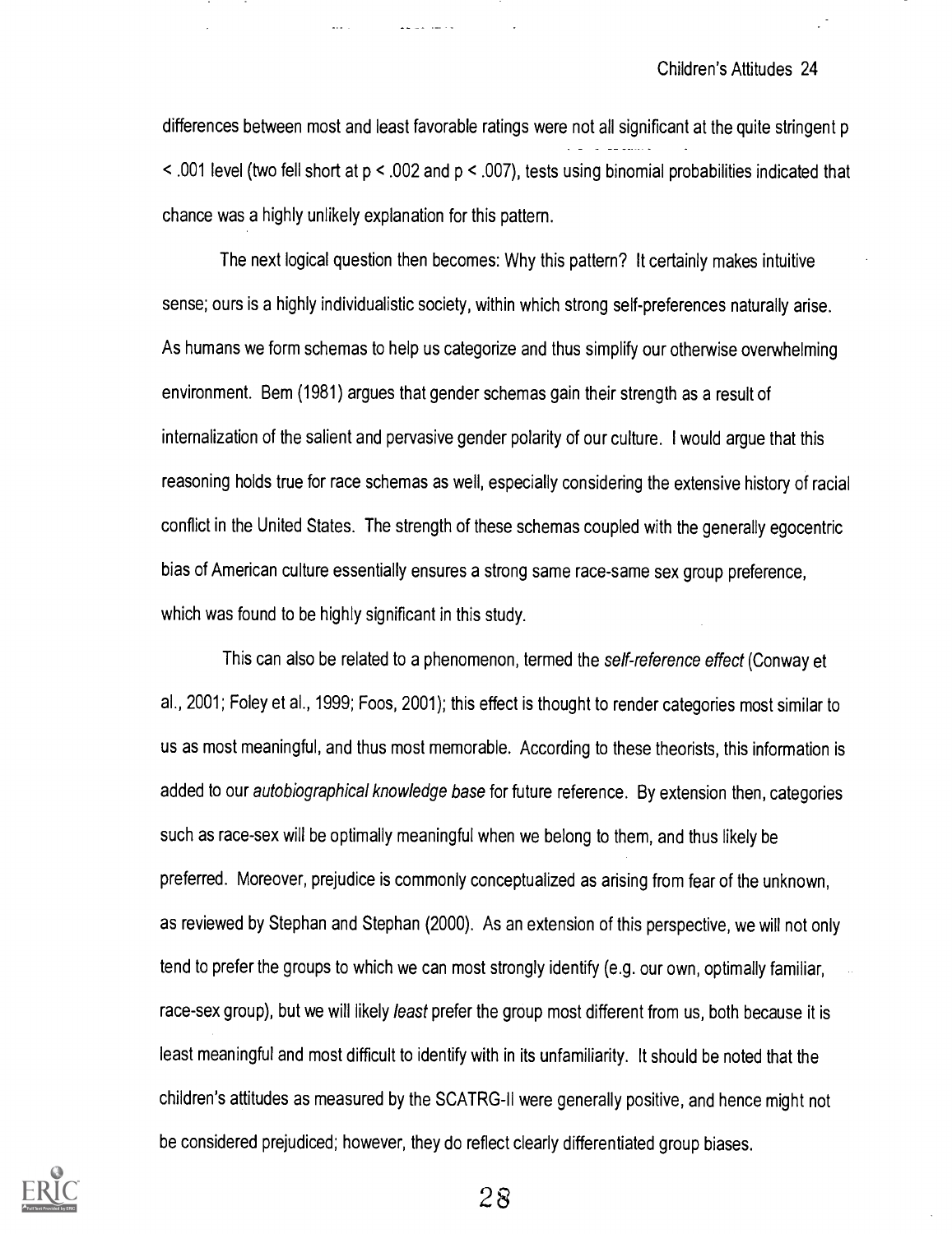Nonetheless, it seems that the above principles would extend just as fully to the less negative concept of bias.

Furthermore, all groups showed a generally stronger same race than same sex preference, as illustrated by their tendency to rate same race children second most favorably and same sex children third most favorably. Two of the three exceptions to this rule were due to White girls and White boys, who rated same sex children second most positively for Social Distance preferences; the third exception was again White girls, who rated Black girls second highest on Academic Ability. This overall pattern and its exceptions are quite interesting in light of the generally accepted premise that children have strong same sex preferences from an early age, as supported by both the prejudice and discrimination literature (Bussey and Bandura, 1984; Emmerich & Shepard, 1984; Maccoby, 1990; Zalk & Katz, 1978). This has been found even in those studies specifically comparing sex and race biases (Fishbein and lmai, 1993; Singleton & Asher, 1977). However, the current study suggests that, at the very least, the generalization of same sex preferences should be qualified as dependent on a strong race-sex interaction and the specific attitudinal factor under investigation.

In considering why the SCATRG-II results do not support the widely accepted same sex preference in children, at least two explanations may be proffered. First, differences in the SCATRG-II results when compared to other studies of prejudice could possibly be attributed to the methods by which past researchers measured children's attitudes. First and foremost, it seems that the majority of attitude studies examined either gender or race, but not both. In these cases, when a child is asked to ascribe adjectives to girls and boys and the researcher finds that the child assigns more positive traits to her own sex, it seems logical to conclude a strong same sex preference. If the child were asked to consider a separate grouping for which she has a strong schema, such as race, it seems that she would again prefer what she identifies with and thus

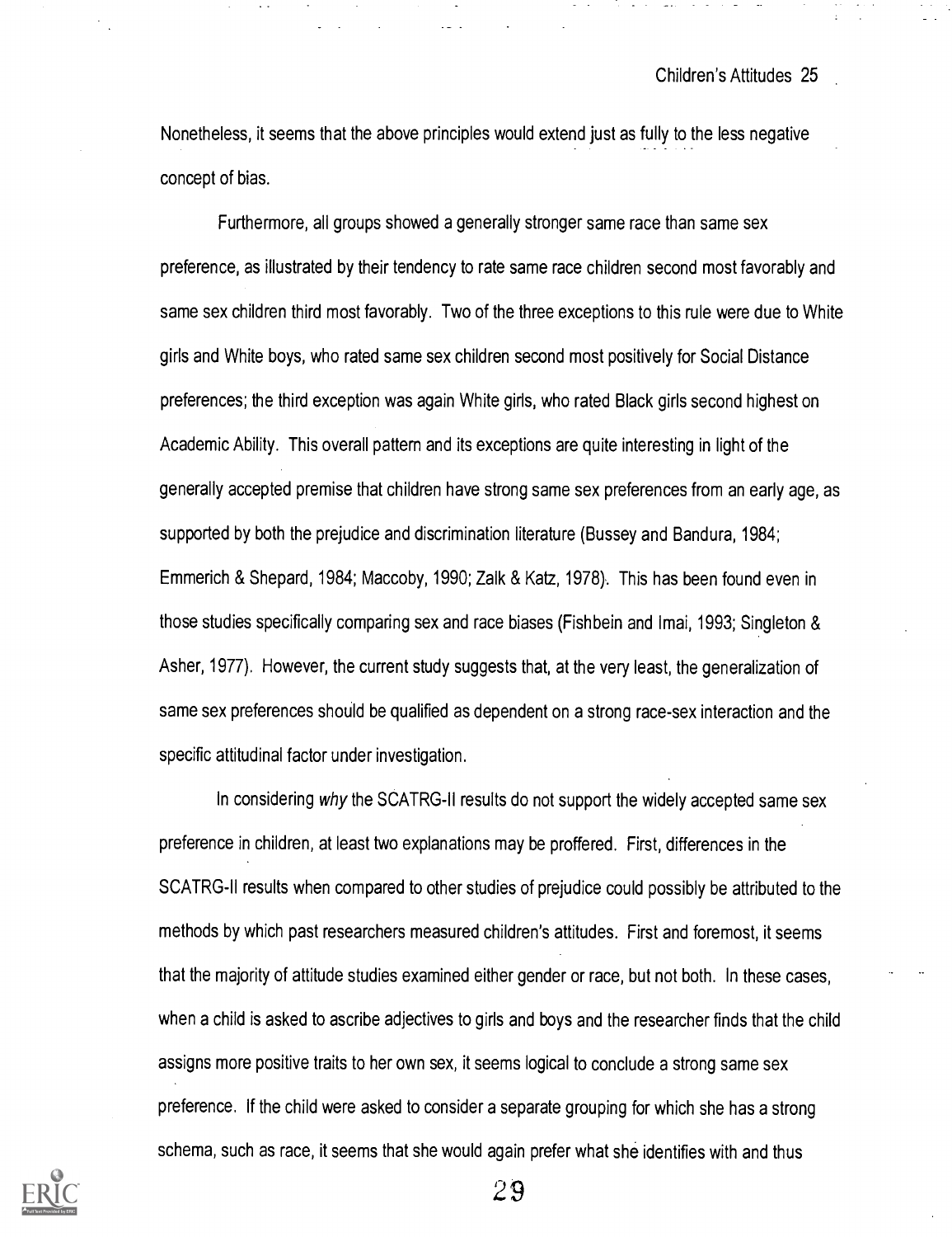knows. As a result, the strong same sex bias would have to share the limelight with a separate same race preference, and thus appear less salient than when considered alone. Taking this line of thinking one step further, if this same child were asked to consider the two groups simultaneously, I would predict that the group closest to her self-schema would rank highest, while the group farthest from her self-schema would come out on the bottom. That is exactly what the current study found.

The second explanation for the current study's lack of support for strong same sex preferences speaks more to the results of discrimination studies. While the attitude-based prejudice literature tended to treat race and sex as essentially unrelated, discrimination researchers acknowledged that to do so was limiting. While behavioral studies such as those by Fishbein and lmai (1993) and Singleton and Asher (1977) found that children showed a stronger same sex than same race preference, this may be due to the unique characteristics of discrimination, which is measured behaviorally. I posit that this phenomenon must be considered from the framework of socialization.

From birth, children are socialized to behave according to their appropriate gender roles; this gender polarity is socially accepted and reinforced around every turn, whether considering media, parents, teachers or peers (Sadker & Sadker, 1994; Yoder, 1999). The socialization of racial differences, while equally as pervasive, is much less outwardly encouraged in our society today. This shift in the acceptability of publicly expressed racial biases has been recognized by theorists during the last two decades, and has been termed modern racism (Davidio & Gaertner, 1986; Swim et al., 1995). It has been suggested that decreases in overt expression of racial bias do not represent a decrease in racism per se, but rather a realization that racial bias is not politically correct. Therefore, segregation by race is much more noticeable and uncomfortable for the dominant group than segregation by sex, which has come to be taken for granted.

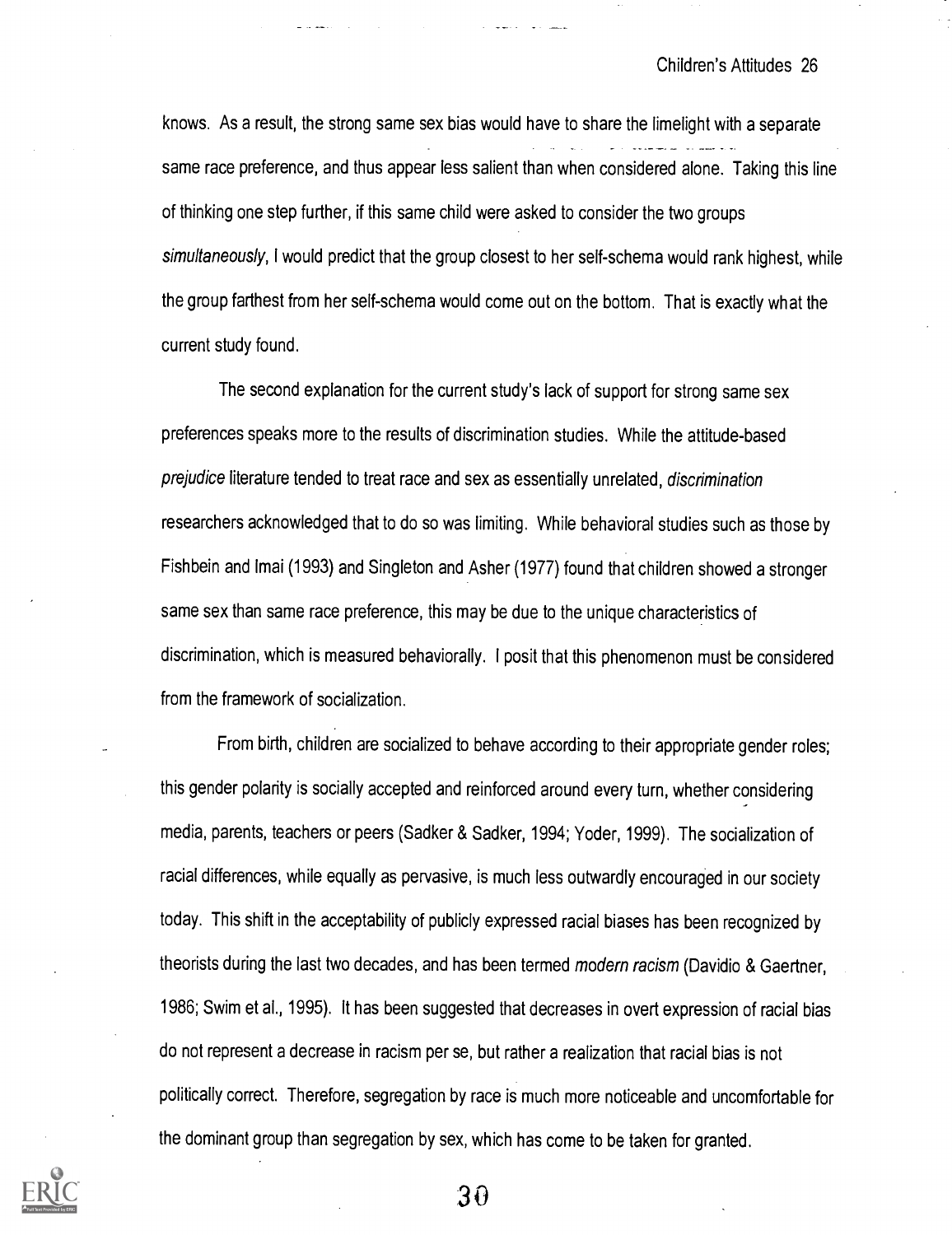This is not to negate a modem form of sexism, as proposed by Dovidio and Gaertner (1986) and Swim, Aiken, Hall and Hunter (1995), however the people who tend to be offended by public displays of sexism are often explained away as being feminists, which is also known as the "f-word" (Yoder, 1999). While intervention strategies often target bringing racially distinct groups together in one way or another, they do not often focus on bringing girls and boys together. All the while, girls and boys integrate these messages into their gender and race schemas by assimilating information that conflicts with their schemes, rather than accommodation of the schemas to the new or discordant information (Piaget, 1954). This has been supported by studies finding that children positively evaluated the videotaped performance of a girl behaving stereotypically masculine, but then negatively evaluated her personality (McAninch, Milich, Crumbo & Funtowicz, 1996) and preferred gender-traditional over gender-deviant fictitious children (Zucker, Wilson-Smith, Kurita & Stern, 1995).

Because attitude scales such as the SCATRG-I1 require that the child express her opinion about all four race-sex groups, there is no ambiguity in such a task, as opposed to the Zucker et al. (1995) and discrimination study designs. These designs instead were either unobtrusive observations or requests to evaluate unnamed or fictitious individuals, such as the performance and personality of the girl in the videotape. Therefore, they were more inferential and ambiguous in nature than the SCATRG-II, which clearly identified distinct groups for the children to purposefully rate. In light of the clarity of intent inherent in this approach, it is interesting that the concerns expressed by the children, in both the current and the SCATRG-I studies, revolved around having to evaluate children of different races, but not sexes.

Although many of the children asked why I wanted to know about Black kids and White kids, not one asked why I wanted to know about girls and boys; I contend that these qualitative data speak volumes. One interpretation is that it demonstrates their understanding that discussing

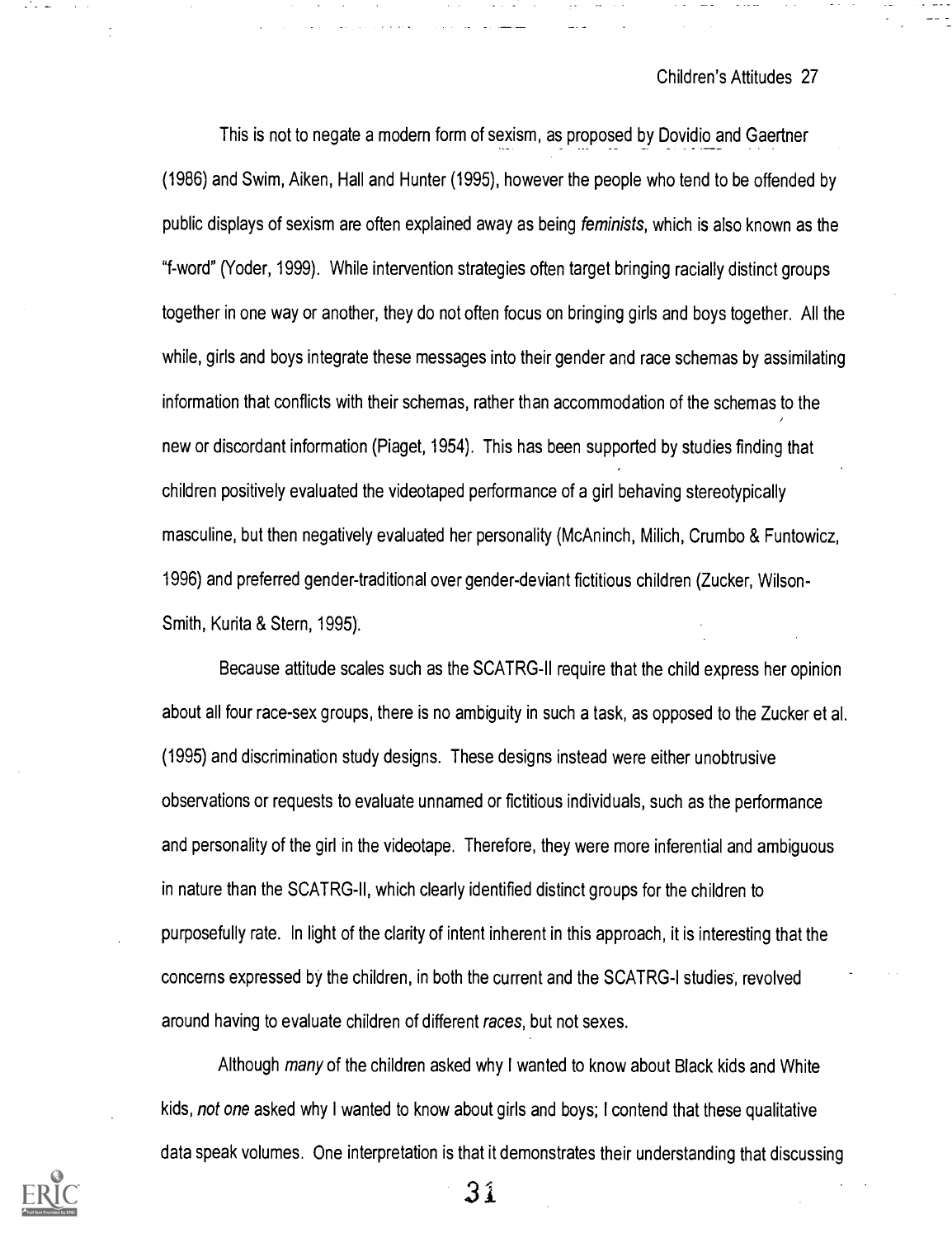racial differences is not usually acceptable, and explains their discomfort in being asked to commit to an opinion in a public environment. Further, their lack of concern over rating the sex categories, relative to their concern over race, supports the notion of blind acceptance of the differences between girls and boys. Studies have found children to recognize distinct genders as early as 18 months old (Serbin, Poulin-Dubois, Colburne, Sen & Eichstedt, 2001); interestingly, racial awareness is not thought to develop until age four (Clark, 1963; Beuf, 1977; Rotheram & Phinney, 1987).

As a result of these social forces, race becomes the more emotionally charged and salient factor when asked to consider their attitudes toward other children; and the children, upon requisite introspection, may be more likely to express same race preferences. Here, the subtler gender socialization forces take precedence over race when it comes to overt behaviors, as children are taught that racial, but not sexual, segregation is negative. Hence, the difference between the results of the current study and prior discrimination studies may be due to the current focus on attitudes, which are relatively unambiguous, as opposed to behavior, which may be attributed to situation or disposition (Ross, 1977) and is thus more ambiguous. It is even possible that discrimination researchers have been making a *fundamental attribution error*, by attributing their subjects' behavior to disposition even when there was reason to believe it was situationally provoked.

#### SCATRG-II Versus Three Best Friends Measure

As an attempt to empirically validate the findings of the SCATRG-II, qualitative comparisons were made between it and the Three Best Friends data. Analyses of the Three Best Friends data revealed same race-same sex preferences for all four groups, which was consistent with the SCATRG-Il results of same race-same sex groups being rated most positively across

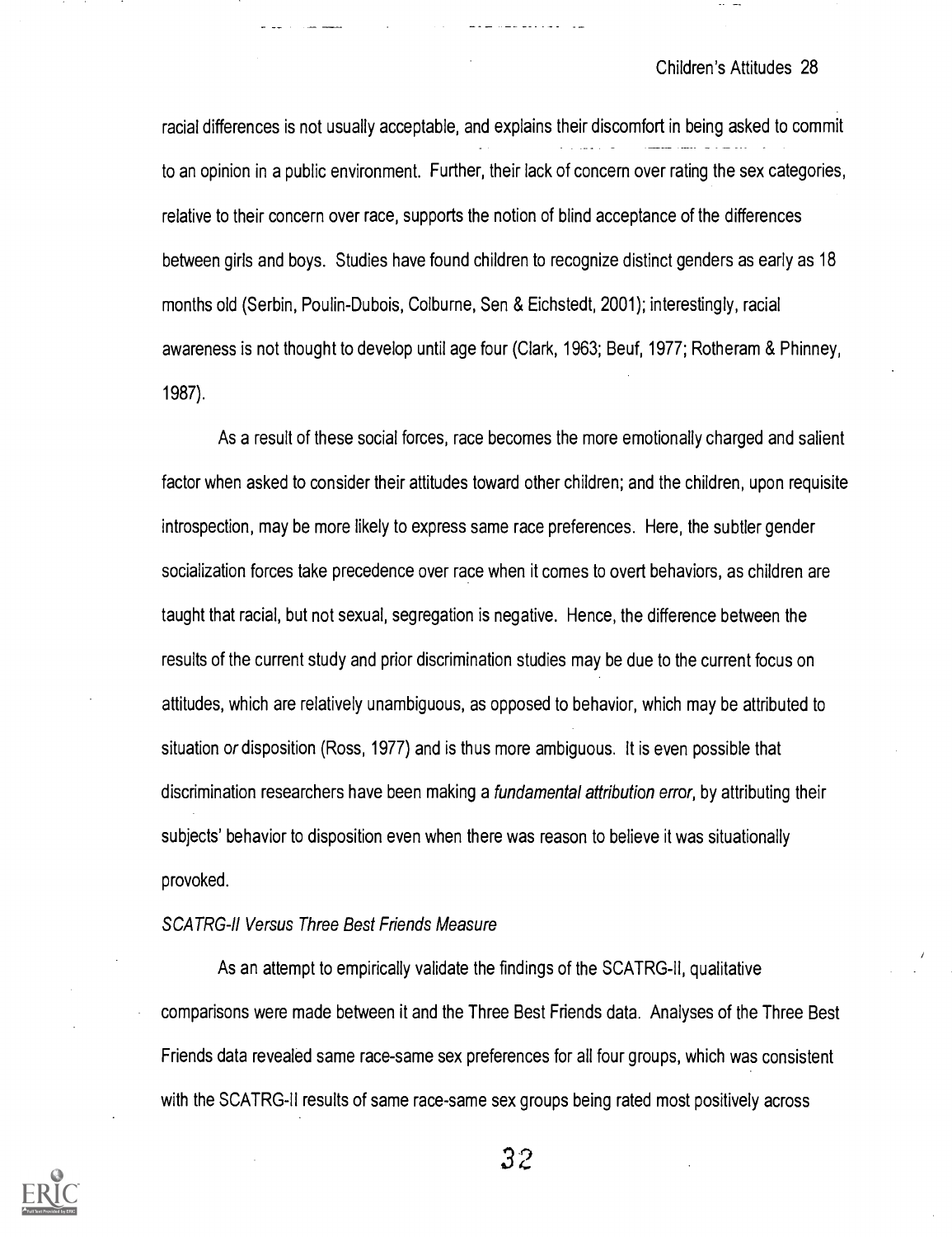groups. This consistency provides further support for a three-way interaction between race and sex of both rater (chooser in Three Best Friends) and target (chosen in Three Best Friends).

and the state of the state of the state of

Also interesting is the finding that same sex best friend choices were second most frequent for all four race-sex groups; this pattern strongly supports the widely accepted finding of same sex preferences. This contradicts the SCATRG-II findings, which showed same race preferences to be secondary only to same race-same sex preferences in nine of twelve comparisons, while same sex preferences were tertiary. As discussed above, this could be attributed to the conceptual differences between discrimination and prejudice. Here, I would argue that the children felt less discomfort in having to identify their already-established best friends than they felt when purposefully rating their attitudes toward clearly identified race-sex groups that they may not have been asked to judge before. I base this argument from my qualitative observations of the children, who consistently voiced their discomfort with rating Black versus White children, but not girls versus boys, nor having to choose their best friends. Again, this explanation of differences between the two constructs is consistent with Schutz and Six (1996), whose meta-analysis showed them to share a low correlation.

Also discussed above, the socialization of sexism appears to be more socially accepted than racism. Sexism is generally consistent across racial/ethnic groups, and is thus arguably stronger in its insidiousness than is racial socialization. In sexism, unlike racism and other -isms, the oppressed (females) and oppressors (males) are intimately linked in socially sanctioned heterosexual relationships (Yoder, 1999). Racial prejudice, on the other hand, will more clearly differ for the oppressors (Whites) and oppressed (Blacks), who have no biological cause to interact as adults (i.e. procreation), but instead an actual tendency to voluntarily segregate. For these reasons I argue that same sex preferences may be more likely to manifest in concrete, strongly

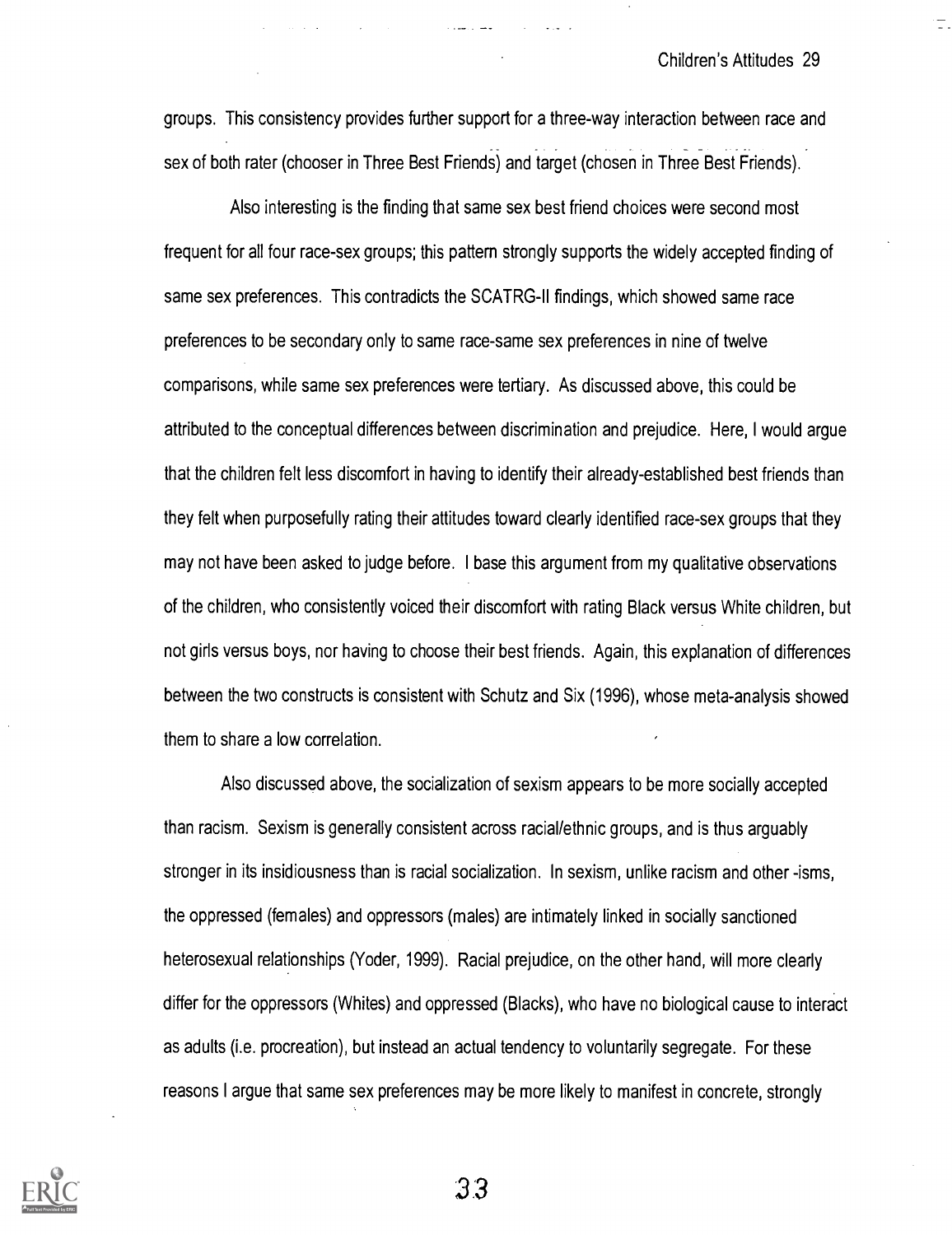reinforced behaviors, but less so in abstract attitudes, due to sexism's deeply ingrained and simply taken-for-granted nature.

While racial preferences would seem to follow the same tendency, it may differ due to the social unacceptability of blatantly prejudiced attitudes. This in turn may give the impression that same sex preferences are stronger when measured behaviorally [e.g. children will choose same sex play partners because they have been socialized to recognize distinct gender roles as early as the pre-verbal age of one and a half years (Serbin et al., 2001), while children will be less likely to socially segregate on the basis of race because these roles do not become part of their awareness until the post-verbal age of four (Clark, 1963)]. Further, the social unacceptability of racially biased attitudes renders race more salient when considered in terms of rating race-sex out-groups. <sup>I</sup> argue that this greater salience subsequently increases rater anxiety in a way that considering sex biases does not, and thusly overshadows those attitudinal sex biases.

#### **Limitations**

Limitations of the current study include the fact that the participant pool came from a very evenly mixed school district (essentially 50/50 for both race and sex). White this was ideal for the purposes of testing my hypotheses, the results may not generalize to more segregated populations. With regard to the scale properties specifically, the fact that the SCATRG-11 started with 84 total items (with an initial seven items/race-sex group/factor) and ended with 44 items (with 4 items/race-sex group for two factors and only 3 items/race-sex group for the third) can be considered a weakness, especially because the goal was to have at least four items/race-sex group for each factor. Furthermore, only one item from SCATRG-I made it onto SCATRG-II. This lack of item transference, like the aforementioned sample specificity issues, calls into question the generalizibility of the SCATRG-Il to other samples.

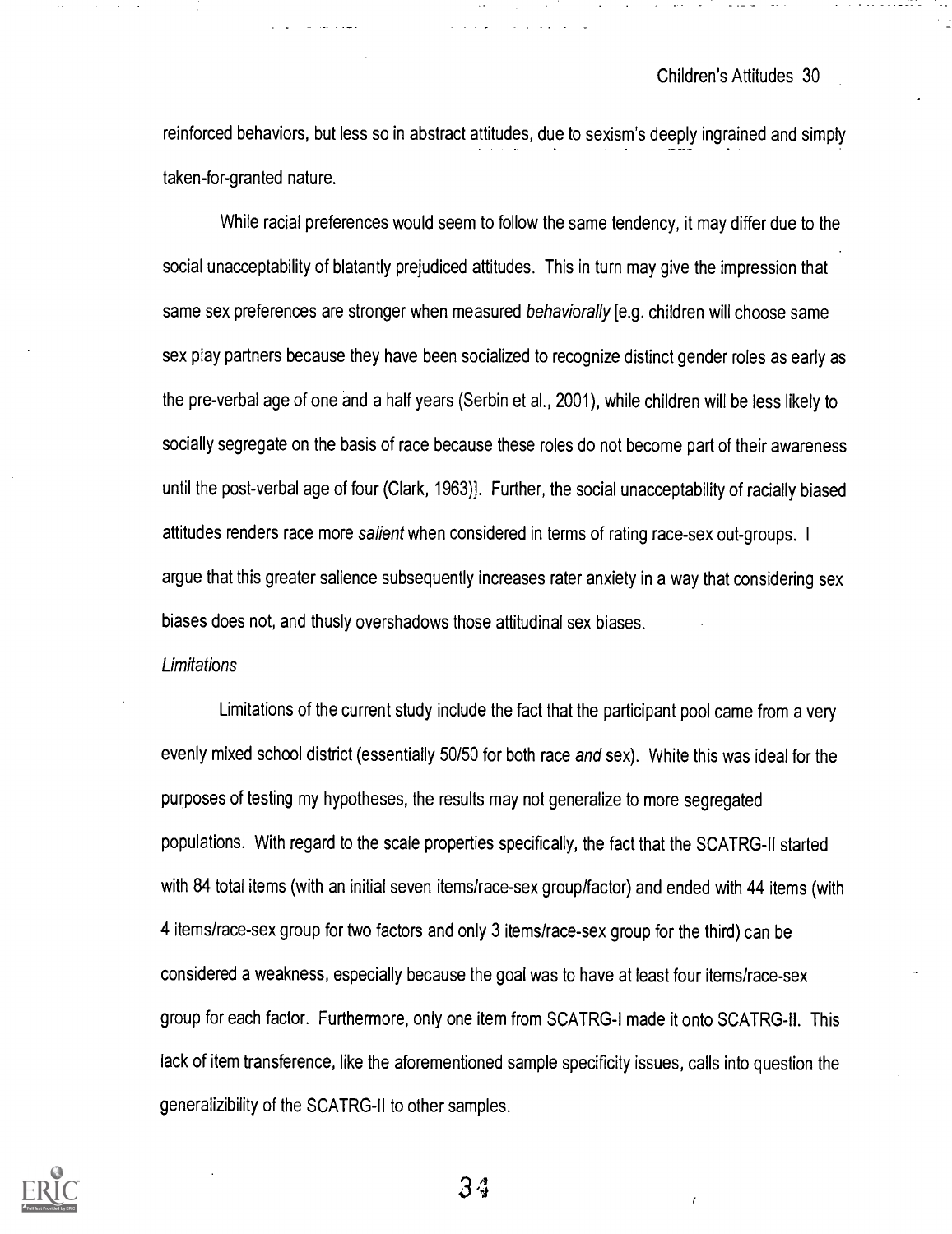Another limitation of the current study may be found within its use of the Three Best Friends technique as a validation measure. My intent was to compare the two measures as though they were parallel techniques; however, this may not be true. For example, while the SCATRG-II is a continuous Likert rating scale, Three Best Friends is a forced choice technique allowing the children to choose only three of their peers as best friends. This of course limits their range of best friendships and, as Fishbein (1996) argued, does not reveal much about the children not chosen as best friends. Perhaps the children had several best friends but only listed those from their neighborhoods or that they have known longest, and thus left off newer friends with whom they spend an equal amount of time.

Furthermore, using means to quantify count data may not be as accurate as when using the raw continuous data, especially when the totals are relatively small (i.e., best friends chosen from other race-sex groups). By extension then, analyzing means that are necessarily small due to forced choice and limited range may also render less meaningful comparisons. Further, because the two least frequent race-sex group best friend choices were only nominally different for three out of the four groups (see Table 5), rank order comparison of which race-sex groups were chosen third and fourth most frequently may not be very meaningful.

A related note also worth mentioning is the use of Repeated Measures ANOVA to analyze the Three Best Friends data. This could be construed as a weakness because the data are not continuous, but rather count data, and thus may violate the assumption of a normal distribution. Nonetheless, I did not have much choice because the data were not only *count*, but the measures were also repeated. I am unaware of a procedure that can deal with both requirements simultaneously. However, because Repeated Measures ANOVA is fairly robust to violations of multivariate normality (Stevens, 1996), this limitation is not likely to have adversely affected the results.



 $35\,$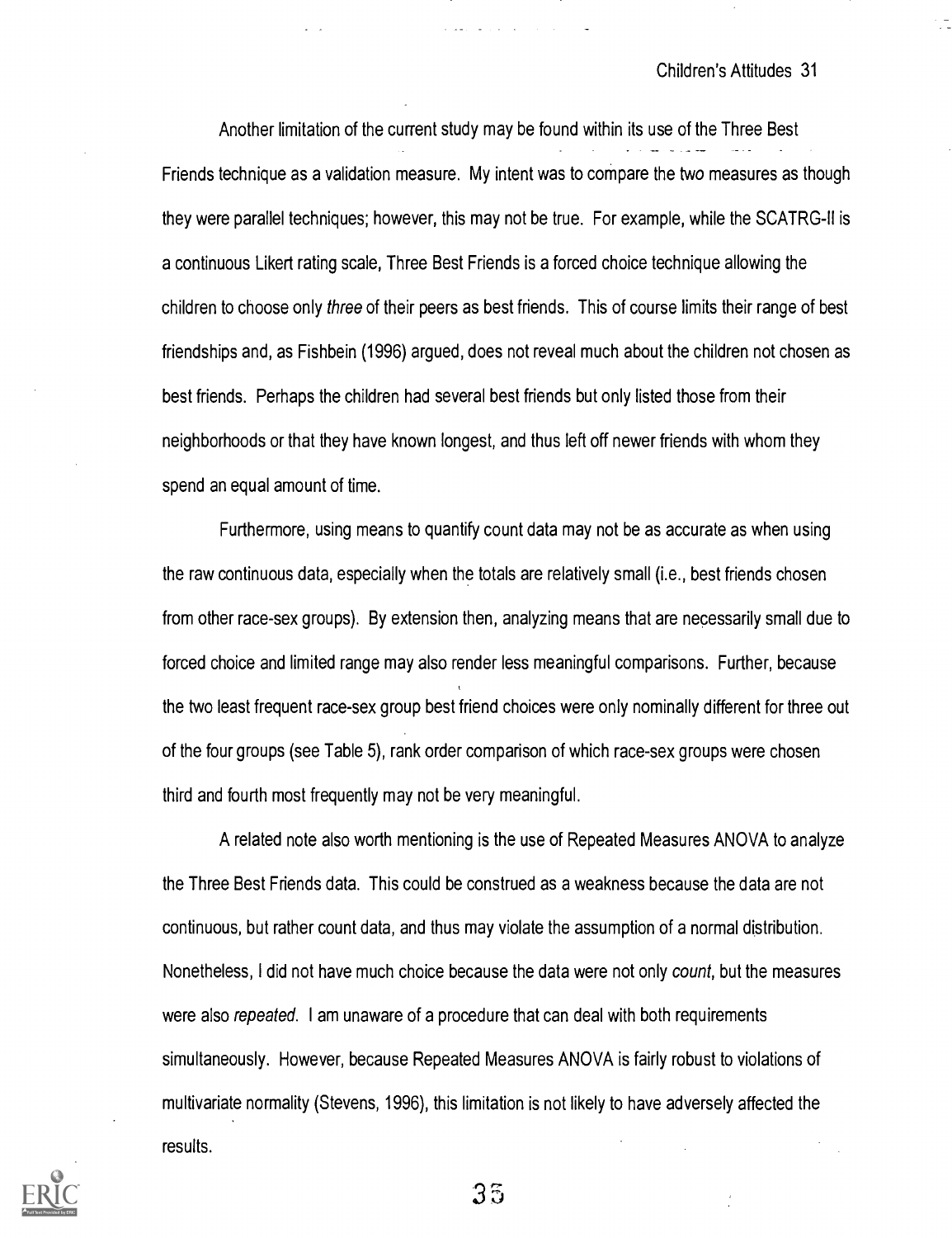#### **Applications**

Applications of the current findings seem most feasible in the school environment, as the SCATRG-II is so strongly based on this setting. The knowledge that children tend to most prefer their own race-sex group and least prefer the opposite is useful to the development of intervention strategies. For example, cooperative learning techniques have shown some measure of success in reducing biases assumed to stem from lack of familiarity. These techniques are a prime candidate for overhaul according to the SCATRG-II findings. Simply pairing children up with members of another race/ethnicity may not maximize the full potential of cooperative learning. Rather, efforts to pair children with members of other race-other sex groups (i.e. Black girls working cooperatively with White boys) may boost the efficacy of these techniques. Further, because the SCATRG- II is so easily administered, it can be used to test differences between pre- and postintervention attitudes, as well as differences between highly segregated and highly diversified school environments (an important question when considering the merits of "bussing.")

Finally, the consistency of children's reactions to the task of rating their attitudes toward the four race-sex groups' Academic Abilities and Classroom Social Skills and their own Social Distance preferences begs attention. Their overt expressions of discomfort in rating Blacks and Whites throughout the scale administrations were striking. In addition to many children asking why I wanted to know about "Black and White," others became increasingly anxious as the administration progressed as manifested clearly in their facial expressions (a few children appeared visibly distressed), several children needed tall books to block their scales from the view of others, and some children went so far as to openly state that they feared completing the scale would "make (them) prejudiced."

One feasible explanation for these reactions is that these children learned through the socialization of modern racism (Dovidio & Gaertner, 1986; Swim, Aiken, Hall and Hunter; 1995)

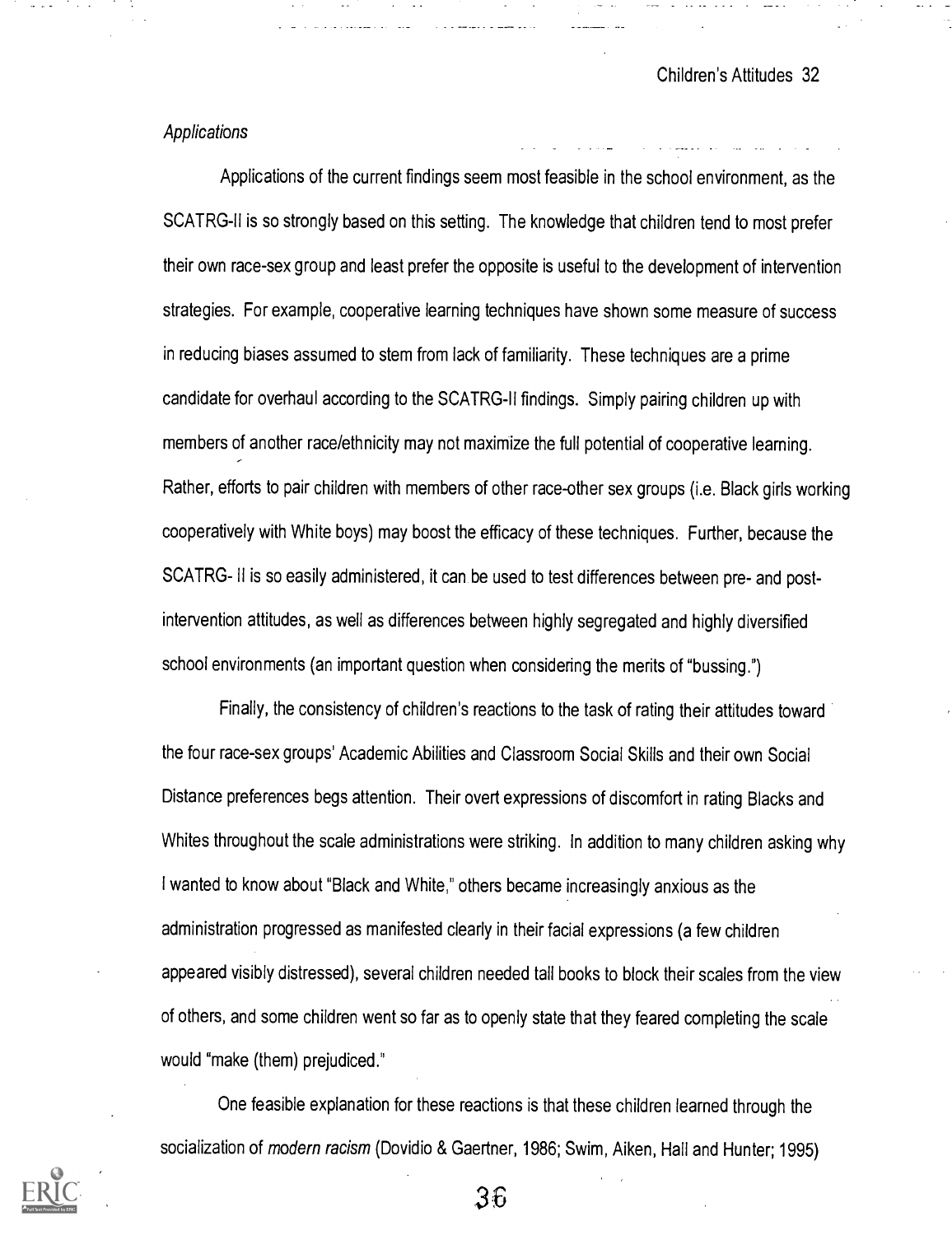that to publicly discuss matters of race may be inappropriate. Indeed, while this may serve to foster a less racially tense classroom environment, it does little to educate the children on diversity issues. Perhaps providing the children with an open forum to both acknowledge and celebrate group differences and similarities will afford their racial identity development, rather than sweeping the issues under the rug, which actually characterizes the least developed stage of identity development models across races (Cross, 1971; Hardiman, 1982; Helms, 1984; Jackson, 1975; Rowe, Bennett & Atkinson, 1994).

#### **Conclusions**

The SCATRG-II was found to have solid psychometric properties, and thus to afford confidence in comparing the children's attitudes toward the four race-sex groups. The children showed an overwhelming tendency to rate their own race-sex group most favorably and the other race-other sex group least favorably. These results provide strong support for the notion of a three-way interaction between race and sex of rater-child and race and sex of target-child that has been largely neglected by past studies of children's attitudes toward out-groups. Furthermore, while one may question if differential attitudes toward the four race-sex groups may simply reflect accurate perceptions of target-group differences, the three-way interactional findings suggest otherwise (i.e. how could each group truly be both the best and the worst?).

Because the children showed generally positive attitudes toward others overall (the means only ranged from 2.81-3.70 out of a possible range of 1-4), the concept of prejudice may not apply to this participant pool. Nonetheless, the children did show an impressively consistent pattern of race-sex biases that, while not blatantly negative, pervaded beyond an explanation of chance. Therefore the results of the present study serve to add a richer understanding of children's attitudes, which may be best represented by a continuum, rather than a dichotomous prejudiced/not prejudiced model. Furthermore, while it is quite possible that the children simply

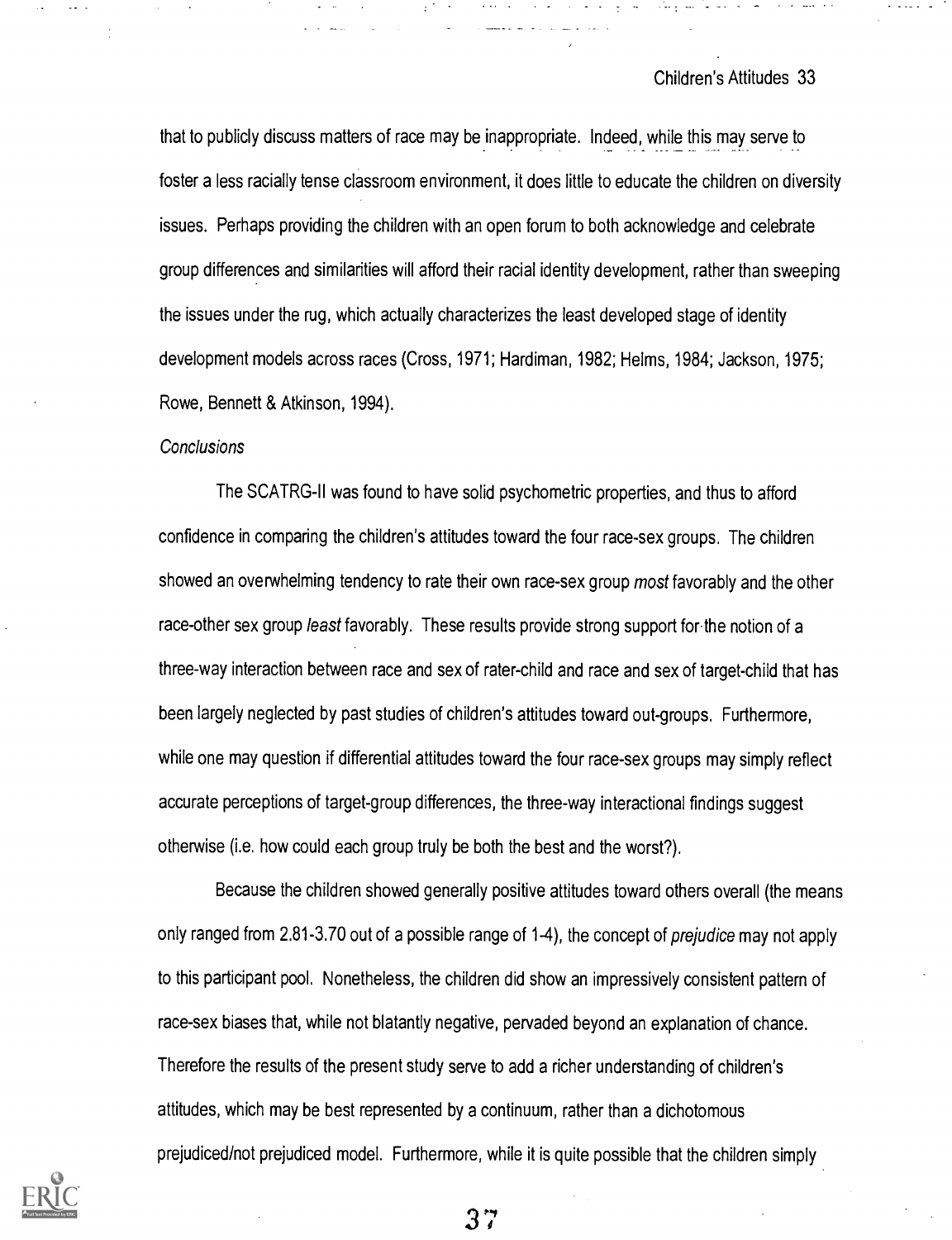have generally positive attitudes, it seems equally as feasible that anxiety precluded some from rating the groups as negatively as they would have if, for example, they completed the scales in a non-group setting (one disadvantage to group administered attitude scales). Further empirical explorations of this question may prove useful.

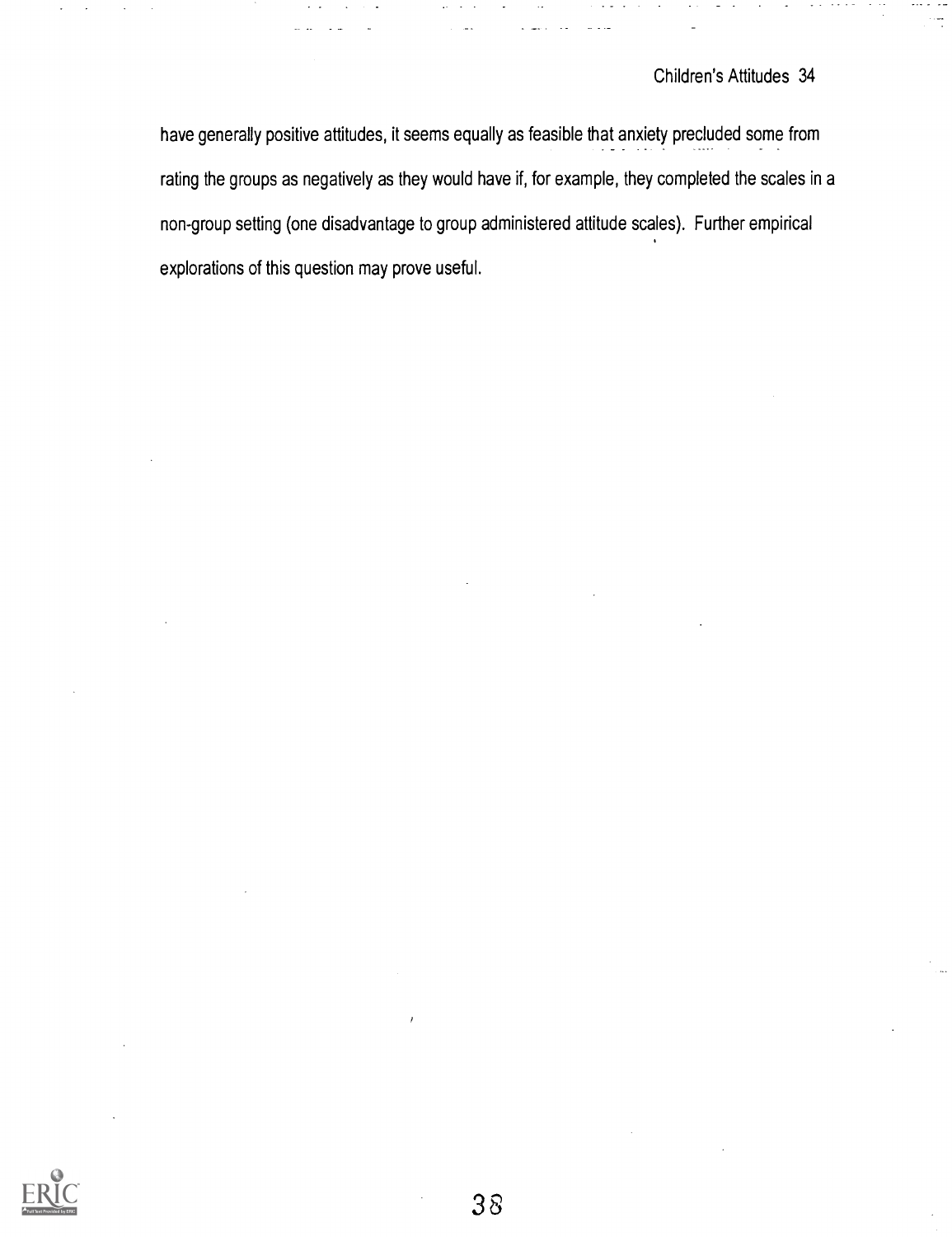-

#### References

Aboud, F. (1988). Children and prejudice. Oxford: Basil Blackwell.

Aboud, F. & Doyle, A. (1996). Parental and peer influences on children's racial attitudes. International Journal of Intercultural Relations, 20(3-4), 371-383.

Aboud, F.E. & Mitchell, F.G. (1977). Ethnic role-taking: The effects of preference and selfidentification. International Journal of Psychology, 12, 1-17.

- Alexander, K.L., Entwisle, D.R., & Thompson, M.S. (1987). School performance, status relations, and the structure of sentiment: Bringing the teacher back in. American Sociological Review, 52, 665-682.
- Alpert, J.L. (1975). Teacher behavior and pupil performance: Reconsideration of the mediation of pygmalian effects. Journal of Educational Research, 69(2), 53-57.
- Bem, S.L. (1981). Gender schema theory: A cognitive account of sex-typing. Psychological Review, 88, 354-364.
- Beuf, A.H. (1977). Red children in White America. Philadelphia: University of Pennsylvania Press.
- Bogardus, E.S. (1968). Comparing racial distance in Ethiopia, South Africa and the United States. Sociology and Social Research,52(2), 149-156.
- Brattesani, K.A., Weinstein, R.S. & Marshall, H.H. (1984). Student perceptions of differential teacher treatment as moderators of teacher expectation effects. Journal of Educational Psychology, 76(2), 236-247.
- Brooks, D.M. & Wilson, B.J. (1978). Teacher verbal and nonverbal behavioral expression toward selected pupils. Journal of Educational Psychology, 70(2),147-153.
- Bukowski, W. M., & Hoza, B. (1989). Popularity and friendship: issues in theory, measurement, and outcome. In T. Berndt & G. Ladd (Eds.). Peer Relationships in Child Development, (pp. 15-45). New York: Wiley.

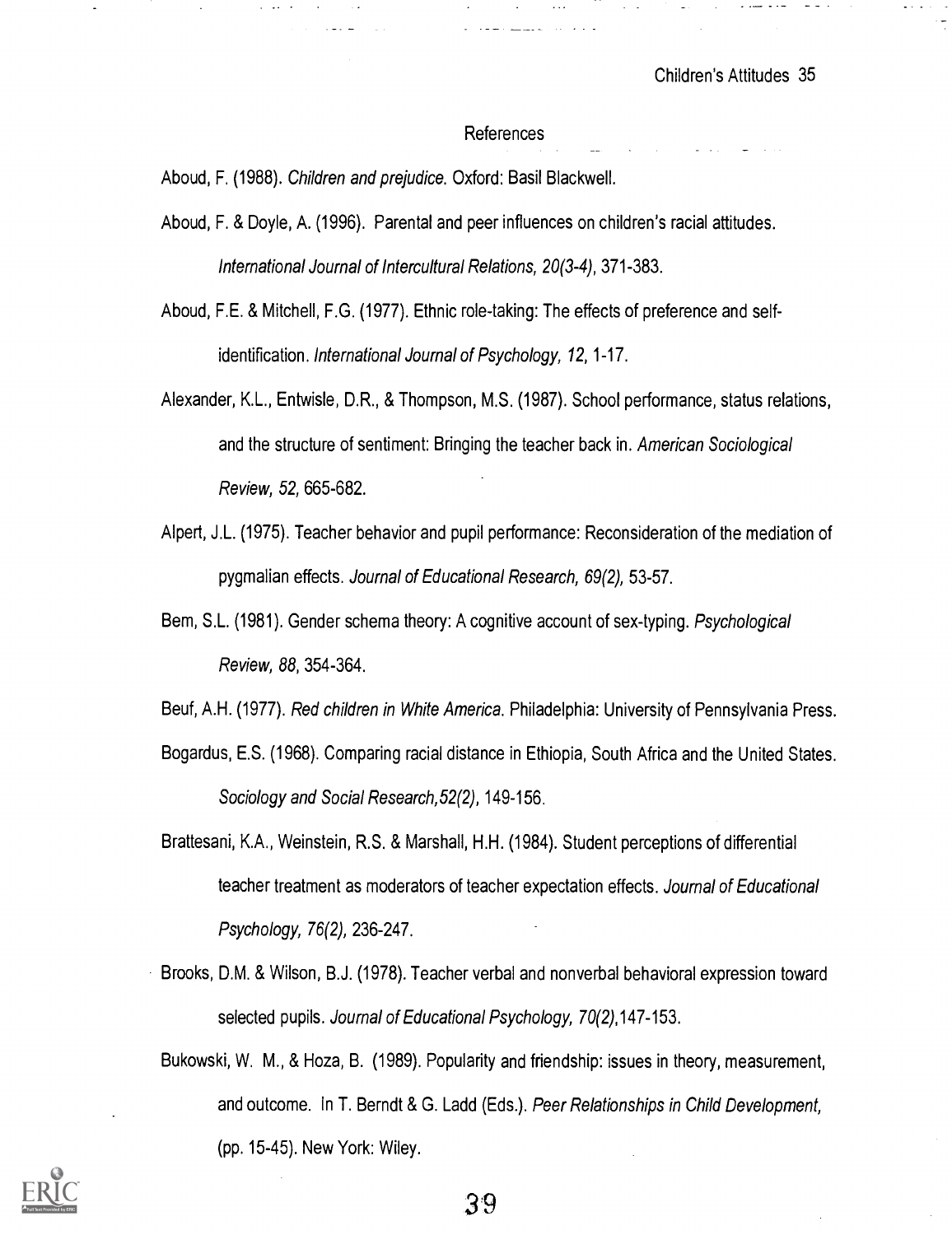Bussey, K., & Bandura, A. (1984). Influence of gender constancy and social power on sex linked modeling. Journal of Personality and Social Psychology, 47, 1292-1302.

Clark, K.B. (1963). Prejudice and your child. (2nd ed., enlarged). Boston: Beacon Press.

Conway, A., Dewhurst, M.A., Pearson, S.A., Sapute, N. (2001). The self and recollection reconsidered: How a 'failure to replicate' failed and why trace strength accounts of recollection are untenable. Applied Cognitive Psychology, 15(6), 673-686.

Criswell, J.H. (1937). Racial cleavage in Negro-white groups. Sociometry, 1, 81-89.

- Criswell, J.H. (1939). A sociometric study of race cleavage in the classroom. Archive of Psychology, 235, 1-82.
- Cross, W.E. (1971). The Negro-to-Black conversion experience: Towards a psychology of Black liberation. Black World, 20, 13-27.
- Dovidio, J.F. & Gaertner, S.L. (1986). Prejudice, discrimination, and racism. New York: Academic Press.
- Doyle, A., & Aboud, F. (1995). A longitudinal study of white children's racial prejudice as a social cognitive development. Merrill-Palmer Quarterly, 41(2), 209-228.

Ehrlich, H.J. (1973). The social psychology of prejudice. New York: Wiley.

- Emmerich, W., & Shepard, K. (1984). Cognitive factors in the sex-typed preferences. Sex Roles,11, 997-1008.
- Epstein, J.L. (1985). After the bus arrives: Resegregation of desegregated schools. Journal of Social Issues, 41, 23-43.
- Fagot, B.I. (1985). A cautionary note: Parent's socialization of boys and girls. Sex Roles,12, 471- 476.
- Fishbein, H. (1996). Peer prejudice and discrimination: Evolutionary, cultural and developmental dynamics. Boulder: Westview Press, Inc.

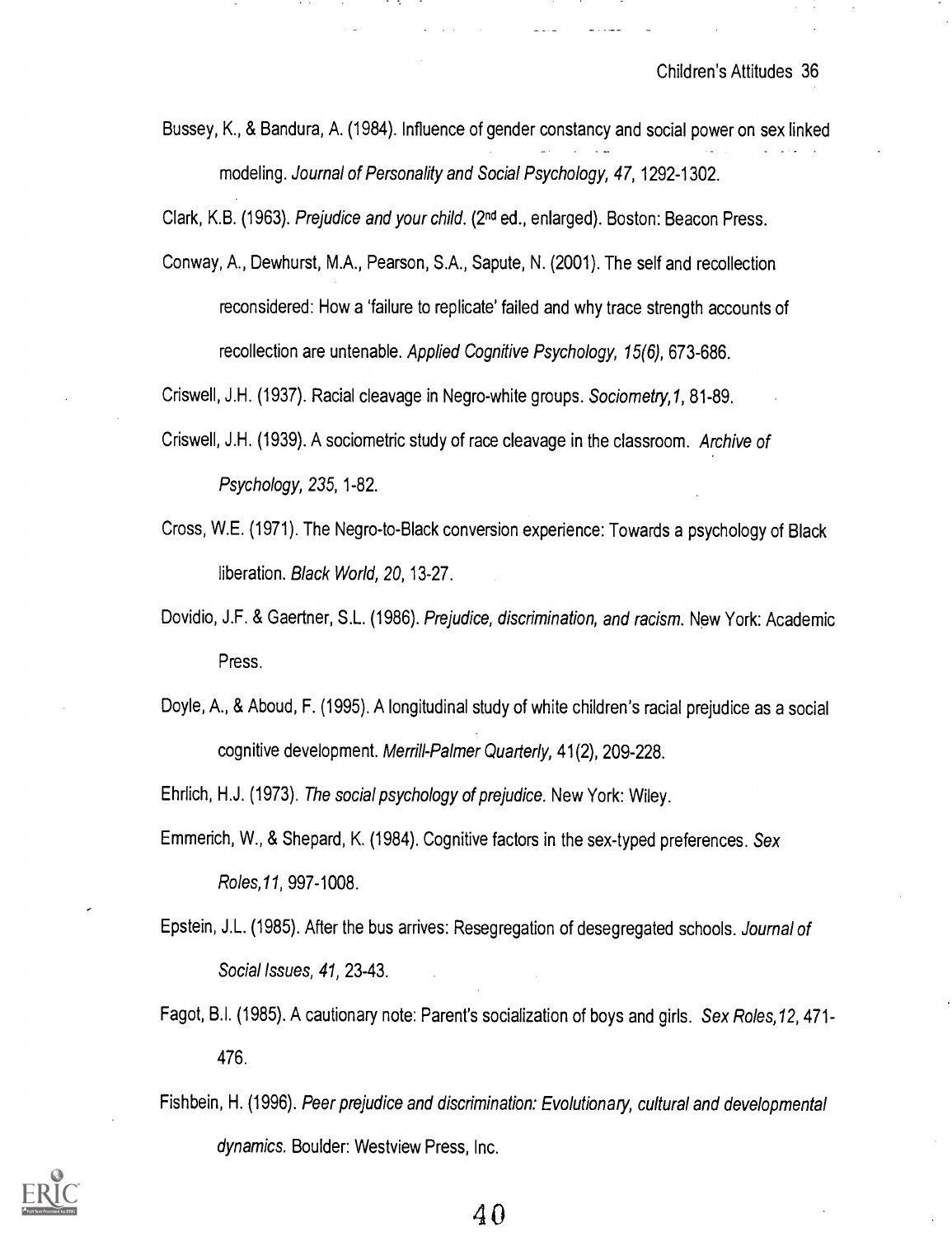Fishbein, H., & lmai, S. (1993). Preschoolers select playmates on the basis of gender and race. Journal of Applied Developmental Psychology, 14, 303-316.

Foley, M., Belch, M.A., Mann, C., & McLean, R. (1999). Self-referencing: How incessant the stream? American Journal of Psychology, 112(1), 73-96.

Foos, P.W. (2001). A self-reference exercise for teaching life-expectancy. Teaching of Psychology, 28(3), 199-201.

- Good, T.L. (1982). What is learned in schools: Responding to school demands in grades K-6. U.S. Washington D.C.: Department of Education. (ERIC Document Reproduction Service No. ED 227 100).
- Hardiman, R. (1982). White identity development: A process oriented model for describing the racial consciousness of White Americans. Dissertation Abstracts International, 43, 104A. (University Microfilms No. 82-10330).
- Helms, J.E. (1984). Toward a theoretical explanation of the effects of race on counseling: A Black and White model. The Counseling Psychologist,12, 153-165.

Home, L.V. & Garty, M.K. (1981). What the test score really reflects: Observation of teacher behavior during standardized achievement test administration. New York, NY: Carnegie Corporation. (ERIC Document Reproduction Service No. ED 202 918).

Jackson, B. (1975). Black identity development. Journal of Educational Diversity, 2, 19-25.

- McAninch, C.B., Milich, R., Crumbo, G.B. & Funtowicz, M.N. (1996). Children's perceptions of gender-role-congruent and  $-$ incongruent behavior in peers: Fisher Price meets Price Waterhouse. Sex Roles, 35, 619-638.
- Moreno, J.L. (1934). Who shall survive? A new approach to the problem of human interrelations. Washington, D.C.: Nervous and Mental Disease Publishing.

Piaget, J. (1954). The construction of reality in the child. New York: Basic.

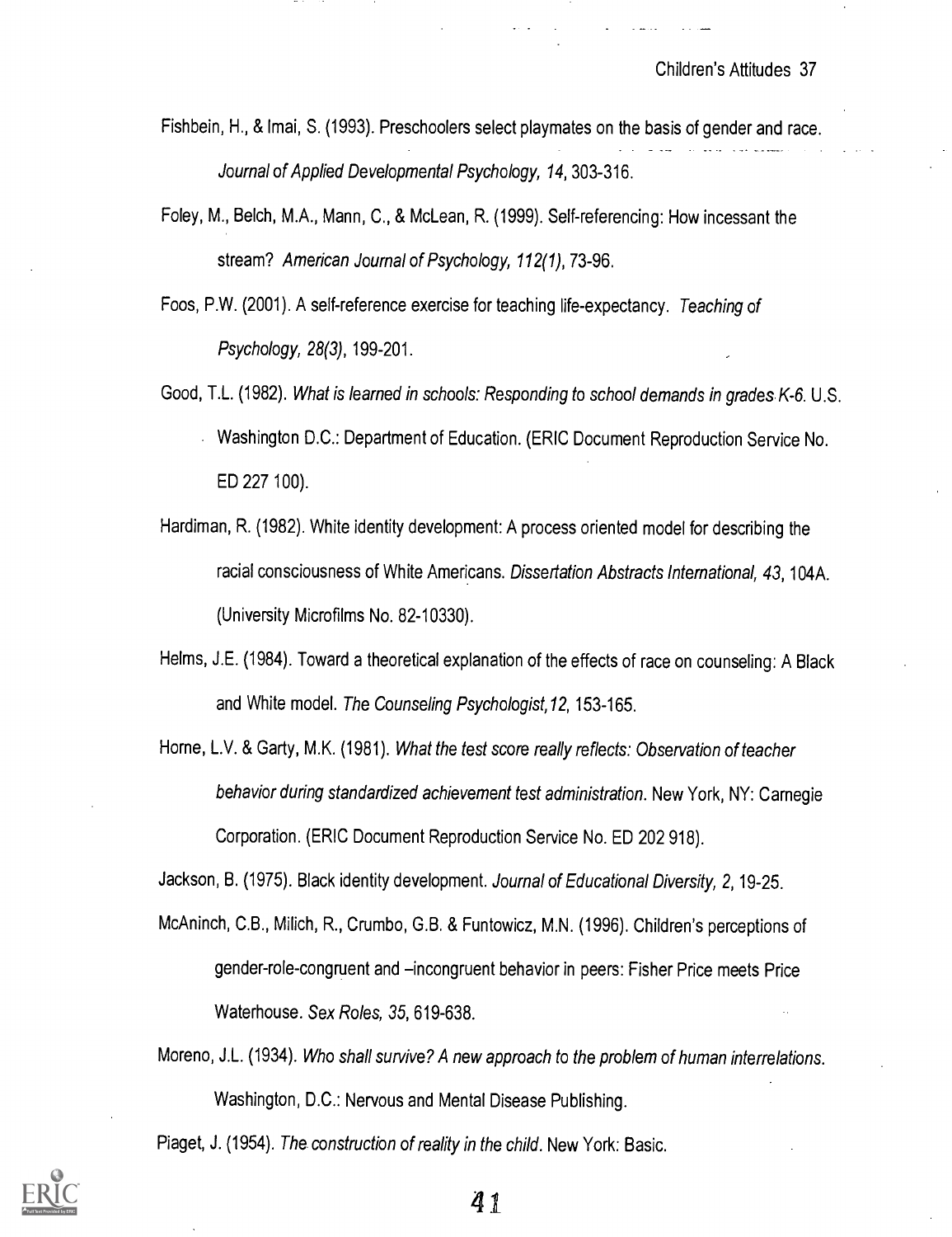- Pintrich, P.R. & Blumenfeld, P.C. (1985). Classroom experience and children's same race-same sex group perceptions of ability, effort and conduct. Journal of Educational Psychology, 77(6), 646-657.
- Ritchey, P.N. & Fishbein, H.D. (2001). The lack of association between adolescents' friends' prejudices and stereotypes. Merrill Palmer Quarterly, 47, 188-206.
- Rosenthal, R. & Jabcobson, L. (1968). Pygmalian in the classroom: Teacher expectation and pupil development. New York: Holt, Rinehart & Winston.
- Rotheram, M.J. & Phinney, J.S. (1987). Introduction. In J.S. Phinney & M.J. Rotheram (Eds.), Children's ethnic socialization. Beverly hills: Sage.
- Rowe, W., Bennett, S. & Atkinson, D.R. (1994). White racial identity models: A critique and alternative proposal. The Counseling Psychologist,22, 120-146.
- Sadker, M. & Sadker, D. (1984). Year 3: Final report: Promoting effectiveness in classroom instruction. Washington D.C.: National Institute of Education.
- Sadker, M. & Sadker, D. (1994). Failing at fairness: How our schools cheat girls. New York: Simon & Schuster.
- Schofield, J., & Sagar, H. (1977). Peer interaction patterns in an integrated middle school. Sociometry, 40, 130-138.
- Schutz, H., & Six, B. (1996). How strong is the relationship between prejudice and discrimination? A meta-analytic answer. International Journal of Intercultural Relations, 20(3/4), 441-462.
- Sheets,.R. H. (1999). Human development and ethnic identity. In R.H. Sheets, & E.R. Hollins (Eds.), Racial and ethnic identity in school practices: Aspects of human development, (pp. 91-101). Mahwah, NJ: Lawrence Erlbaum Associates, Inc.

Singleton, L., & Asher, S. (1977). Peer preferences and social interaction among third-grade children in an integrated school district. Journal of Educational Psychology, 69, 330-336.

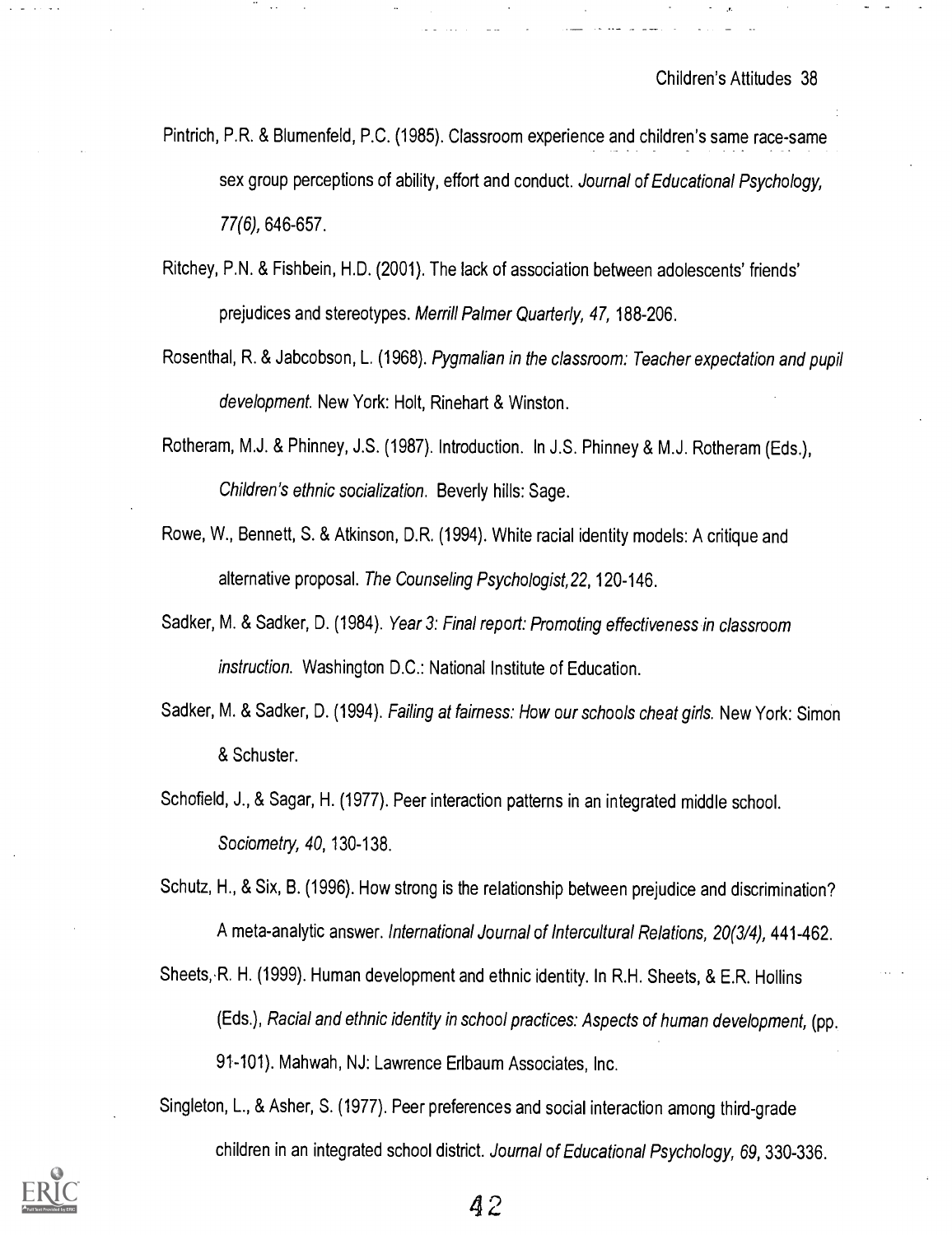- Steenkamp, J., & Baumgartner, H. (1998). Assessing measurement invariance in cross-national consumer research. Journal of Consumer Research, 25, 78-90.
- Stephan, W.G. & Stephan, C.W. (2000). An integrated threat theory of prejudice. In S. Oskamp (Ed.), Reducing prejudice and discrimination, (pp. 23-45). Mahwah, NJ: Lawrence Erlbaum and Associates, Publishers.
- Stevens, J. (1996). Applied multivariate statistics for the social sciences. Mahwah, NJ: Lawrence Erlbaum and Associates, Publishers.
- Swim, J.K., Aiken, K.J., Hall, W.S. & Hunter, B.A. (1995). Sexism and racism: Old-fashioned and modern prejudices. Journal of Personality and Social Psychology, 68, 199-214.
- Warner, J.L., Fishbein, H.D., Ritchey, P.N. & Case, K. (2001). Children's attitudes toward race and gender. ERIC Document Reproduction Service No. CG 031 331.
- Williams, J.E., & Morland, J.K. (1976). Race, color and the young child. Chapel Hill: University of North Carolina Press.
- Yoder, J.D. (1999). Women and gender: Transforming psychology. Upper Saddle River, New Jersey: Prentice Hall.
- Zalk, S.R. & Katz, P.A. (1978). Gender attitudes in children. Sex Roles, 4, 349-357.
- Zucker, K.J., Wilson-Smith, D.N., Kurita, J.A. & Stern, A. (1995). Children's appraisals of sex-typed behavior in their peers. Sex Roles, 33, 703-725.

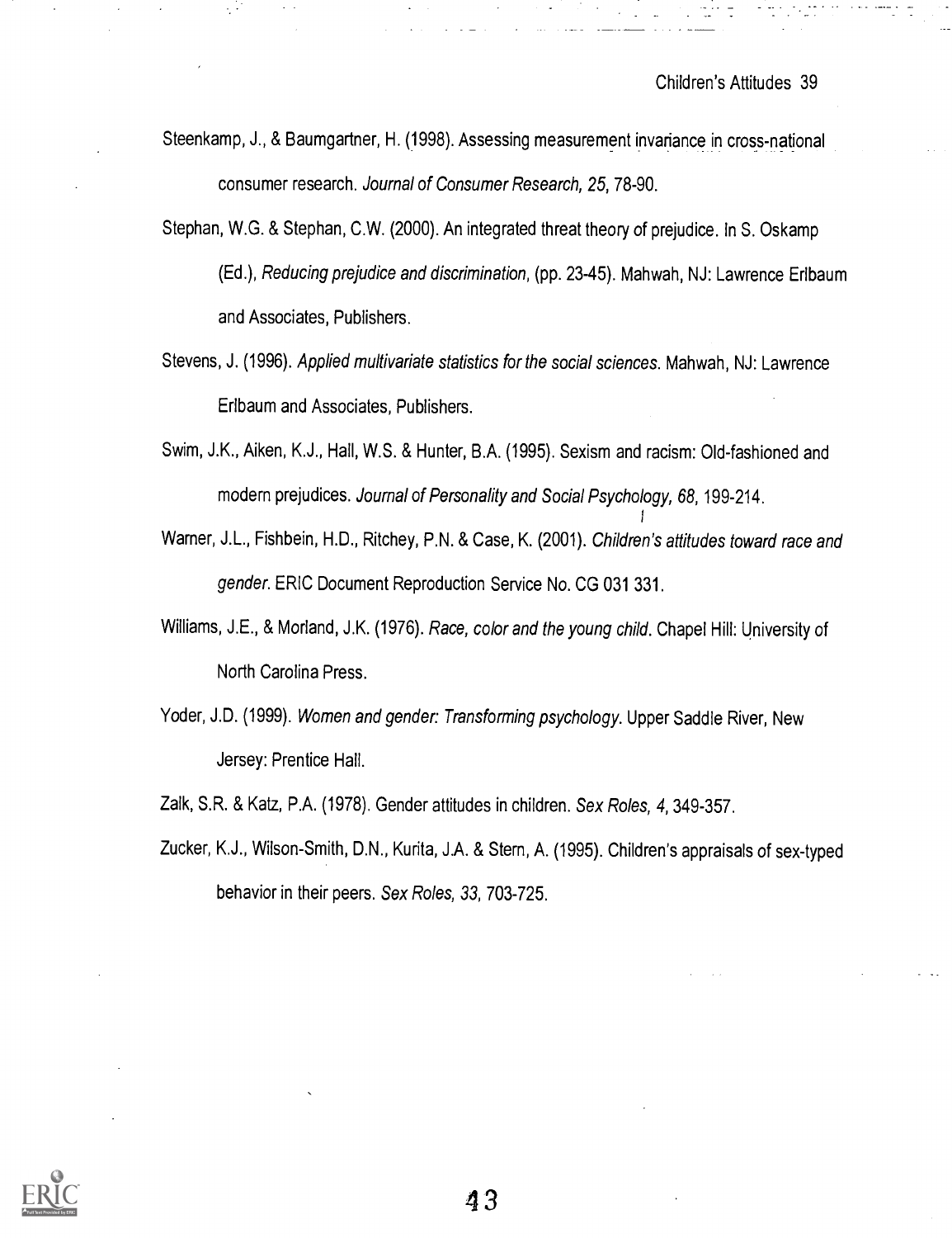#### Tables and Figures

- Table 1: Standardized and Unstandardized Factor Loadings
- Table 2: SCATRG-II Factor Descriptions and Associated Scale Items
- Table 3: Mean Academic Ability Ratings for Race-sex Groups as Raters (rows) and Targets (columns)
- Table 4: Mean Classroom Skills Ratings for Race-sex Groups as Raters (rows) and Targets (columns)
- Table 5: Mean Social Distance Ratings for Race-sex Groups as Raters (rows) and Targets (columns)
- Table 6: Mean Number of Three Best Friend Choices for Race-sex Groups as Choosers (rows) and Chosen (columns)
- Figure 1: Mean Academic Ability Ratings for Race-sex Groups as Raters (ordinate) and Targets (abscissa)
- Figure 2: Mean Classroom Skills Ratings for Race-sex Groups as Raters (ordinate) and Targets (abscissa)
- Figure 3: Mean Social Distance Ratings for Race-sex Groups as Raters (ordinate) and Targets (abscissa)

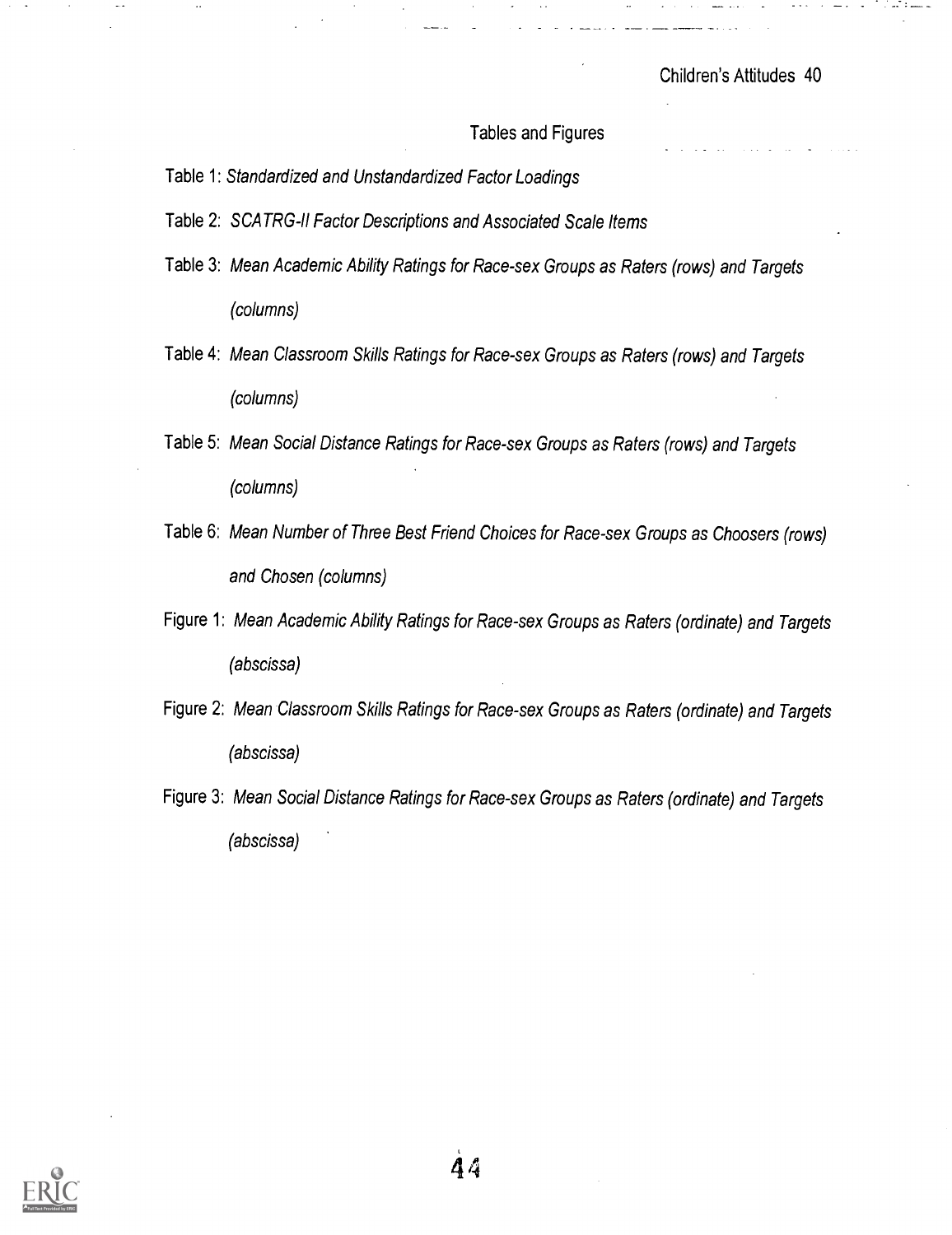Table 1

Factor loadings for Academic Ability, Classroom Social Skills and Social Distance factors.

# UNSTANDARDIZED (STANDARDIZED) FACTOR LOADINGS

|                                                                   |                       | Black girls White girls                             | Black boys White boys        |            |
|-------------------------------------------------------------------|-----------------------|-----------------------------------------------------|------------------------------|------------|
|                                                                   |                       | .854 (.389) .854 (.389) .854 (.389) .854 (.559)     |                              |            |
| <b>Academic Ability</b>                                           |                       | $1.00(.500)$ $1.00(.500)$ $1.00(.500)$ $1.00(.801)$ |                              |            |
|                                                                   |                       | .671 (.311) .671 (.311) .671 (.311) .671 (.463)     |                              |            |
|                                                                   |                       | 1.083(.530) 1.083 (.530) 1.083 (.530) 624 (.499)    |                              |            |
|                                                                   |                       |                                                     |                              |            |
|                                                                   |                       | $.834(.590)$ $1.213(.609)$                          | 1.213(.729) 1.213(.729)      |            |
| Classroom Skills .640 (.402) 1.619 (.705) .640 (.402) .640 (.402) |                       |                                                     |                              |            |
|                                                                   |                       | $1.00(.673)$ $1.00(.548)$ $1.00(.673)$ $1.00(.673)$ |                              |            |
|                                                                   |                       | $.613(.398)$ $.619(.270)$ $.613(.398)$              |                              | 1.23(.767) |
|                                                                   |                       |                                                     |                              |            |
|                                                                   | .993(.665) .993(.665) |                                                     | .993(.665)                   | .993(.665) |
| Social Distance                                                   |                       | $1.00(.694)$ $1.00(.694)$ $1.00(.694)$ $1.00(.694)$ |                              |            |
|                                                                   |                       | 1.167(.806) 1.167(.806)                             | $1.167(.677)$ . 637 $(.449)$ |            |

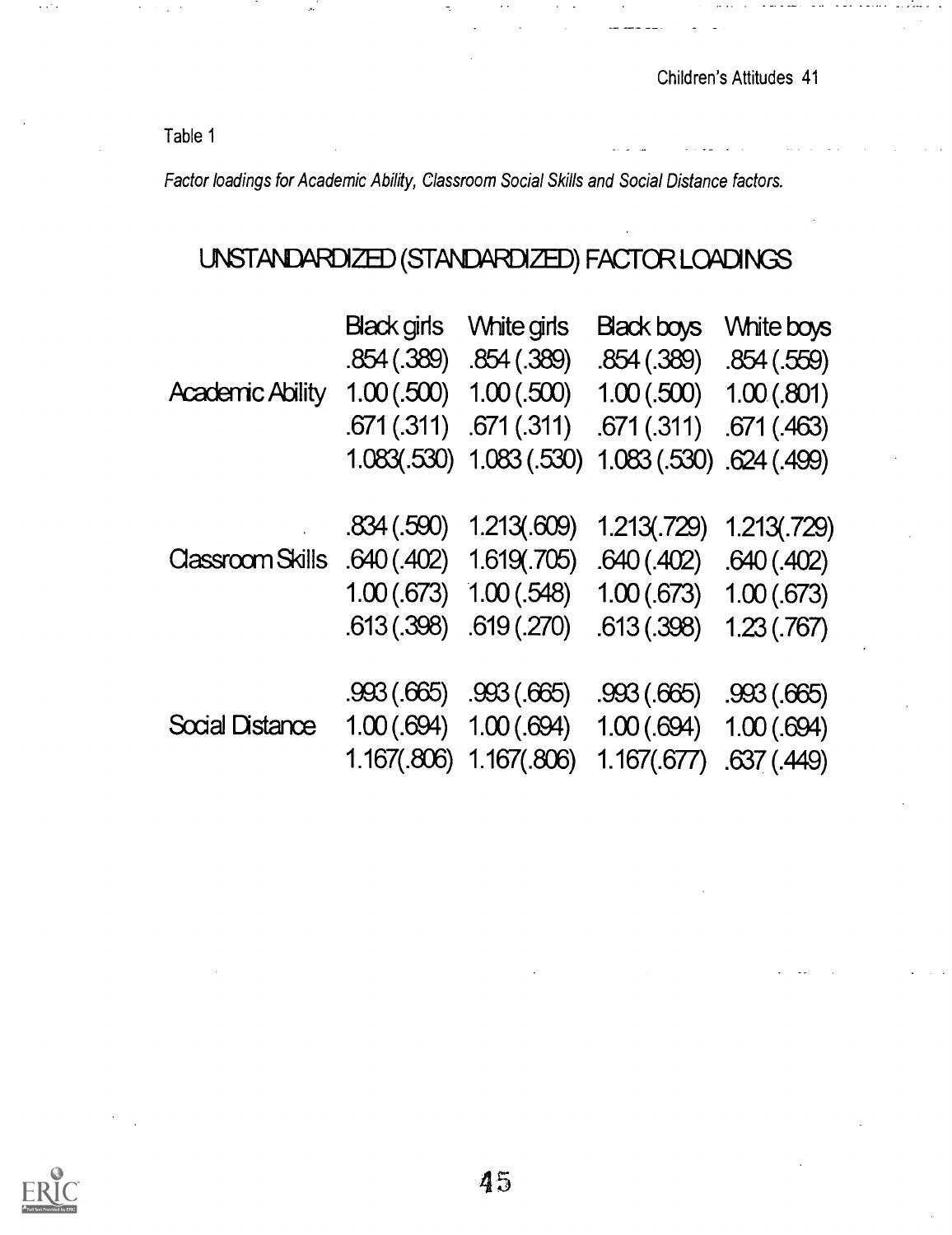Table 2

## SCA TRG-II Factor Descriptions and Associated Scale Items

Academic Ability factor: measures perceptions of target groups' academic abilities.

- Black girls (WG, BB, WB) are just as good in math as other kids.\*\*  $\bullet$
- White girls (BG, BB, WB) are not as good in science as other kids.
- Black boys (BG, WG, WB) read just as well as other kids.  $\bullet$
- White boys (BG, WG, BB) do not know how to use the computers as well as other kids.

Classroom Social Skills factor: measures perceptions of social skills that are especially relevant to functioning in the classroom environment.

- Black girls (WG, BB, WB) raise their hands to be called on in class just as often as other kids.
- White girls (BG, BB, WB) get out of their seats during class time more often than other kids.
- Black boys (BG, WG, WB) follow the teacher's directions just as well as other kids.
- White boys (BG, WG, BB) are not as helpful to the teacher as other kids.  $\bullet$

Social Distance factor: measures the degree of comfortableness in interacting with out-group members as judged by degree of social intimacy in each interaction.

- I do not like sitting with Black girls (WG, BB, WB) at lunchtime as much as with  $\bullet$ other kids.
- I do not like playing on the playground with White girls (BG, BB, WB) as much as with other kids.
- I would not like to invite a Black boy (BG, WG, WB) to play at my house as much as I would like to invite other kids.

\*\*item carried over from SCATRG-I.

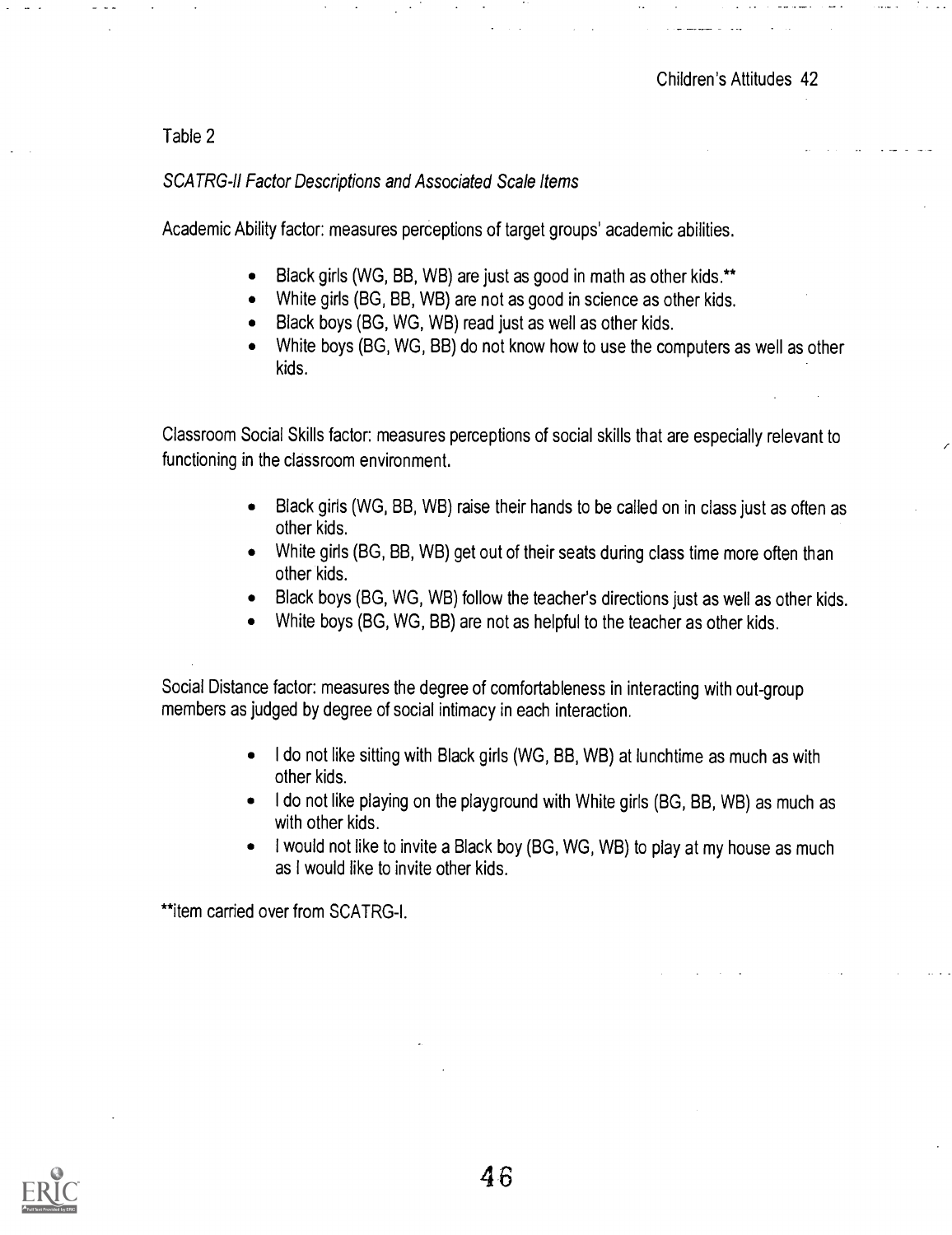Children's Attitudes 43 Table 3 Mean Academic Ability Ratings for Race-sex Groups as Raters (rows) and Targets (columns) White Girls Black Girls Black Boys White Boys total mean White Girls 3.70 3.45 3.39 3.43 13.97 3.49 RATER Black Girls 3.27 3.50 3.43 3.23 13.427 3.36 Black Boys 3.08 3.31 3.60 2.88 12.87 3.22 White Boys 3.40 3.18 3.36 3.69 13.63 3.41 total 13.45 13.44 13.78 13.23 mean 3.36 3.36 3.45 3.31 TARGET

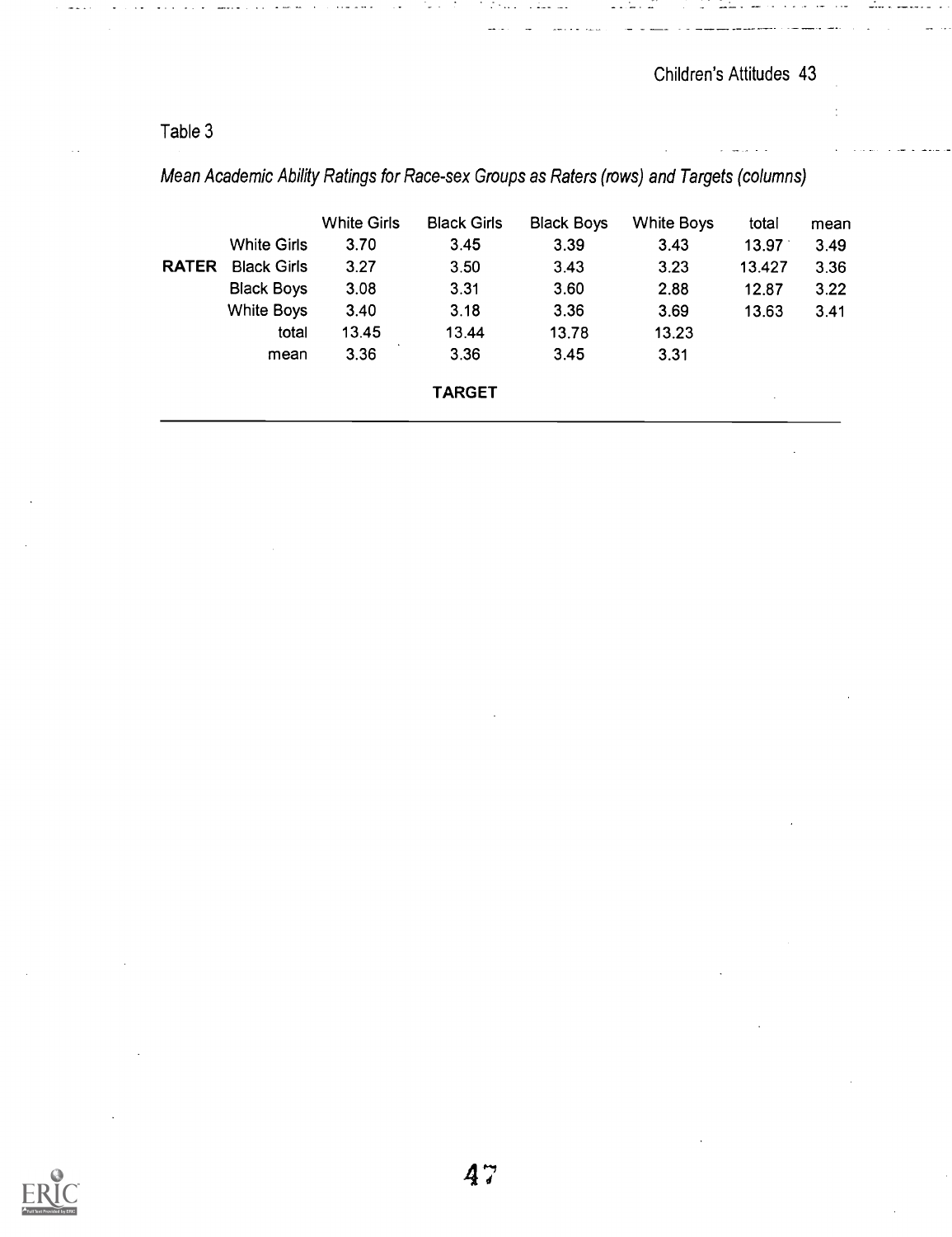$\cdots$ 

# Table 4

 $\frac{1}{2}$  ,  $\frac{1}{2}$ 

| <b>RATER</b> | <b>White Girls</b><br><b>Black Girls</b><br><b>Black Boys</b><br><b>White Boys</b><br>total<br>Mean | White Girls<br>3.66<br>3.18<br>3.10<br>3.36<br>13.30<br>3.33 | <b>Black Girls</b><br>3.15<br>3.48<br>3.14<br>2.94<br>12.71<br>3.18 | <b>Black Boys</b><br>3.09<br>3.36<br>3.30<br>3.05<br>12.80<br>3.20 | <b>White Boys</b><br>3.39<br>3.09<br>2.96<br>3.61<br>13.05<br>3.26 | Total<br>13.29<br>13.11<br>12.5<br>12.96<br>51.86<br>12.97 | mean<br>3.32<br>3.28<br>3.13<br>3.24 |  |
|--------------|-----------------------------------------------------------------------------------------------------|--------------------------------------------------------------|---------------------------------------------------------------------|--------------------------------------------------------------------|--------------------------------------------------------------------|------------------------------------------------------------|--------------------------------------|--|
|              |                                                                                                     |                                                              | <b>TARGET</b>                                                       |                                                                    |                                                                    |                                                            |                                      |  |



 $\overline{t}$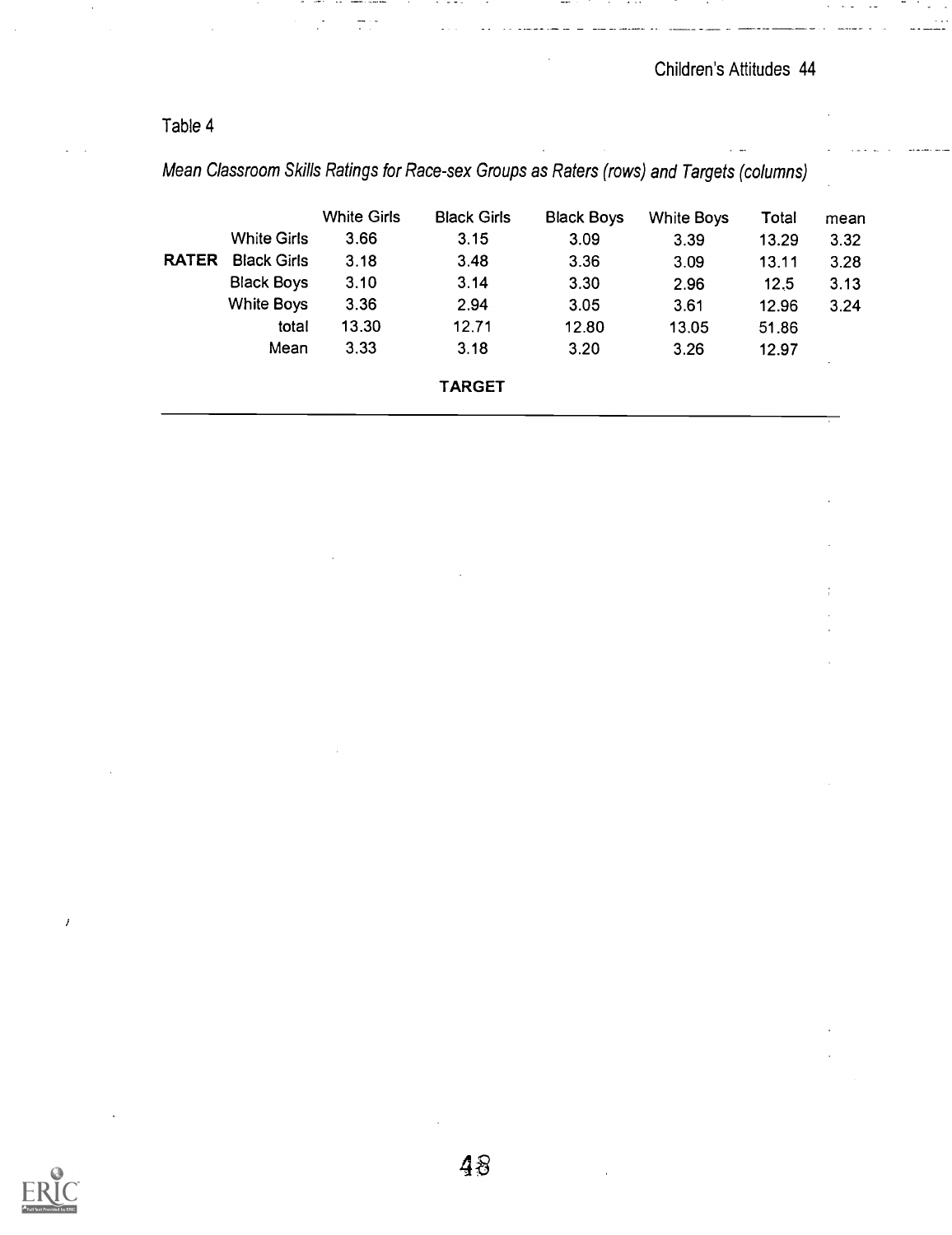# Table 5

|              |                    | <b>White Girls</b> | <b>Black Girls</b> | <b>Black Boys</b> | <b>White Boys</b> | total | mean |
|--------------|--------------------|--------------------|--------------------|-------------------|-------------------|-------|------|
|              | <b>White Girls</b> | 3.55               | 3.44               | 2.91              | 3.30              | 13.2  | 3.30 |
| <b>RATER</b> | <b>Black Girls</b> | 3.29               | 3.51               | 3.39              | 3.17              | 13.36 | 3.34 |
|              | <b>Black Boys</b>  | 2.95               | 3.20               | 3.41              | 3.09              | 12.65 | 3.16 |
|              | <b>White Boys</b>  | 3.18               | 2.81               | 3.31              | 3.58              | 12.88 | 3.22 |
|              | total              | 12.97              | 12.96              | 13.02             | 13.14             |       |      |
|              | mean               | 3.24               | 3.24               | 3.26              | 3.29              |       |      |
|              |                    |                    | <b>TARGET</b>      |                   |                   | ÷,    |      |

Mean Social Distance Ratings for Race-sex Groups as Raters (rows) and Targets (columns)

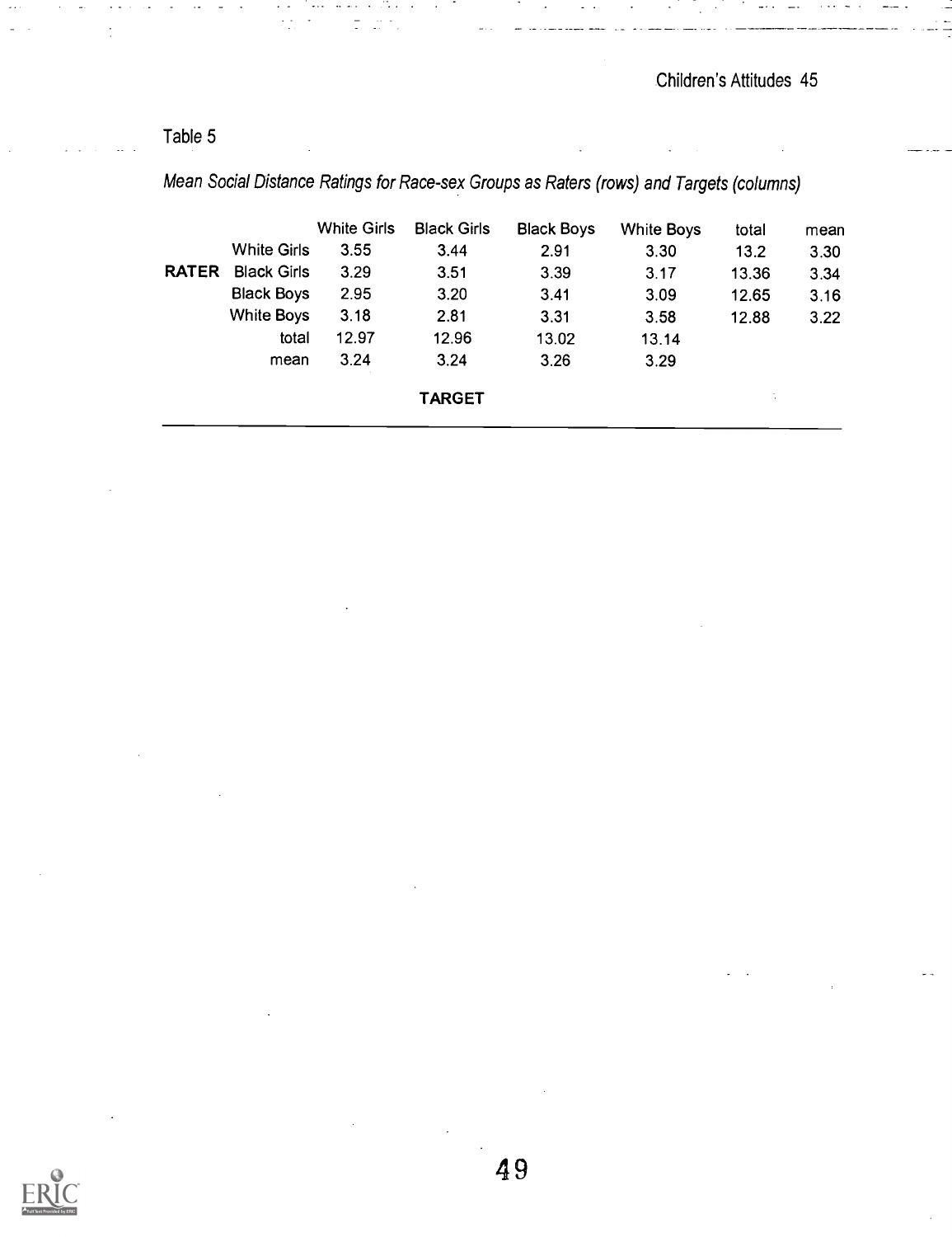## Table 6

Mean Number of Three Best Friend Choices for Race-sex Groups as Choosers (rows) and Chosen (columns)

|                |             | Black boys Black girls |       | White boys White girls |       |  |
|----------------|-------------|------------------------|-------|------------------------|-------|--|
|                | Black boys  | 1.690                  | 0.286 | 0.592                  | 0.367 |  |
| <b>CHOOSER</b> | Black girls | 0.383                  | 1.467 | 0.067                  | 0.950 |  |
|                | White boys  | 1.076                  | 0.226 | 1.076                  | 0.528 |  |
|                | White girls | 0.385                  | 0.723 | 0.384                  | 1.385 |  |

#### BESTFRIENDS

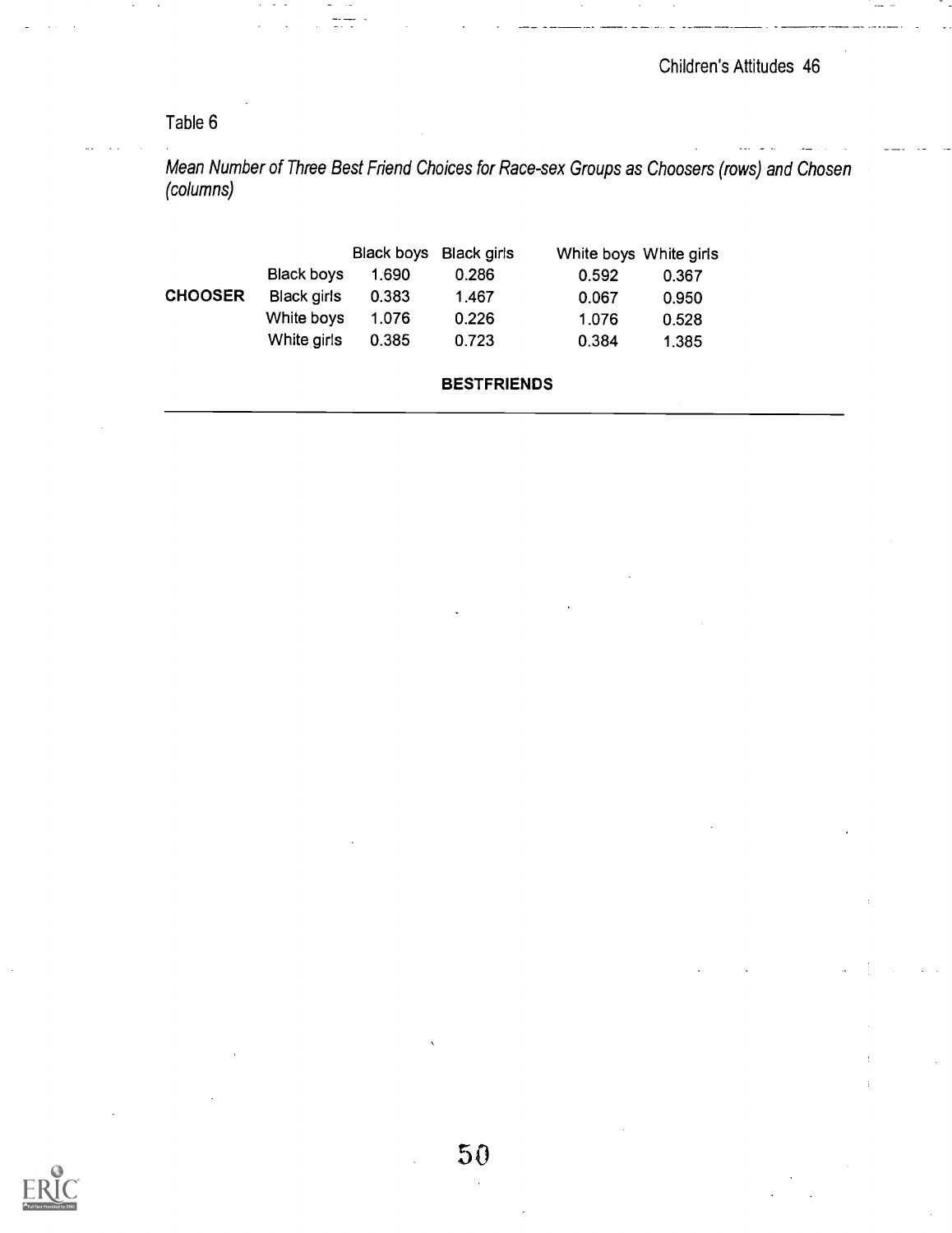



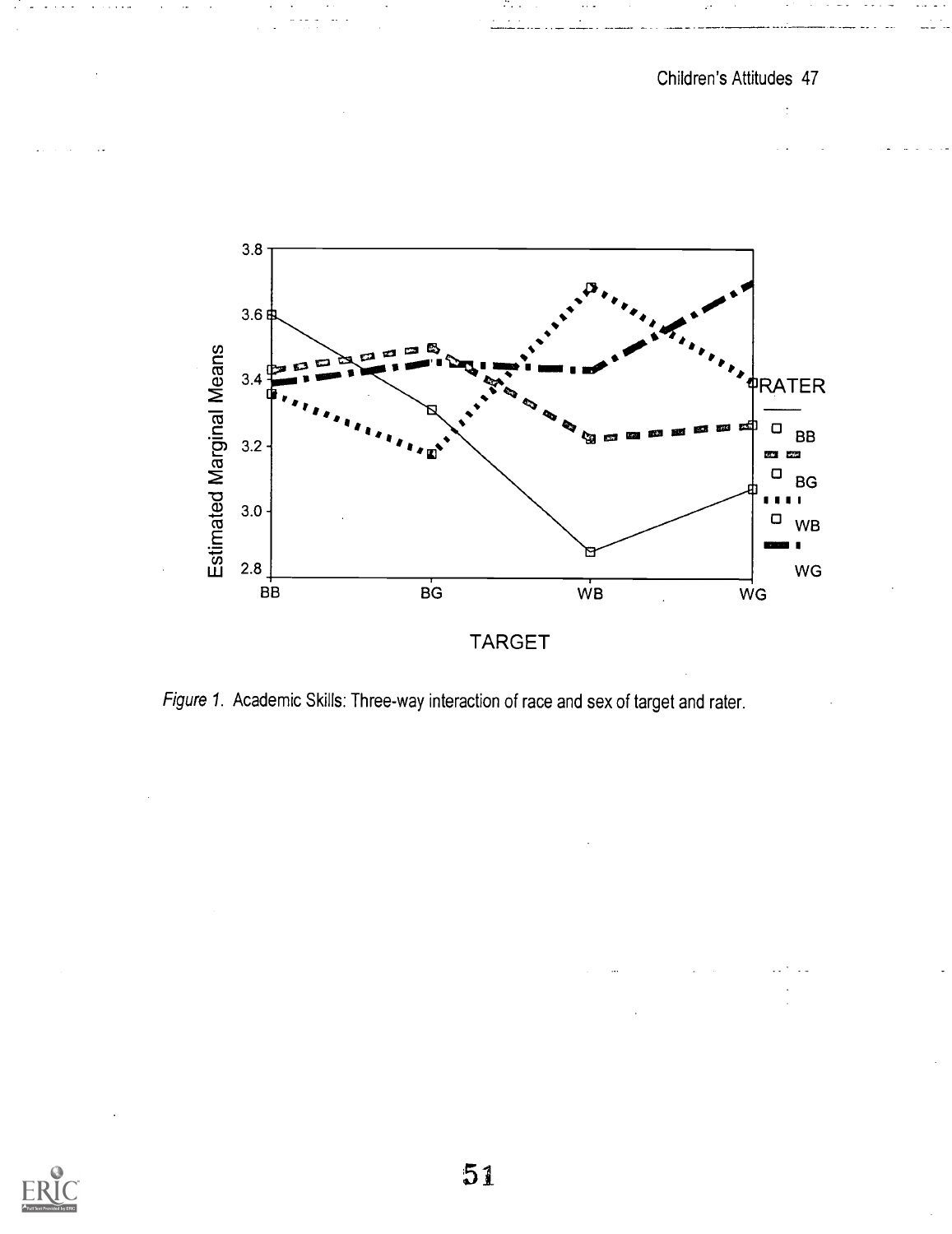

Figure 2. Classroom Social Skills: Three-way interaction of race and sex of target and rater.

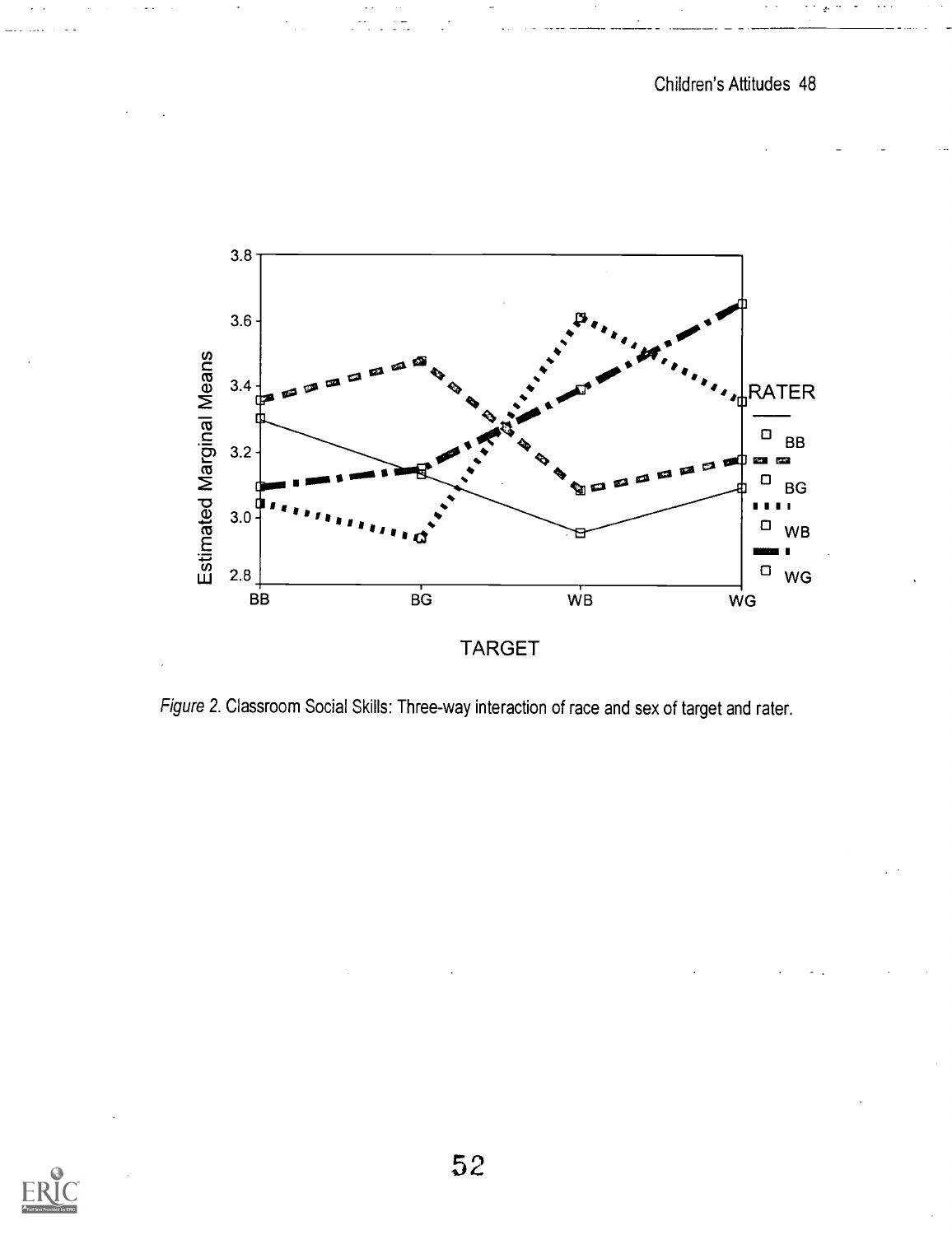

Figure 3. Social Distance: Three-way interaction of race and sex of target and rater.

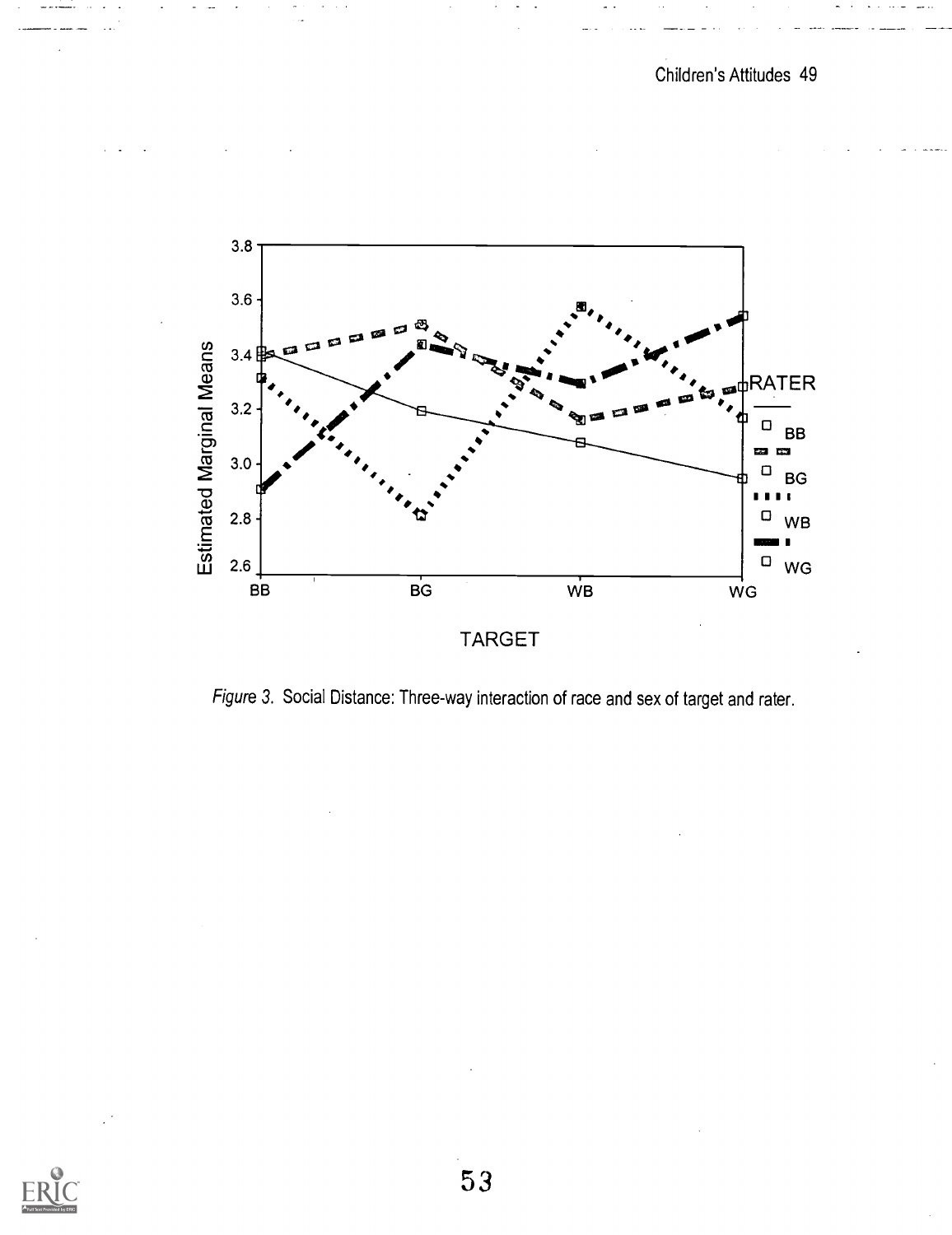## Appendix A

## SCATRG-I Items for Respective Four Race-Sex Targets By Factor

#### Factor 1: Classroom Skills

1). White girls (BB, BG, WB) are not good classroom leaders.

2). Black girls (BB, WG, WB) misbehave more often than other kids.

3). It is harder to get along with Black boys (WG, BG, WB) than other kids.

4). White boys (BB, BG, WG) do not give good answers in class as often as other kids.

#### Factor 2: Social Distance

5). I like doing schoolwork in groups that include White girls (BG, BB, WB).

6). I would like to eat dinner with a Black girl (WG, BB, WB) and her (his) family.

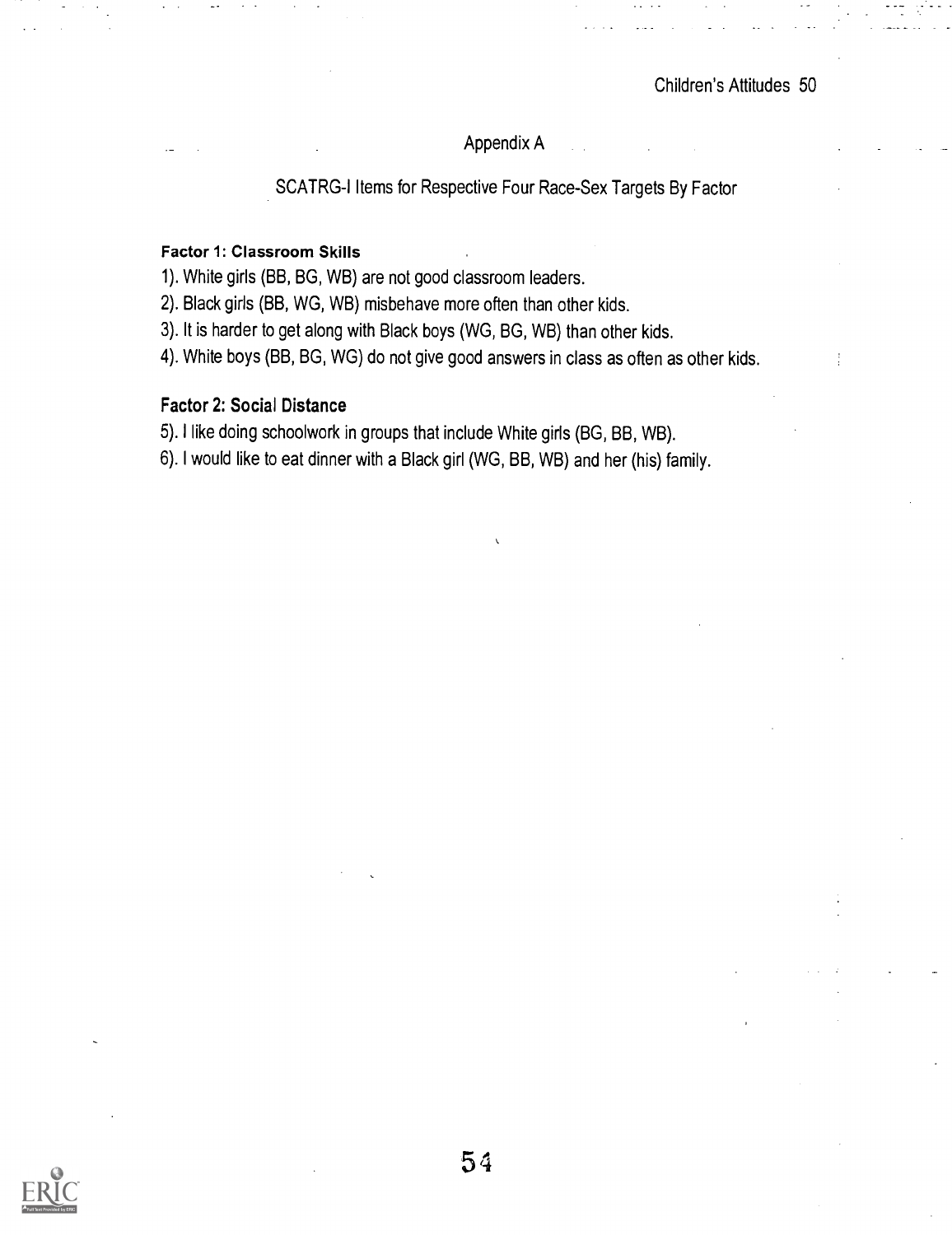#### Appendix B

### SCATRG-II as Administered

Tell us a little about you, but do not write your name on this scale. Age: Male or Female? (circle one) Race: Black - White - Other (circle one)

#### Scale of Children's Attitudes Toward Diversity

This is called a scale. Scienfists use scales to find out about what people think. This scale is to find out what you think about other kids. Some of the questions may sound a little weird, but it is important for scientists to know what you think about these things to understand your opinions. There is no right or wrong answer, so do not worry what everyone else chooses. Read each sentence and decide how much you agree with what it says. If you agree a lot, then circle 2 smiley faces. If you agree with it just a little, then circle 1 smiley face. If you disagree with it just a little, then circle 1 frowny face. If you disagree a lot, then circle 2 frowny faces. No one in your school or class will read your answers, so please be as honest as possible. If you feel uncomfortable at any time, you can stop filling out the scale with out any trouble.

#### Examples:

a) The Cincinnati Reds are a great ©CD 0 00 baseball team.

Here, the kid circled 1 smiley face because she agrees with it just a little. She kind of likes the Cincinnati Reds, but they are not her favorite team.

b) Strawberry ice cream is not as good  $\heartsuit \heartsuit$   $\heartsuit$   $\heartsuit$   $\heartsuit$   $\heartsuit$   $\heartsuit$   $\heartsuit$ as chocolate.

Here, the kid circled 2 frowny faces because he disagrees a lot. Strawberry ice cream is his very favorite and he does not really like chocolate ice cream.

| 1) Black girls are just as good in math<br>as other kids.                                 | $\mathbb{C}\mathbb{C}$ | $\mathbb{C}$     | $\odot$                                                  | おん                                                          |
|-------------------------------------------------------------------------------------------|------------------------|------------------|----------------------------------------------------------|-------------------------------------------------------------|
| 2) White girls follow the teacher's directions<br>just as well as other kids.             | $\odot$ C)             | $\rm \mathbb{C}$ | $\odot$                                                  | හිහි                                                        |
| 3) Black boys misbehave more often<br>than other kids.                                    | $\mathbb{C}\mathbb{C}$ | $\mathbb{C}$     | $\left(\!\!\left.\mathring{\cdot}\!\!\right)\!\!\right)$ | おん                                                          |
| 4) I do not like playing on the playground<br>with White boys as much as with other kids. | $\odot\odot$           | $\odot$          | $\odot$                                                  | おお                                                          |
| 5) I like doing schoolwork in groups that<br>include Black boys.                          | $\mathbb{C}\mathbb{C}$ | $\mathbf{C}$     | $\left( \mathcal{L}\right)$                              | $\langle \dot{\gamma} \rangle \langle \dot{\gamma} \rangle$ |

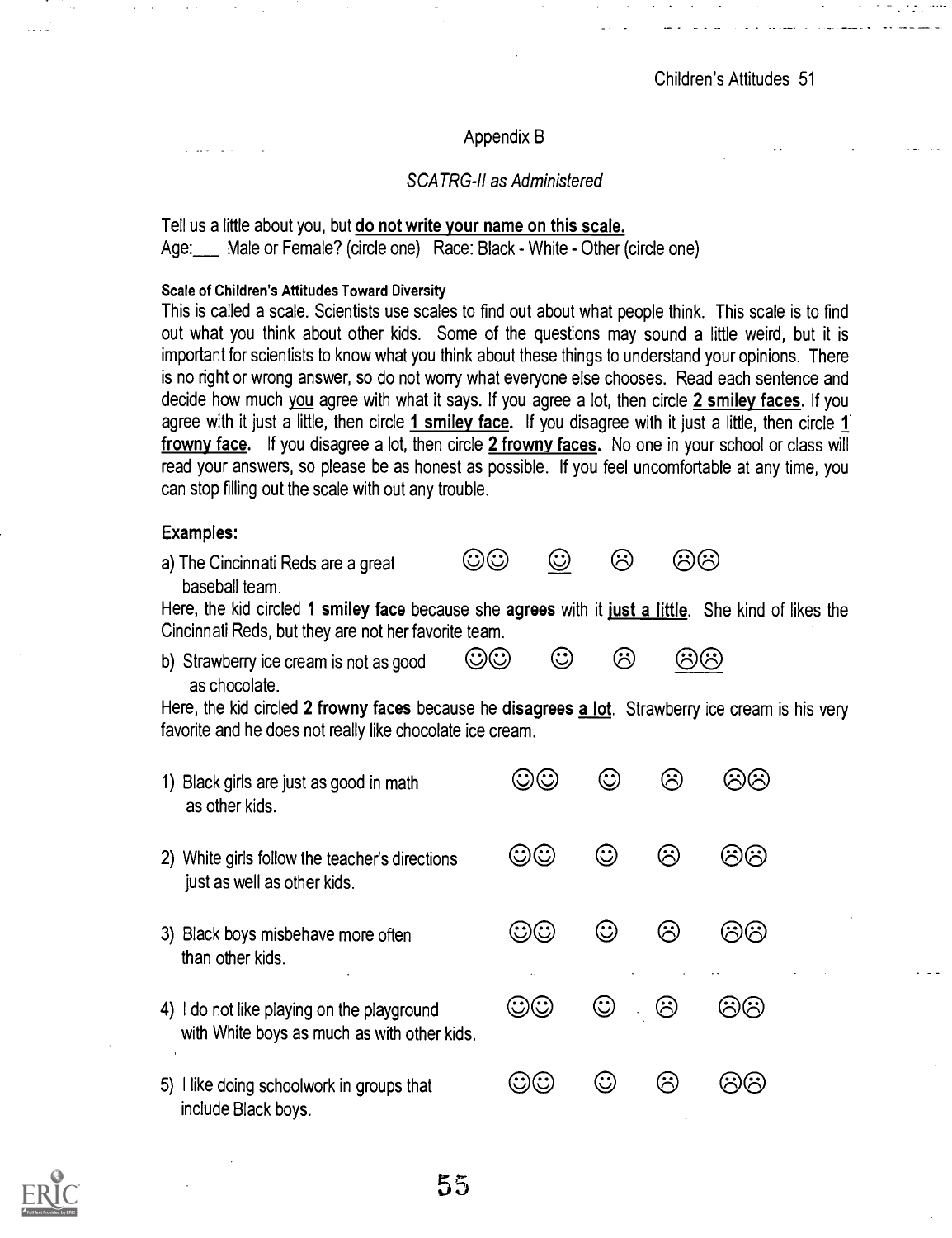6) I do not like sitting with White boys at  $\circledcirc\circ\circ\circ$   $\circledcirc$   $\circledcirc$   $\circledcirc$   $\circledcirc$ lunchtime as much as with other kids. 7) Black girls are not as good in science  $\circledcirc\circ\circ\circ$   $\circledcirc$   $\circledcirc$   $\circledcirc$   $\circledcirc$ as other kids. 8) White girls are not good classroom  $\bigcirc \mathbb{O} \qquad \bigcirc \qquad \bigcirc$  0 0 0 0 00 leaders. 9) Black girls read just as well  $\circledcirc$   $\circledcirc$   $\circledcirc$   $\circledcirc$   $\circledcirc$   $\circledcirc$   $\circledcirc$ as other kids. 10) White boys do not give good answers  $\circledcirc\circ\circ$   $\circledcirc$   $\circledcirc$   $\circledcirc$   $\circledcirc$ in class as often as other kids. 11) Just as many White girls are on the  $\circledcirc$   $\circledcirc$   $\circledcirc$   $\circledcirc$   $\circledcirc$   $\circledcirc$   $\circledcirc$ honor roll as other kids. 12) Black boys do not know how to use the  $\circled{O}$  0  $\circled{O}$  0  $\circled{O}$  0 computers as well as other kids. 13) White boys follow the teacher's directions  $\circled{O}\circled{O}$   $\circled{O}$   $\circled{O}$   $\circled{O}$ just as well as other kids. 14) White girls misbehave more often  $\mathbb{O}\mathbb{O}\quad\mathbb{O}\quad\mathbb{O}$  0 00 than other kids. 15) Black boys are just as good in math  $\circled{O}$  0  $\circled{O}$  0  $\circled{O}$  0  $\circled{O}$ as other kids. 16) Black girls get out of their seats during  $\circled{O}$  0  $\circled{O}$  0  $\circled{O}$  0  $\circled{O}$ class time more often than other kids. 17) I like doing schoolwork in groups that  $\circled{C}$  0  $\circled{C}$  0  $\circled{C}$ include White girls. 18) Black boys are not as good in science a) 0 00 as other kids.

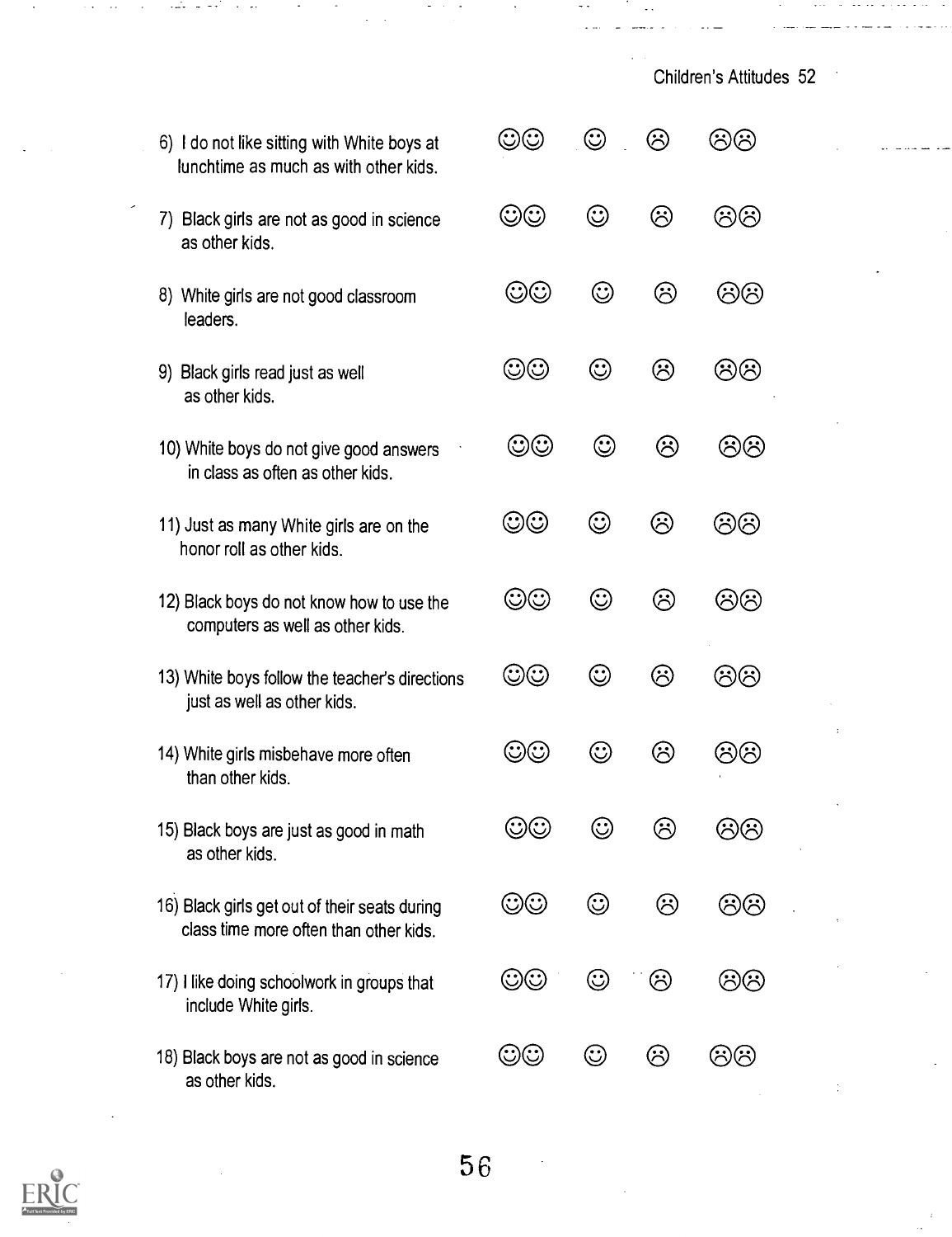| Children's Attitudes 53 |  |
|-------------------------|--|
|-------------------------|--|

| 19) I would like to eat dinner at the home of a<br>Black girl and her family.                                   | كاك                     | $\odot$ | $(\ddot{\sim})$ |     |  |
|-----------------------------------------------------------------------------------------------------------------|-------------------------|---------|-----------------|-----|--|
| 20) White boys are not good classroom<br>leaders.                                                               | $\mathbb{O} \mathbb{O}$ | $\odot$ | ගි              | ගිල |  |
| 21) Black boys raise their hands to be called<br>on in class just as often as other kids.                       | $\odot\odot$            | $\odot$ | ල               | ගි  |  |
| 22) Black girls do not give good answers<br>in class as often as other kids.                                    | $\odot\odot$            | ☺       | ⊗               | ගි  |  |
| 23) I would not like to invite a White boy to play<br>at my house as much as I would like to invite other kids. | $\mathbb{O}$ C)         | $\odot$ | ල               | ගි  |  |
| 24) I do not like playing on the playground<br>with White girls as much as with other kids.                     | $\odot\odot$            | ⊙       | ⊗               | ගිල |  |
| 25) Black girls follow the teacher's directions<br>just as well as other kids.                                  | $\odot\odot$            | O,      | ©               | මම  |  |
| 26) White boys misbehave more<br>often than other kids.                                                         | $\odot\odot$            | $\odot$ | ⊗               | ගි  |  |
| 27) Black boys do not give good answers in<br>class as often as other kids.                                     | $\odot\odot$            | $\odot$ | ⊗               | ගිල |  |
| 28) White girls are not as good in science<br>as other kids.                                                    | $\odot\odot$            | ☺       | ⊗               | ගි  |  |
| 29) I like doing schoolwork in groups that<br>include White boys.                                               | $\odot\odot$            | $\odot$ | ල               | ගි  |  |
| 30) White girls do not know how to use the<br>computers as well as other kids.                                  | $\odot\odot$            | $\odot$ | ම               | ගි  |  |
| 31) I would like to eat dinner at the home of a<br>Black boy and his family.                                    | $\odot\odot$            | $\odot$ | ම               | ගි  |  |



 $\frac{1}{2}$ 

÷,

 $\ddot{\phantom{0}}$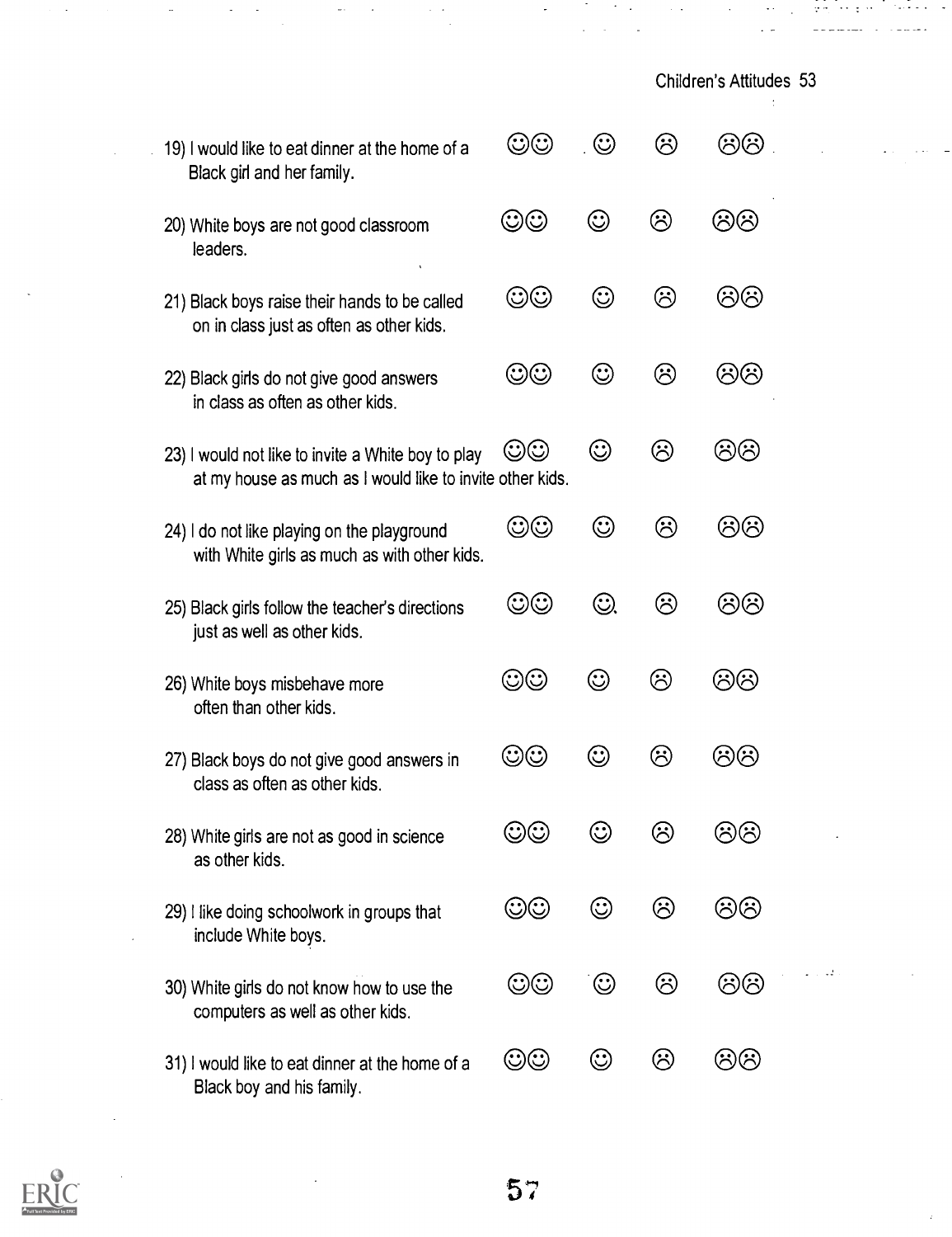| 32) Black girls are not good classroom<br>leaders.                                                                | $\mathbb{C}\mathbb{C}$ | $\mathbb{C}$        | $\left(\!\begin{smallmatrix} \cdot \ \cdot \end{smallmatrix}\!\right)$ | $\langle \dot{\gamma} \rangle$ |  |
|-------------------------------------------------------------------------------------------------------------------|------------------------|---------------------|------------------------------------------------------------------------|--------------------------------|--|
| 33) I would like to invite a White boy to my<br>birthday party just as much as I would like to invite other kids. | $\odot\odot$           | ☺                   | ම                                                                      | ගිගි                           |  |
| 34) White girls are just as good in math<br>as other kids.                                                        | $\mathbf{\hat{c}}$     | ⊙                   | ල                                                                      | ගිහි                           |  |
| 35) Black boys have sloppier handwriting<br>than other kids.                                                      | $\odot\odot$           | $\odot$             | ⊗                                                                      | ගි                             |  |
| 36) I would not like to invite a Black girl to<br>play at my house as much as I would like to invite other kids.  | $\mathbb{C}\mathbb{C}$ | $\odot$             | ල                                                                      | ගිහි                           |  |
| 37) White boys are just as good in math<br>as other kids.                                                         | $\mathbb{C}$           | $\odot$             | ☺                                                                      | ගිහි                           |  |
| 38) I would like to invite a Black boy to my<br>birthday party just as much as I would like to invite other kids. | $\mathbb{C}$           | $\rm (\!\cdot\!\,)$ | ☺                                                                      | ගිහි                           |  |
| 39) Black girls misbehave more often than<br>other kids.                                                          | $\mathbb{C}\mathbb{C}$ | $\odot$             | ගි                                                                     | ගි                             |  |
| 40) White girls are not as helpful to the<br>teacher as other kids.                                               | ලා                     | $\odot$             | ⊗                                                                      | $\langle \mathcal{S} \rangle$  |  |
| 41) Black boys are not good classroom<br>leaders.                                                                 | $\odot\odot$           | $\odot$             | $\left(\ddot{\cdot}\right)$                                            | වම                             |  |
| 42) I like doing schoolwork in groups that<br>include Black girls.                                                | $\odot\odot$           | $\odot$             | ල                                                                      | ගි                             |  |
| 43) White girls do not give good answers<br>in class as often as other kids.                                      | $\odot\odot$           | $\odot$             | <b>ම</b>                                                               | ගි                             |  |
| 44) White boys are not as good in science<br>as other kids.                                                       | $\odot\odot$           | $\odot$             | ⊗                                                                      | ගි                             |  |
| 45) White boys are just as good in spelling<br>as other kids.                                                     | $\odot\odot$           | $\odot$             | ☺                                                                      | මම                             |  |

5 8

Children's Attitudes 54

 $\ddot{\phantom{a}}$ 

 $\mathbb{R}^2$ 

الكراريف



 $\frac{1}{4} \frac{1}{2} \frac{1}{2}$ 

 $\dot{\varphi}$ 

 $\ddot{\phantom{0}}$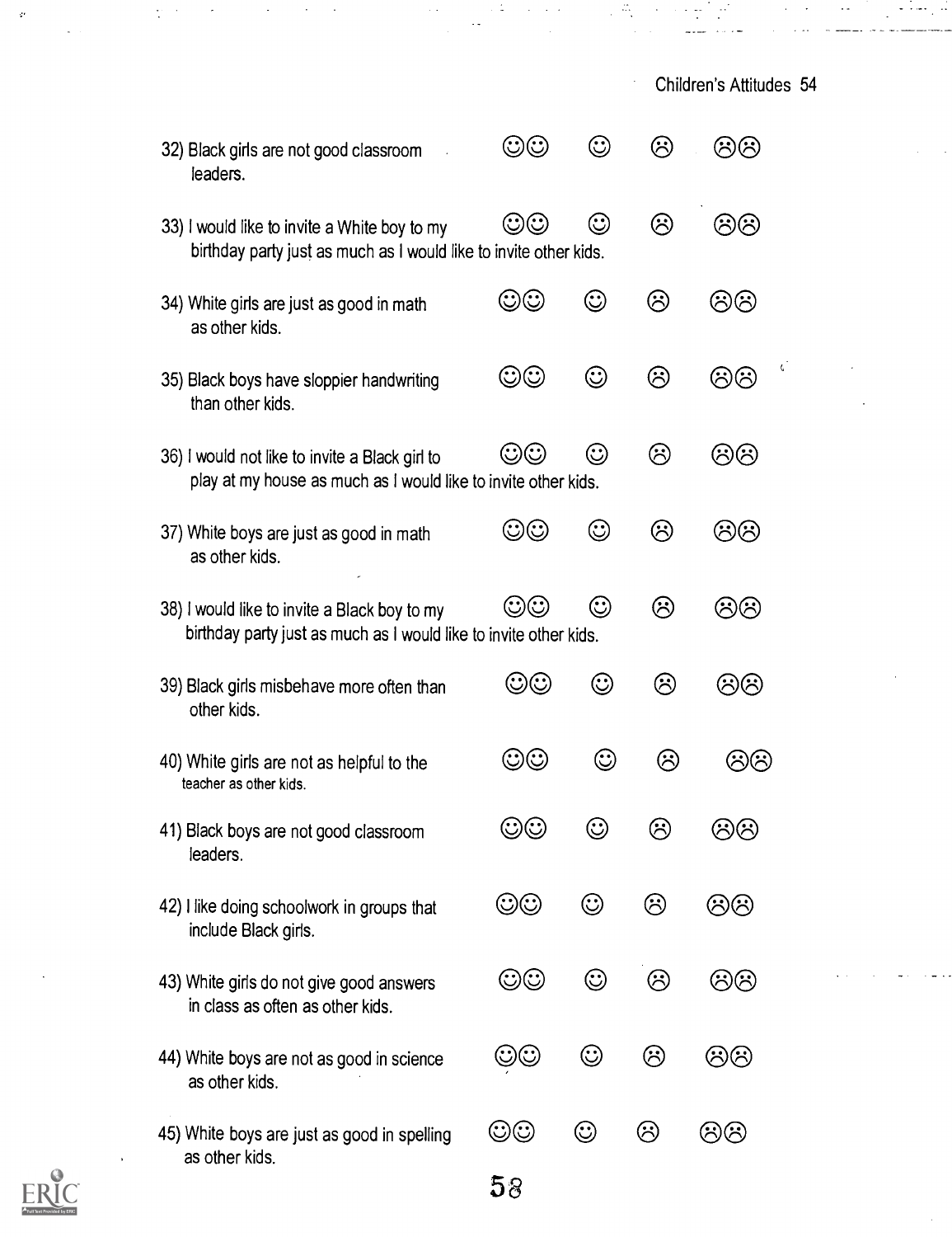|     | 46) I would like to eat dinner at the home of<br>a White girl and her family.                                                        | $\mathbb{C}$            |              | $\left(\ddot{\sim}\right)$ | $\langle \dot{\gamma} \rangle$ |  |
|-----|--------------------------------------------------------------------------------------------------------------------------------------|-------------------------|--------------|----------------------------|--------------------------------|--|
|     | 47) I do not like playing on the playground<br>with Black girls as much as with other kids.                                          | $\odot\odot$            | ☺            | ⊗                          | ගිල                            |  |
|     | 48) I would not like to invite a Black boy to<br>play at my house as much as I would like to invite other kids.                      | $\mathbb{C} \mathbb{C}$ | $\odot$      | ©                          | ගල                             |  |
|     | 49) I do not like sitting with Black girls at<br>lunchtime as much as with other kids.                                               | $\mathbb{C}\mathbb{C}$  | $\mathbb{C}$ | ⊗                          | ගි                             |  |
|     | 50) White boys raise their hands to be called<br>on in class just as often as other kids.                                            | $\odot\odot$            | $\odot$      | ⊗                          | ගිහි                           |  |
|     | 51) Black boys get out of their seats during<br>class time more often than other kids.                                               | $\odot\odot$            | $\odot$      | ⊗                          | ගිගි                           |  |
|     | 52) I would like to invite a White girl to my<br>birthday party just as much as I would like to invite other kids.                   | كاكا                    | $\odot$      | ල                          | ගි                             |  |
|     | 53) I do not like playing on the playground<br>with Black boys as much as with other kids.                                           | $\odot\odot$            | $\odot$      | ©                          | ගිල                            |  |
|     | 54) I would not like to invite a White girl to play $\circledcirc\circ$<br>at my house as much as I would like to invite other kids. |                         | $\odot$      | ⊗                          | ගල                             |  |
|     | 55) White boys do not know how to use<br>the computers as well as other kids.                                                        | $\mathbb{C}\mathbb{C}$  | $\mathbb{C}$ | $\odot$                    | ළුල                            |  |
|     | 56) Just as many Black girls are on the<br>honor roll as other kids.                                                                 | $\odot\odot$            | $\odot$      | ©                          | ගි                             |  |
| 57) | White girls have sloppier handwriting<br>than other kids.                                                                            | $\odot\odot$            | $\odot$      | ල                          | ගි                             |  |
|     | 58) White boys read just as well<br>as other kids.                                                                                   |                         | $\odot$      | ☺                          | ගිල                            |  |

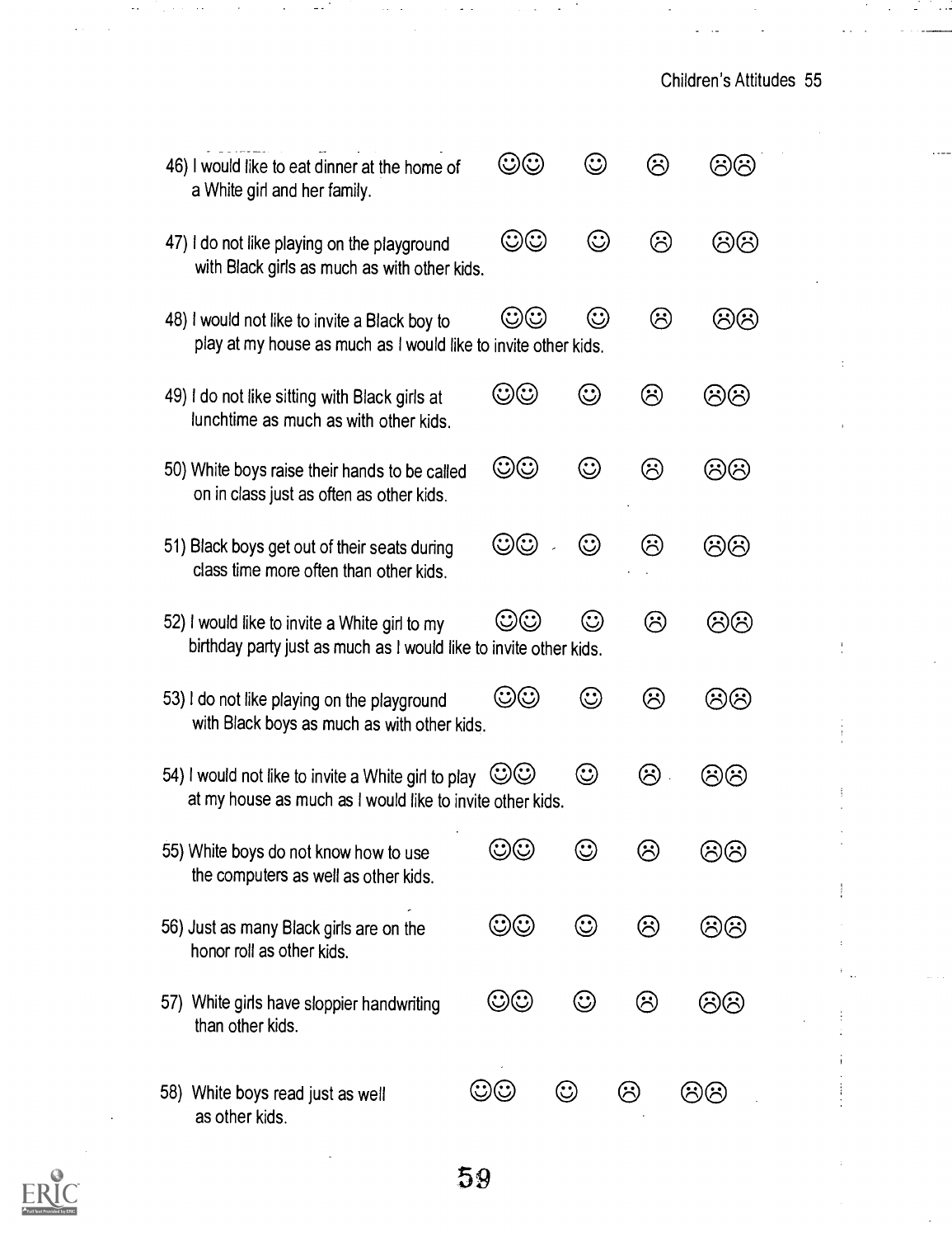| 59) Just as many Black boys are on the<br>honor roll as other kids.                            | $\odot\odot$            | $\odot$ | $\hat{\mathcal{C}}$ | $\odot$ (*) |  |
|------------------------------------------------------------------------------------------------|-------------------------|---------|---------------------|-------------|--|
| 60) Black girls do not know how to use<br>the computers as well as other kids.                 | $\odot\odot$            | $\odot$ | ☺                   | ගි          |  |
| 61) Black boys follow the teacher's directions<br>just as well as other kids.                  | $\odot\odot$            | $\odot$ | ☺                   | ගි          |  |
| 62) Black girls raise their hands to be called<br>on in class just as often as other kids.     | $\odot\odot$            | ☺       | ⊗                   | ගි          |  |
| 63) I do not like sitting with White girls at<br>lunchtime as much as with other kids.         | $\odot\odot$            | $\odot$ | ☺                   | ගි          |  |
| 64) I would like to eat dinner at the home<br>of a White boy and his family.                   | $\odot\odot$            | $\odot$ | ⊗                   | ගි          |  |
| 65) I would rather play at a Black boy's house $\circled{C}$<br>than the houses of other kids. |                         | $\odot$ | ⊗                   | ගි          |  |
| 66) Just as many White boys are on the<br>honor roll as other kids.                            | $\mathbb{O} \mathbb{O}$ | $\odot$ | ⊗                   | ගි          |  |
| 67) White girls read just as well<br>as other kids.                                            | $\mathbb{O} \mathbb{O}$ | ☺       | ☺                   | ගි          |  |
| 68) Black girls have sloppier handwriting<br>than other kids.                                  | $\odot\odot$            | $\odot$ | $\odot$             | ගි          |  |
| 69) Black girls are not as helpful to the<br>teacher as other kids.                            | $\odot\odot$            | $\odot$ | ☺                   | ගි          |  |
| 70) White boys have sloppier handwriting<br>than other kids.                                   | $\odot\odot$            | $\odot$ | ☺                   | ගි          |  |
| 71) I do not like sitting with Black boys at<br>lunchtime as much as with other kids.          | $\odot\odot$            | $\odot$ | ⊗                   | ගි          |  |
| 72) White girls get out of their seats during<br>class time more often than other kids.        | $\odot\odot$            | $\odot$ | ⊛                   | ගි          |  |



 $\omega$  .  $\omega$  .  $\omega$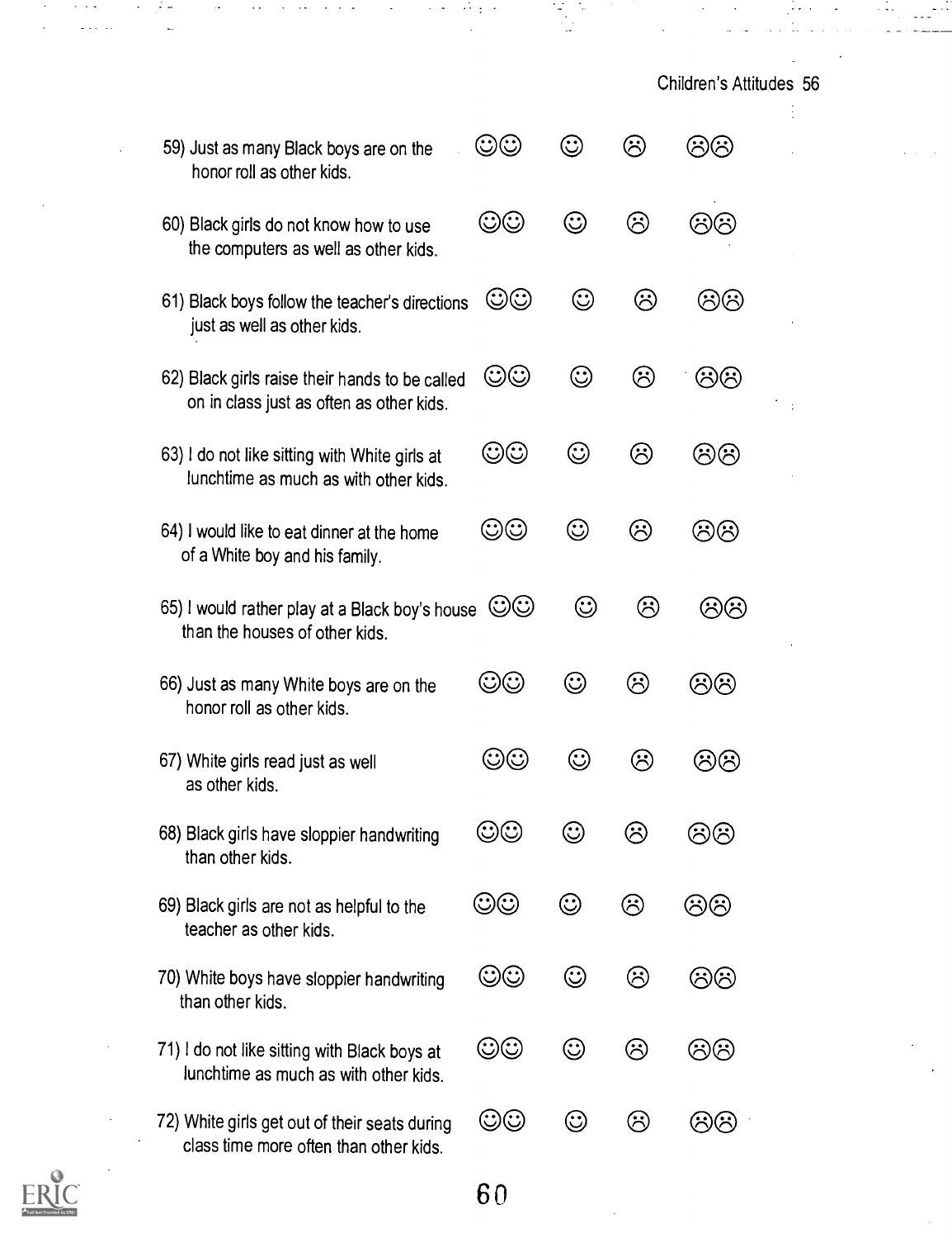| 73) I would rather play at a Black girl's house<br>than the houses of other kids.                                  | $\odot$ ල               | $\odot$ | $\odot$ | $(\ddot{\sim})(\dot{\sim})$ |  |
|--------------------------------------------------------------------------------------------------------------------|-------------------------|---------|---------|-----------------------------|--|
| 74) Black boys are not as helpful to the<br>teacher as other kids.                                                 | $\odot\odot$            | ☺       | ☺       | ගි                          |  |
| 75) White girls are just as good in spelling<br>as other kids.                                                     | $\odot\odot$            | $\odot$ | ©       | ලල                          |  |
| 76) White boys get out of their seats during<br>class time more often than other kids.                             | $\odot\odot$            | $\odot$ | ☺       | ගිල                         |  |
| 77) White girls raise their hands to be called<br>on in class just as often as other kids.                         | $\odot\odot$            | $\odot$ | ☺       | මම                          |  |
| 78) Black boys read just as well<br>as other kids.                                                                 | $\odot\odot$            | $\odot$ | ☺       | ගි                          |  |
| 79) I would rather play at a White boy's house $\circledcirc$<br>than the houses of other kids.                    |                         | $\odot$ | ⊗       | ගි                          |  |
| 80) Black girls are just as good in spelling<br>as other kids.                                                     | $\mathbb{O} \mathbb{O}$ | ☺       | ☺       | ගි                          |  |
| 81) I would like to invite a Black girl to my<br>birthday party just as much as I would like to invite other kids. | $\mathbb{C}$            | $\odot$ | ©       | ගි                          |  |
| 82) I would rather play at a White girl's house<br>than the houses of other kids.                                  | $\odot$                 | $\odot$ | ©       | ගිල                         |  |
| 83) White boys are not as helpful to the<br>teacher as other kids.                                                 | $\mathbb{C}\mathbb{C}$  | $\odot$ | ☺       | ගි                          |  |
| 84) Black boys are just as good in spelling<br>as other kids.                                                      | $\mathbb{O} \mathbb{O}$ | $\odot$ | ☺       | ගිල                         |  |
|                                                                                                                    |                         |         |         |                             |  |

THE END. Thanks for your help on my study!!  $\odot$ 

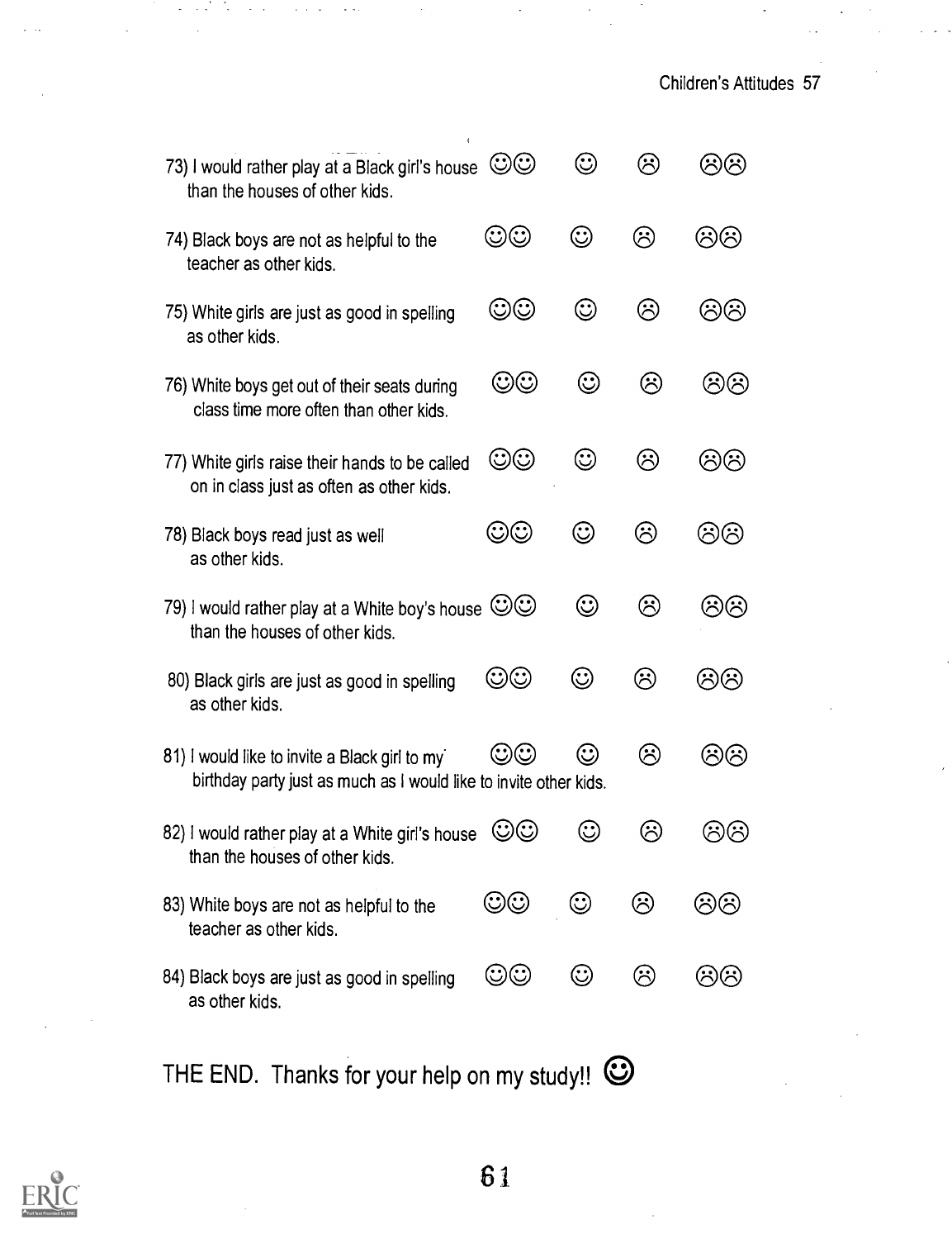

U.S. Department of Education  $\begin{bmatrix} \mathbf{C}^T \end{bmatrix}$ 



Office of Educational Research and Improvement (OERI) National Library of Education (NLE) Educational Resources Information Center (ERIC)

# REPRODUCTION RELEASE

(Specific Document)

I. DOCUMENT IDENTIFICATION:

| Title:<br>Children's Attitudes Toward Race and Gender: SCATAG                   |                                |  |
|---------------------------------------------------------------------------------|--------------------------------|--|
| Juliet Warner, M. A. Harold Fishbein, phD 5,<br>Author(s):<br>Corporate Source: | Publication Date Ritchley, Aho |  |

## II. REPRODUCTION RELEASE:

In order to disseminate as widely as possible timely and significant materials of interest to the educational community, documents announced in the monthly abstract journal of the ERIC system, Resources in Education (RIE), are usually made available to users in microfiche, reproduced paper copy, and electronic media, and sold through the ERIC Document Reproduction Service (EDRS). Credit is given to the source of each document, and, if reproduction release is granted, one of the following notices is affixed to each document.

If permission is granted to reproduce and disseminate the identified documents, please CHECK ONE of the following three options and sign at the bottom of the page.

| The sample sticker shown below will be<br>affixed to all Level 1 documents                                                                                    |                                                                   | - The sample sticker shown below will be<br>affixed to all Level 2A documents                                                                                                                                                                                                                                                                                    |                             | The sample sticker shown below will be<br>affixed to all Level 2B documents                                                                                                                                                                                                                                                                                                                                                                    |
|---------------------------------------------------------------------------------------------------------------------------------------------------------------|-------------------------------------------------------------------|------------------------------------------------------------------------------------------------------------------------------------------------------------------------------------------------------------------------------------------------------------------------------------------------------------------------------------------------------------------|-----------------------------|------------------------------------------------------------------------------------------------------------------------------------------------------------------------------------------------------------------------------------------------------------------------------------------------------------------------------------------------------------------------------------------------------------------------------------------------|
| PERMISSION TO REPRODUCE AND<br><b>DISSEMINATE THIS MATERIAL HAS</b><br>BEEN GRANTED BY                                                                        | <u>Unnet</u>                                                      | PERMISSION TO REPRODUCE AND<br>DISSEMINATE THIS MATERIAL IN<br>MICROFICHE, AND IN ELECTRONIC MEDIA<br>FOR ERIC COLLECTION SUBSCRIBERS ONLY.<br><b>HAS BEEN GRANTED BY</b>                                                                                                                                                                                        |                             | PERMISSION TO REPRODUCE AND<br>DISSEMINATE THIS MATERIAL IN<br>MICROFICHE ONLY HAS BEEN GRANTED BY                                                                                                                                                                                                                                                                                                                                             |
| TO THE EDUCATIONAL RESOURCES<br><b>INFORMATION CENTER (ERIC)</b>                                                                                              |                                                                   | TO THE EDUCATIONAL RESOURCES<br><b>INFORMATION CENTER (ERIC)</b>                                                                                                                                                                                                                                                                                                 |                             | TO THE EDUCATIONAL RESOURCES<br><b>INFORMATION CENTER (ERIC)</b>                                                                                                                                                                                                                                                                                                                                                                               |
|                                                                                                                                                               |                                                                   | 2A                                                                                                                                                                                                                                                                                                                                                               |                             | 2B                                                                                                                                                                                                                                                                                                                                                                                                                                             |
| Check here for Level 1 release, permitting reproduction<br>and dissemination in microfiche or other ERIC archival<br>media (e.g., electronic) and paper copy. |                                                                   |                                                                                                                                                                                                                                                                                                                                                                  |                             |                                                                                                                                                                                                                                                                                                                                                                                                                                                |
|                                                                                                                                                               |                                                                   | Check here for Level 2A release, permitting reproduction<br>and dissemination in microfiche and in electronic media for<br>ERIC archival collection subscribers only<br>Documents will be processed as indicated provided reproduction quality permits.<br>If permission to reproduce is granted, but no box is checked, documents will be processed at Level 1. |                             | Check here for Level 2B release, permitting reproduction<br>and dissemination in microfiche only                                                                                                                                                                                                                                                                                                                                               |
|                                                                                                                                                               | information needs of educators in response to discrete inquiries. |                                                                                                                                                                                                                                                                                                                                                                  | Printed Name/Position/Title | I hereby grant to the Educational Resources Information Center (ERIC) nonexclusive permission to reproduce and disseminate these documents<br>as indicated above. Reproduction from the ERIC microfiche or electronic media by persons other than ERIC employees and its system contractors<br>requires permission from the copyright holder. Exception is made for non-profit reproduction by libraries and other service agencies to satisfy |
| <b>Sign</b><br>here. $\rightarrow$                                                                                                                            |                                                                   |                                                                                                                                                                                                                                                                                                                                                                  |                             |                                                                                                                                                                                                                                                                                                                                                                                                                                                |
| please<br>Organization/Address:                                                                                                                               |                                                                   |                                                                                                                                                                                                                                                                                                                                                                  | Telephone                   | FAX:                                                                                                                                                                                                                                                                                                                                                                                                                                           |
|                                                                                                                                                               |                                                                   |                                                                                                                                                                                                                                                                                                                                                                  | E-Mail Address:             | Date:<br>စ္ပြာ                                                                                                                                                                                                                                                                                                                                                                                                                                 |
|                                                                                                                                                               |                                                                   | Criscinnati, off                                                                                                                                                                                                                                                                                                                                                 |                             |                                                                                                                                                                                                                                                                                                                                                                                                                                                |